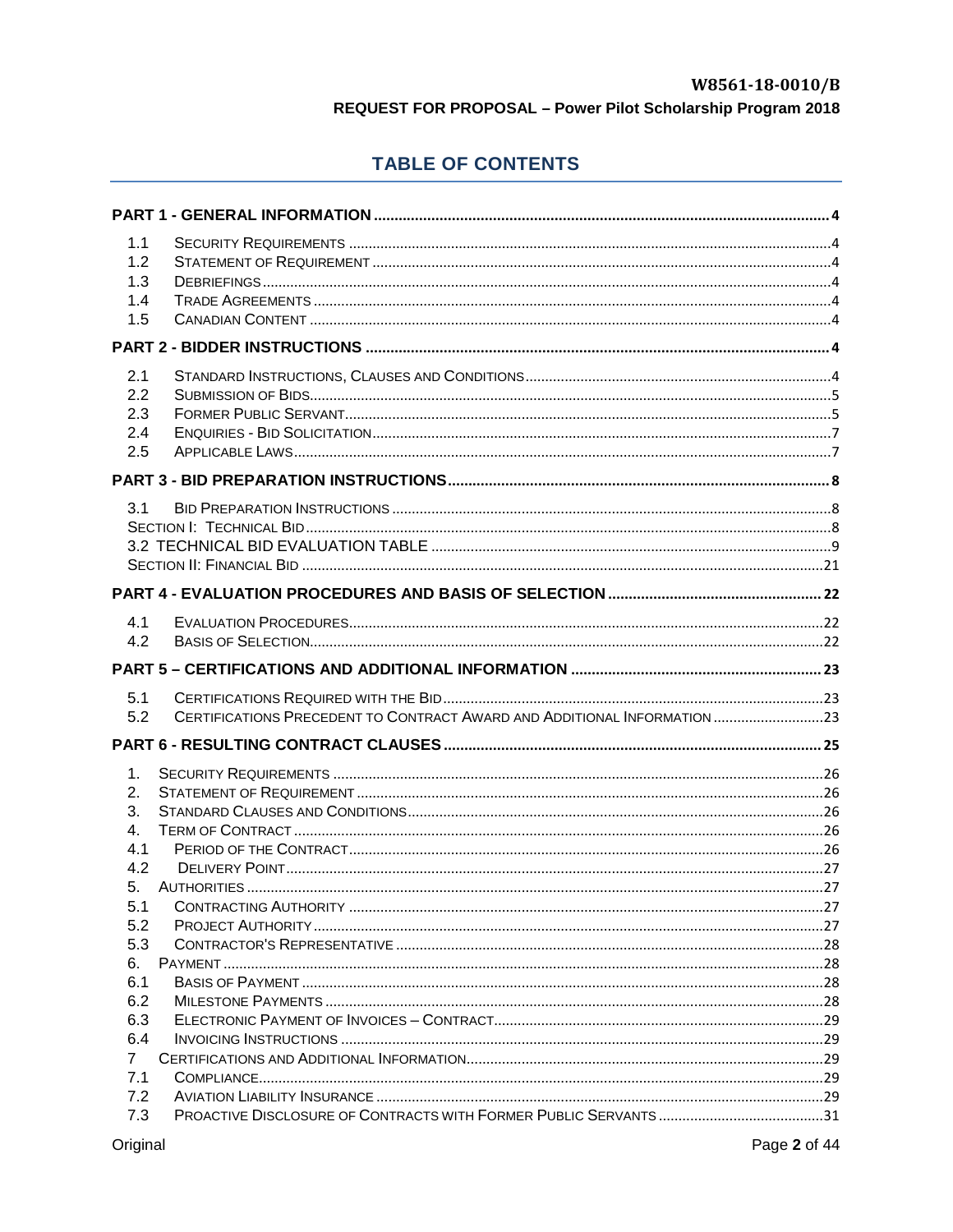| FEDERAL CONTRACTORS PROGRAM FOR EMPLOYMENT EQUITY - DEFAULT BY THE CONTRACTOR 31<br>74<br>8<br>9<br>10 |  |
|--------------------------------------------------------------------------------------------------------|--|
|                                                                                                        |  |
| 1.                                                                                                     |  |
| 2.                                                                                                     |  |
| 3.                                                                                                     |  |
|                                                                                                        |  |
|                                                                                                        |  |
|                                                                                                        |  |
|                                                                                                        |  |
|                                                                                                        |  |
|                                                                                                        |  |
|                                                                                                        |  |
|                                                                                                        |  |
|                                                                                                        |  |
|                                                                                                        |  |
|                                                                                                        |  |
|                                                                                                        |  |
| 4.                                                                                                     |  |
| 5.                                                                                                     |  |
| 6                                                                                                      |  |
|                                                                                                        |  |
| APPENDIX B OF ANNEX "A"- AIR CADET PILOT TRAINING RECORD MINIMUM REQUIREMENTS40                        |  |
| APPENDIX C OF ANNEX "A" - POWER PILOT SCHOLARSHIP STATISTICAL TRAINING REPORT41                        |  |
|                                                                                                        |  |
| ANNEX "A" TO PART 5 OF THE BID SOLICITATION - EMPLOYMENT EQUITY CERTIFICATION 44                       |  |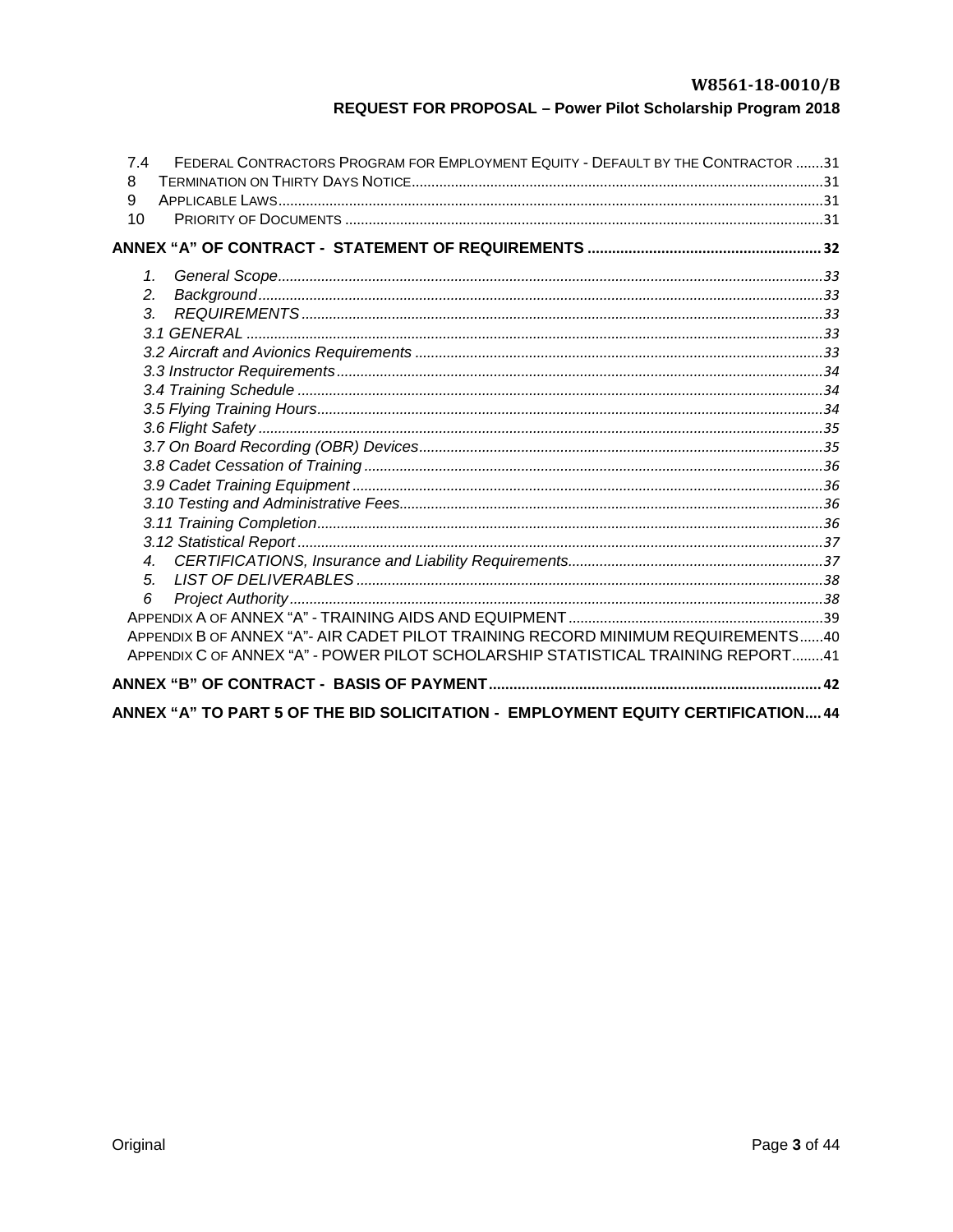#### <span id="page-2-0"></span>**PART 1 - GENERAL INFORMATION**

#### <span id="page-2-1"></span>**1.1 Security Requirements**

No security requirements have been identified for this requirement*.*

#### <span id="page-2-2"></span>**1.2 Statement of Requirement**

The requirement is detailed under Annex A, Statement of Requirements for the National Cadet and Junior Canadian Rangers Support Group ROYAL CANADIAN AIR CADET POWER PILOT SCHOLARSHIP 2018 FLIGHT TRAINING PROGRAM" and the resulting contract clauses.

#### <span id="page-2-3"></span>**1.3 Debriefings**

Bidders may request a debriefing on the results of the bid solicitation process. Bidders should make the request to the Contracting Authority within 15 working days from receipt of the results of the bid solicitation process. The debriefing may be in writing, by telephone or in person.

#### <span id="page-2-4"></span>**1.4 Trade Agreements**

The requirement is subject to the provisions of the World Trade Organization Agreement on Government Procurement (WTO-AGP), the North American Free Trade Agreement (NAFTA), the Canada-European Union Comprehensive Economic and Trade Agreement (CETA), and the Canadian Free Trade Agreement (CFTA).

#### <span id="page-2-5"></span>**1.5 Canadian Content**

This procurement is conditionally limited to Canadian services.

#### <span id="page-2-6"></span>**PART 2 - BIDDER INSTRUCTIONS**

#### <span id="page-2-7"></span>**2.1 Standard Instructions, Clauses and Conditions**

All instructions, clauses and conditions identified in the bid solicitation by number, date and title are set out in the [Standard Acquisition Clauses and Conditions Manual](https://buyandsell.gc.ca/policy-and-guidelines/standard-acquisition-clauses-and-conditions-manual) (https://buyandsell.gc.ca/policy-andguidelines/standard-acquisition-clauses-and-conditions-manual) issued by Public Works and Government Services Canada.

Bidders who submit a bid agree to be bound by the instructions, clauses and conditions of the bid solicitation and accept the clauses and conditions of the resulting contract.

The [2003](https://buyandsell.gc.ca/policy-and-guidelines/standard-acquisition-clauses-and-conditions-manual/1/2003/active) (2017-04-27) Standard Instructions - Goods or Services - Competitive Requirements, are incorporated by reference into and form part of the bid solicitation.

Subsection 5.4 of [2003,](https://buyandsell.gc.ca/policy-and-guidelines/standard-acquisition-clauses-and-conditions-manual/1/2003/active) Standard Instructions - Goods or Services - Competitive Requirements, is amended as follows:

Delete: 60 days Insert: 160 days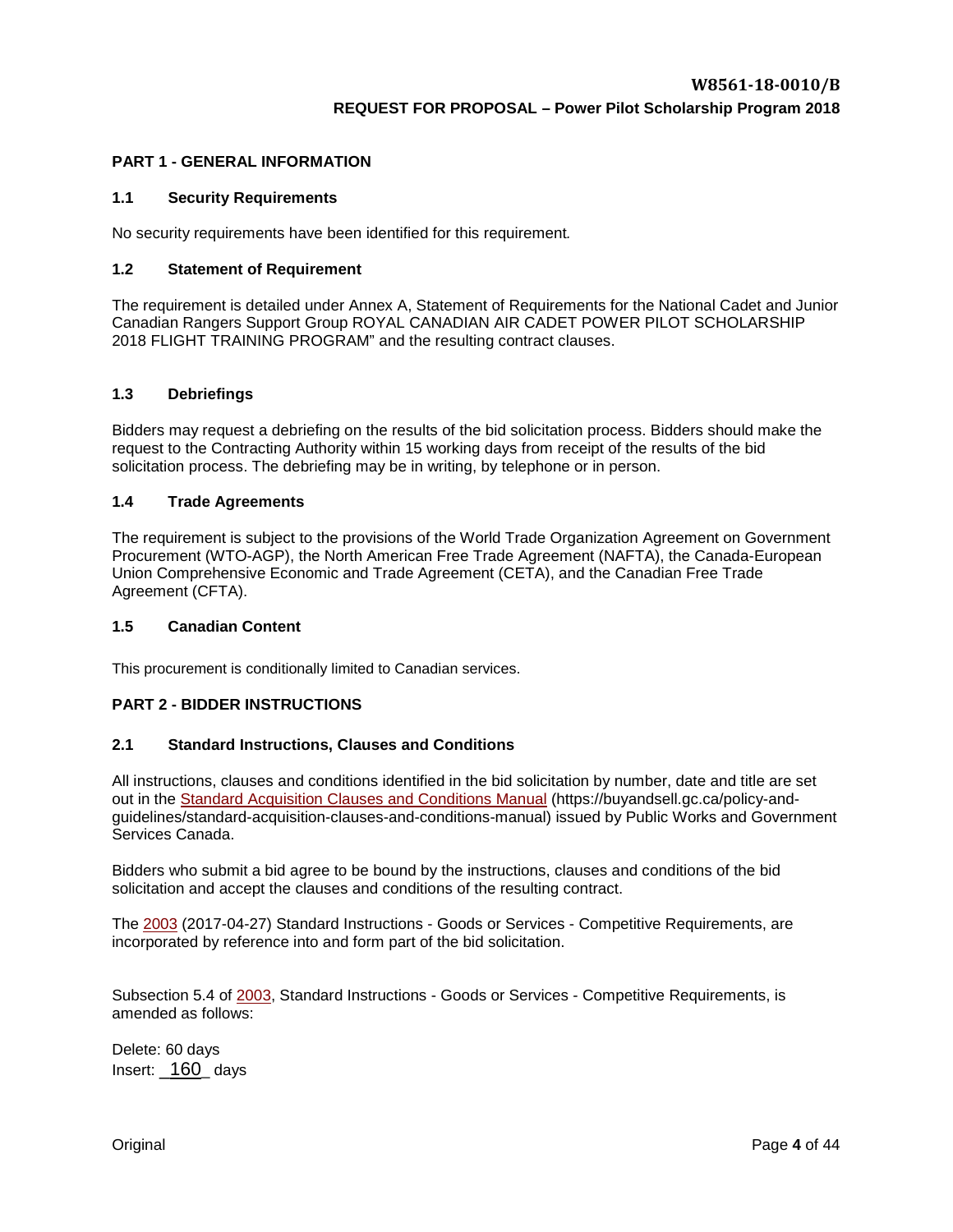## <span id="page-3-0"></span>**2.2 Submission of Bids**

Bids must be submitted only to the **DND Contracting Authority** indicated on page 1 of the draft Contract at Part 6[.http://www.tpsgc-pwgsc.gc.ca/app-acq/cndt-cndct/contexte-context-eng.html](http://www.tpsgc-pwgsc.gc.ca/app-acq/cndt-cndct/contexte-context-eng.html) Technical bid packages must not contain any financial information.

Due to the nature of the bid solicitation, bids transmitted by facsimile to DND will not be accepted.

## <span id="page-3-1"></span>**2.3 Former Public Servant**

Contracts awarded to former public servants (FPS) in receipt of a pension or of a lump sum payment must bear the closest public scrutiny, and reflect fairness in the spending of public funds. In order to comply with Treasury Board policies and directives on contracts awarded to FPSs, bidders must provide the information required below before contract award. If the answer to the questions and, as applicable the information required have not been received by the time the evaluation of bids is completed, Canada will inform the Bidder of a time frame within which to provide the information. Failure to comply with Canada's request and meet the requirement within the prescribed time frame will render the bid non-responsive.

## **Definitions**

For the purposes of this clause,"former public servant" is any former member of a department as defined in the Financial Administration Act, R.S., 1985, c. F-11, a former member of the Canadian Armed Forces or a former member of the Royal Canadian Mounted Police. A former public servant may be:

- a. an individual;
- b. an individual who has incorporated;
- c. a partnership made of former public servants; or
- d. a sole proprietorship or entity where the affected individual has a controlling or major interest in the entity.

"lump sum payment period" means the period measured in weeks of salary, for which payment has been made to facilitate the transition to retirement or to other employment as a result of the implementation of various programs to reduce the size of the Public Service. The lump sum payment period does not include the period of severance pay, which is measured in a like manner.

"pension" means a pension or annual allowance paid under the Public Service Superannuation Act (PSSA), R.S., 1985, c. P-36, and any increases paid pursuant to the Supplementary Retirement Benefits Act, R.S., 1985, c. S-24 as it affects the PSSA. It does not include pensions payable pursuant to the Canadian Forces Superannuation Act, R.S., 1985, c. C-17, the Defence Services Pension Continuation Act, 1970, c. D-3, the Royal Canadian Mounted Police Pension Continuation Act , 1970, c. R-10, and the Royal Canadian Mounted Police Superannuation Act, R.S.,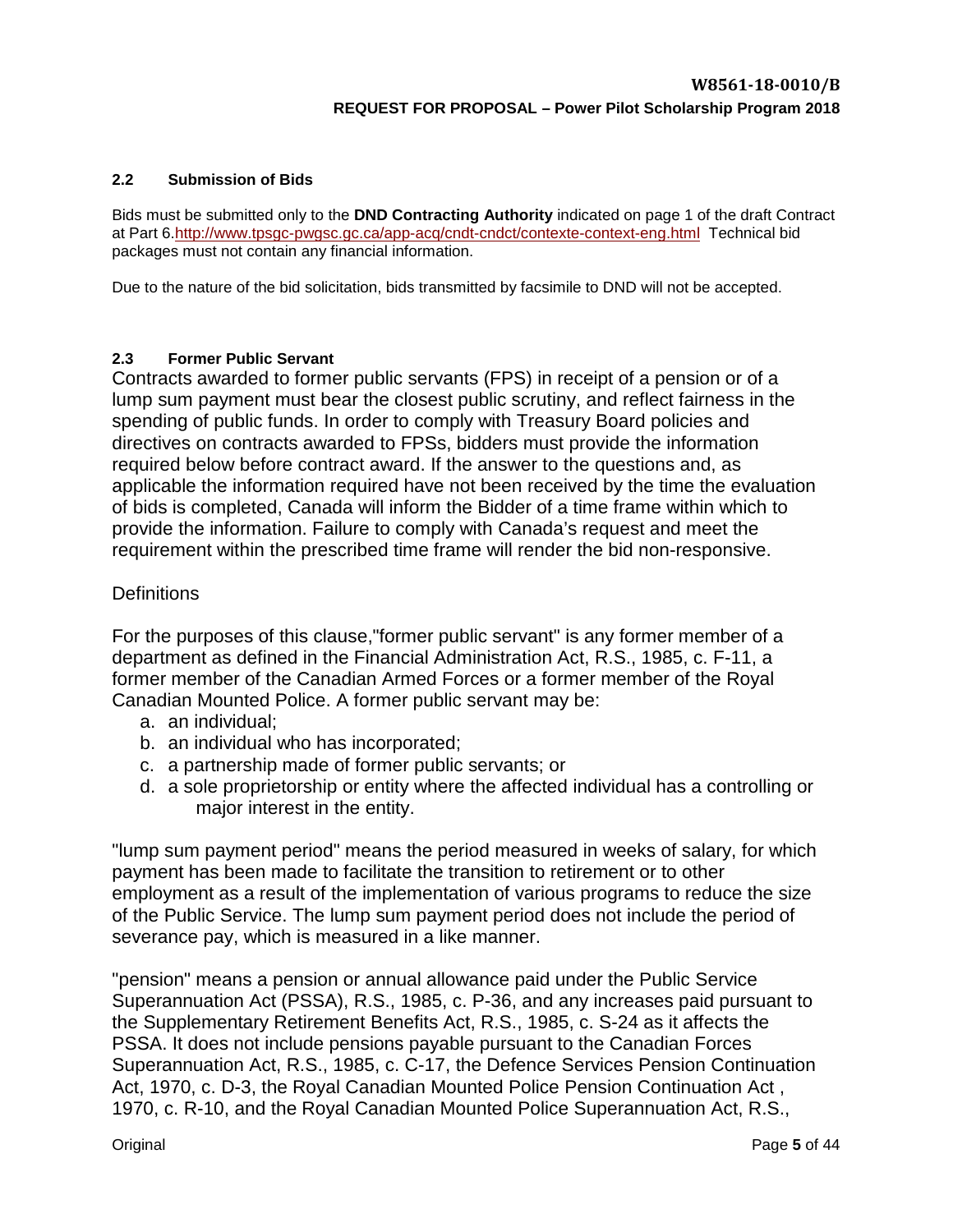1985, c. R-11, the Members of Parliament Retiring Allowances Act, R.S. 1985, c. M-5, and that portion of pension payable to the Canada Pension Plan Act, R.S., 1985, c. C-8.

Former Public Servant in Receipt of a Pension

As per the above definitions, is the Bidder a FPS in receipt of a pension? Yes ( ) No ( )

If so, the Bidder must provide the following information, for all FPSs in receipt of a pension, as applicable:

- a. name of former public servant;
- b. date of termination of employment or retirement from the Public Service.

By providing this information, Bidders agree that the successful Bidder's status, with respect to being a former public servant in receipt of a pension, will be reported on departmental websites as part of the published proactive disclosure reports in accordance with Contracting Policy Notice: 2012-2 and the Guidelines on the Proactive Disclosure of Contracts.

Work Force Adjustment Directive

Is the Bidder a FPS who received a lump sum payment pursuant to the terms of the Work Force Adjustment Directive? Yes ( ) No ( )

If so, the Bidder must provide the following information:

- a. name of former public servant;
- b. conditions of the lump sum payment incentive;
- c. date of termination of employment;
- d. amount of lump sum payment;
- e. rate of pay on which lump sum payment is based;
- f. period of lump sum payment including start date, end date and number of weeks;
- g. number and amount (professional fees) of other contracts subject to the restrictions of a work force adjustment program.

For all contracts awarded during the lump sum payment period, the total amount of fees that may be paid to a FPS who received a lump sum payment is \$5,000, including Applicable Taxes.

2014-06-26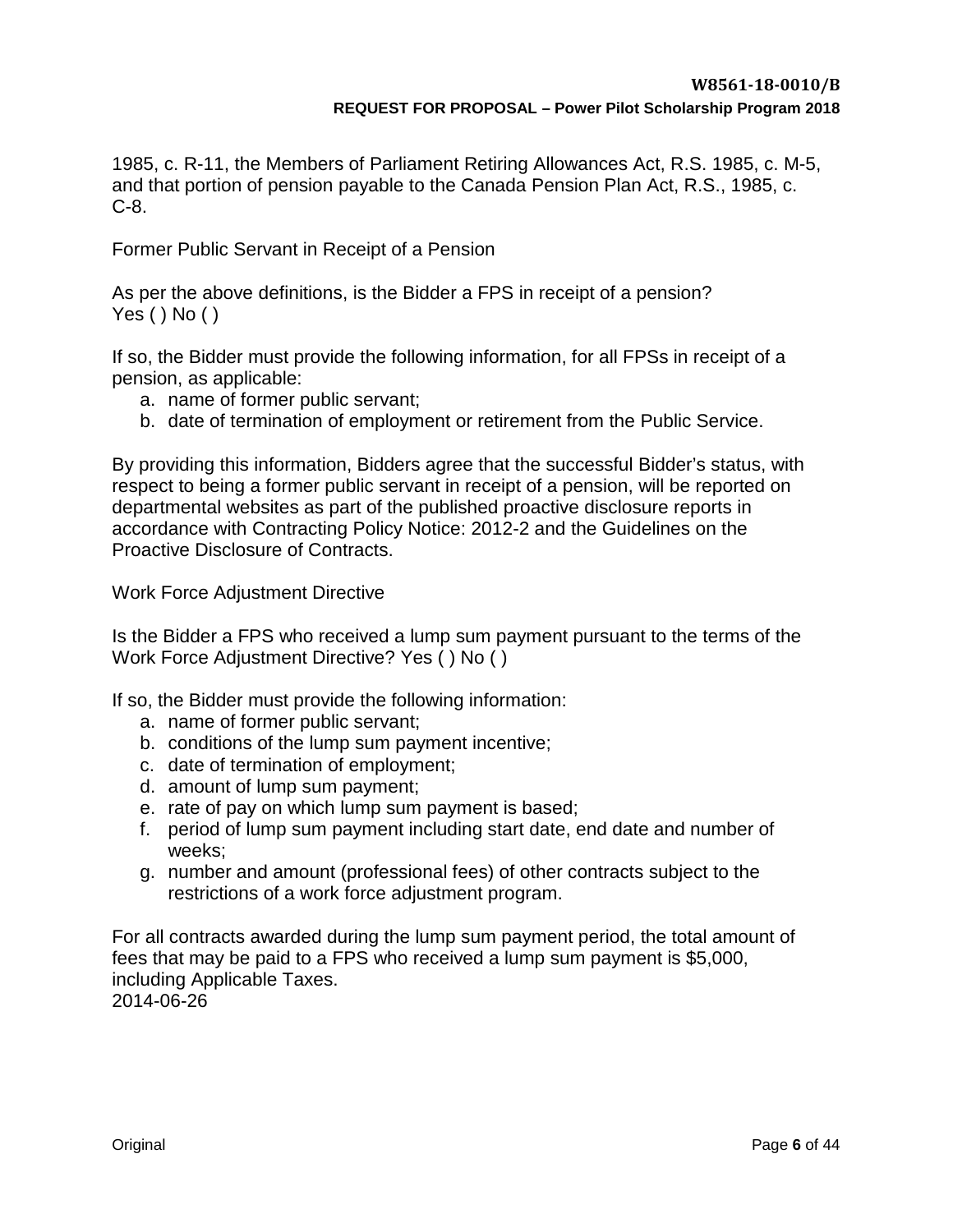## <span id="page-5-0"></span>**2.4 Enquiries - Bid Solicitation**

All enquiries must be submitted in writing to the Contracting Authority no later than *five (5) calendar days* before the bid closing date. Enquiries received after that time may not be answered.

Bidders should reference as accurately as possible the numbered item of the bid solicitation to which the enquiry relates. Care should be taken by Bidders to explain each question in sufficient detail in order to enable Canada to provide an accurate answer. Technical enquiries that are of a proprietary nature must be clearly marked "proprietary" at each relevant item. Items identified as "proprietary" will be treated as such except where Canada determines that the enquiry is not of a proprietary nature. Canada may edit the question(s) or may request that the Bidder do so, so that the proprietary nature of the question(s) is eliminated, and the enquiry can be answered to all Bidders. Enquiries not submitted in a form that can be distributed to all Bidders may not be answered by Canada.

#### <span id="page-5-1"></span>**2.5 Applicable Laws**

Any resulting contract must be interpreted and governed, and the relations between the parties determined, by the laws in force in Ontario.

Bidders may, at their discretion, substitute the applicable laws of a Canadian province or territory of their choice without affecting the validity of their bid, by deleting the name of the Canadian province or territory specified and inserting the name of the Canadian province or territory of their choice. If no change is made, it acknowledges that the applicable laws specified are acceptable to the Bidders.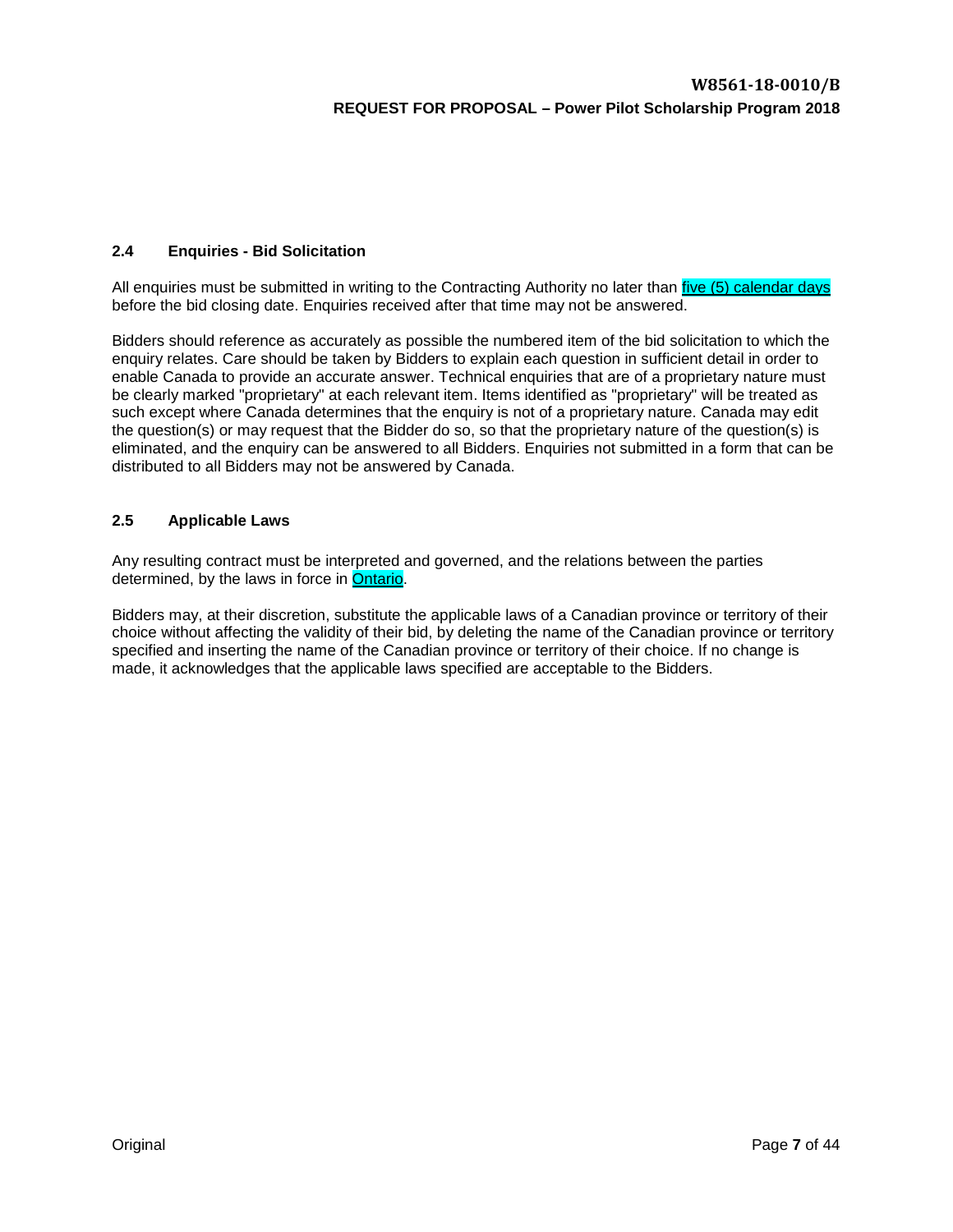#### <span id="page-6-0"></span>**PART 3 - BID PREPARATION INSTRUCTIONS**

#### <span id="page-6-1"></span>**3.1 Bid Preparation Instructions**

Canada requests that Bidders provide their bid in separately bound sections as follows:

- Section I: Technical Bid: 1 duly signed, scanned, high quality pdf copy, divided into maximum 10MB in size per email, sent to Contracting Authority identified on Page One of this RFP.
- Section II: Financial Bid: 1 duly signed, scanned, high quality pdf copy sent by email to Contracting Authority.
- Section III: Certifications: Technical Certifications are now embedded within the Technical Bid Evaluation Table in Section I and each must be duly signed.
- Section IV: Additional Information: 1 duly signed, scanned, high quality pdf copy, maximum of 10MB in size, sent by email to Contracting Authority.

Prices must appear in the financial bid only. No prices must be indicated in any other section of the bid. Canada requests that Bidders follow the format instructions described below in the preparation of their bid:

- (a) use 8.5 x 11 inch (216 mm x 279 mm) paper;
- (b) use a numbering system that corresponds to the bid solicitation.

In April 2006, Canada issued a policy directing federal departments and agencies to take the necessary steps to incorporate environmental considerations into the procurement process [Policy on Green](http://www.tpsgc-pwgsc.gc.ca/ecologisation-greening/achats-procurement/politique-policy-eng.html)  [Procurement](http://www.tpsgc-pwgsc.gc.ca/ecologisation-greening/achats-procurement/politique-policy-eng.html) (http://www.tpsgc-pwgsc.gc.ca/ecologisation-greening/achats-procurement/politique-policyeng.html). To assist Canada in reaching its objectives, Bidders should:

- 1) use 8.5 x 11 inch (216 mm x 279 mm) paper containing fibre certified as originating from a sustainably-managed forest and containing minimum 30% recycled content; and
- 2) use an environmentally-preferable format including black and white printing instead of colour printing, printing double sided/duplex, using staples or clips instead of cerlox, duotangs or binders.

#### <span id="page-6-2"></span>**Section I: Technical Bid**

Bidder's technical bid should explain and demonstrate how they propose to meet the requirements and how they will carry out the Work by providing the solid evidence required for each Evaluation criteria – **Mandatory Certifications**, **Mandatory Criteria** and **Rated Criteria** -- in the **Technical Evaluation Table below.** Bidders should also score themselves against each of the **Rated Criteria.** 

<span id="page-6-3"></span>Bids that fail to provide the signed **Mandatory Technical Certifications** and provide the required evidence for **Mandatory Technical Criteria** in the Table cannot be considered further.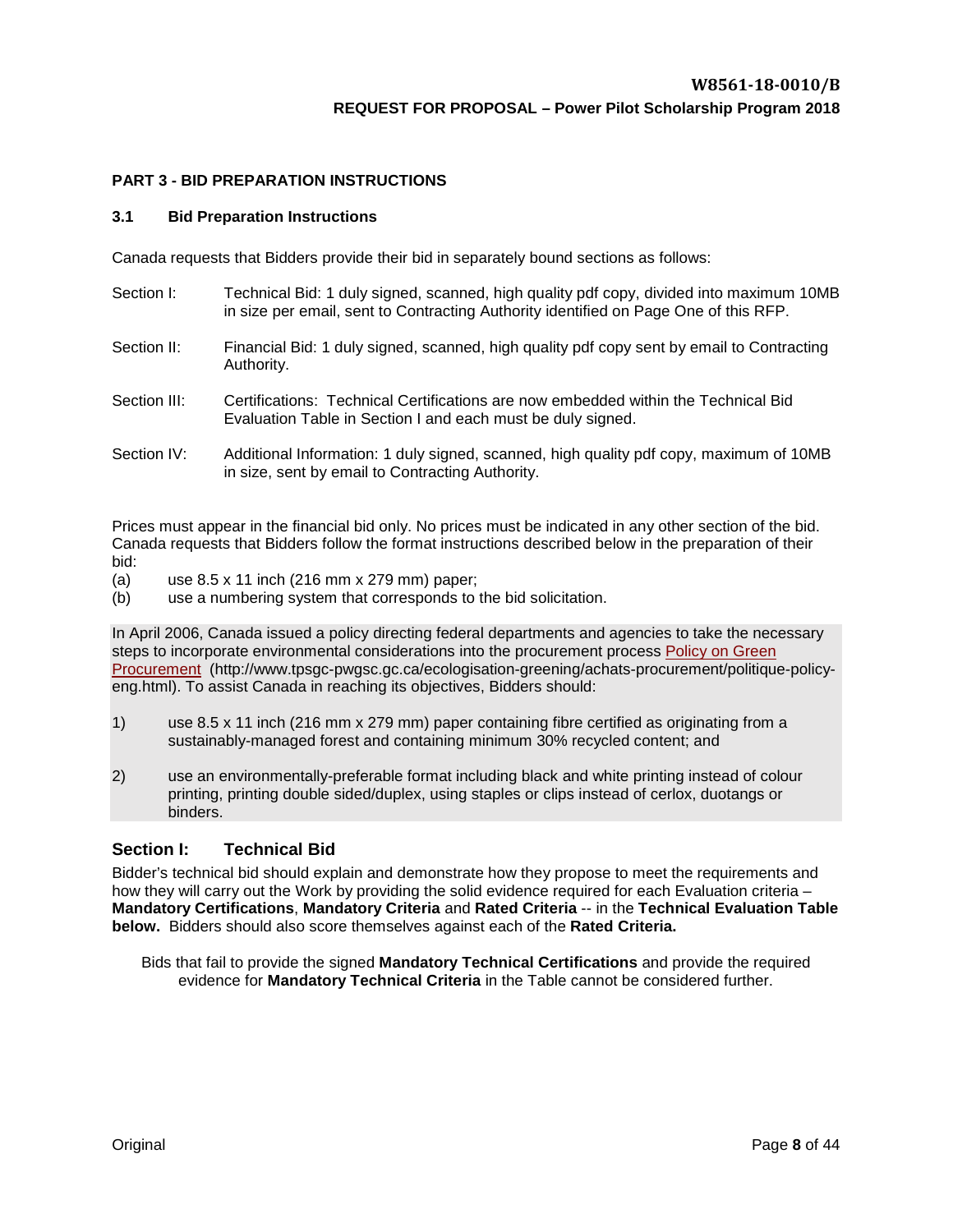# **3.2 TECHNICAL BID EVALUATION TABLE**

|     | <b>BIDDER CERTIFICATIONS,</b><br><b>MANDATORY and RATED TECHNICAL CRITERIA</b>                                                                                                                                                                                                                                                                                                                                                                          | <b>BIDDER SELF-EVALUATED</b><br><b>SCORING</b>                                                                                                                                   | <b>PROPOSAL</b><br><b>REFERENCE</b> |
|-----|---------------------------------------------------------------------------------------------------------------------------------------------------------------------------------------------------------------------------------------------------------------------------------------------------------------------------------------------------------------------------------------------------------------------------------------------------------|----------------------------------------------------------------------------------------------------------------------------------------------------------------------------------|-------------------------------------|
|     | <b>0. BID SUBMISSION</b>                                                                                                                                                                                                                                                                                                                                                                                                                                | <b>SCORING</b>                                                                                                                                                                   |                                     |
| 1.0 | <b>BID QUALITY:</b> Points will be awarded for the completeness<br>and organization of the Bidder's submission as follows:<br>A. All required Resumes are complete and include all required<br>details or reference to the bidder's website.<br>B. Bid is organized and logically presented, and pages are<br>numbered.<br>C. Evaluation Criteria are Cross-Referenced to Bid Page #s<br>D. Total size of PDF attachments in emails is under 10MB limit | 5 pts Resumes provided &<br>complete<br>10 pts Bid organized & logical with<br>a Table of Contents; pages are<br>numbered<br>5 pts size per email < 10MB<br>Max 20 (Bidder Score |                                     |
|     | 1. Aircraft & Avionics                                                                                                                                                                                                                                                                                                                                                                                                                                  | <b>SCORING</b>                                                                                                                                                                   | Bid (Page#)<br><b>Cross-Ref</b>     |
| 1.1 | Aircraft Availability. The Bidder must provide a list of aircraft,<br>including type and model, which will be solely dedicated to the<br>Cadets during their training period AND this list must clearly<br>demonstrate that the number of aircraft meets the Bidder's<br>proposed Student allocation in a ratio of four Students to one<br>Airplane, with one Spare Airplane of the same type.                                                          | <b>MANDATORY</b>                                                                                                                                                                 |                                     |
| 1.2 | Aircraft Maintenance to CAR 571 & 573 Standards. The<br>Bidder:<br>A. hereby certifies that the maintenance of all proposed Cadet<br>training aircraft comply with both CAR 571 and CAR 573<br><b>Standards</b><br><b>AND</b><br>B. must provide a copy of the Aircraft Maintenance<br>Organization Certificate for the intended Aircraft Maintenance<br>Organization (AMO).                                                                            | MANDATORY (A & B)                                                                                                                                                                |                                     |
| 1.3 | Aircraft Equipment. The Bidder hereby certifies that the<br>proposed Cadet training aircraft are all equipped with mode C<br>transponders.                                                                                                                                                                                                                                                                                                              | <b>MANDATORY</b>                                                                                                                                                                 |                                     |
| 1.4 | Types of Aircraft and Number of Cadets. The Bidder's fleet<br>consists of _____# of Aircraft types that will be assigned to<br>training up to $\_\_\_\#$ (minimum 6) Cadets.                                                                                                                                                                                                                                                                            | 20 pts 1 aircraft type only;<br>10 pts 2 aircraft types;<br>0 pts 3+ aircraft types                                                                                              |                                     |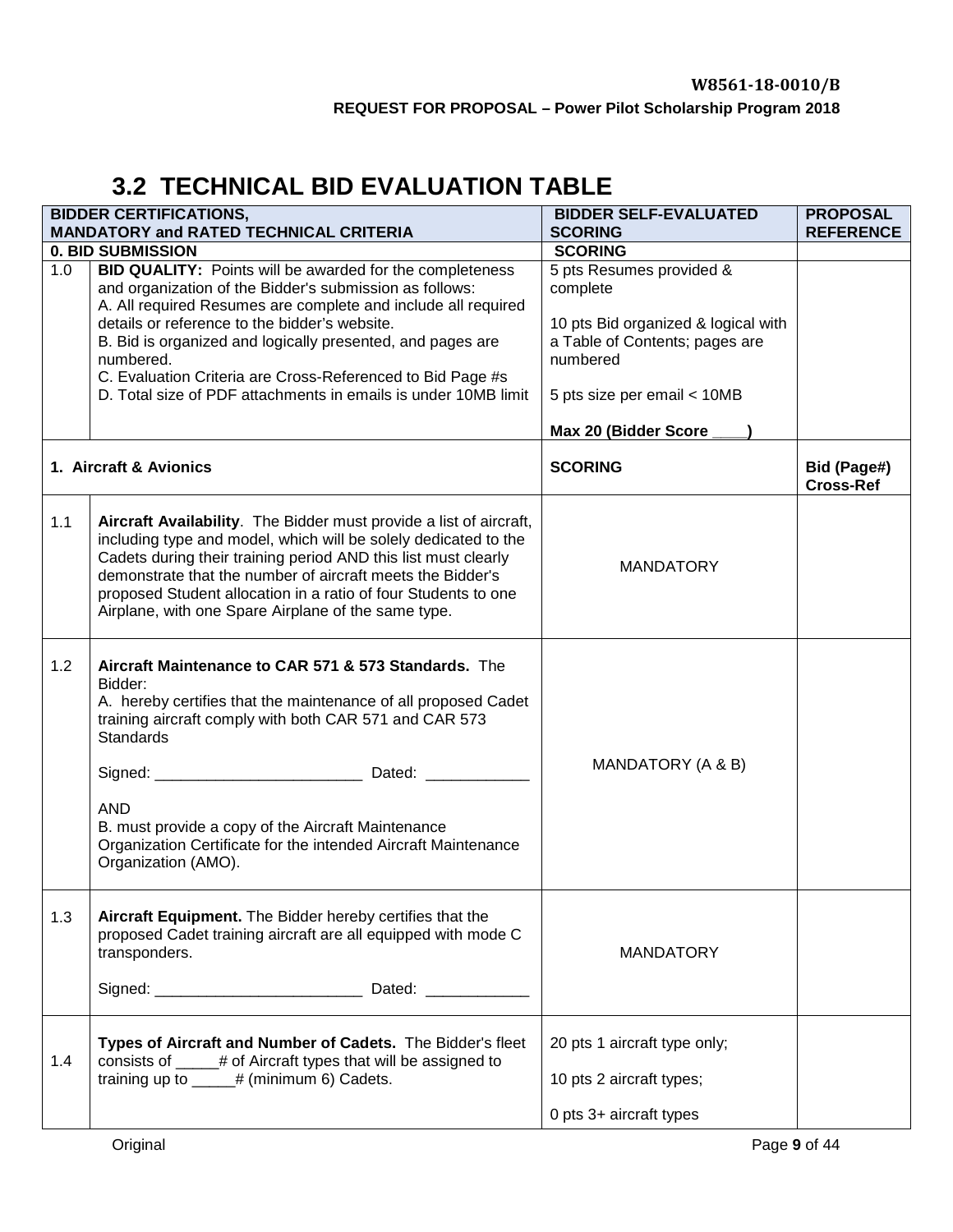| 1.5 | Aircraft Equipment. The Bidder hereby certifies that all Cadet<br>training aircraft are equipped with the following equipment.<br>Bidder to add initials beside each that applies:<br>Airborne Collision Avoidance system, such as                                                                                                                                                                                                                                                                                                                                                                                                                                                                                                                                                                                                                                                                                                  | 30 pts Airborne Collision<br>Avoidance system, such as<br>FLARM, PCAS, TCAS, Proximity<br>Alerter, ADS-B                                                                                                                                                                                                                                                                                        |                                 |
|-----|-------------------------------------------------------------------------------------------------------------------------------------------------------------------------------------------------------------------------------------------------------------------------------------------------------------------------------------------------------------------------------------------------------------------------------------------------------------------------------------------------------------------------------------------------------------------------------------------------------------------------------------------------------------------------------------------------------------------------------------------------------------------------------------------------------------------------------------------------------------------------------------------------------------------------------------|-------------------------------------------------------------------------------------------------------------------------------------------------------------------------------------------------------------------------------------------------------------------------------------------------------------------------------------------------------------------------------------------------|---------------------------------|
|     | FLARM ________________<br>$PCAS \begin{tabular}{ c c } \hline \quad \quad & \quad \quad & \quad \quad \\ \hline \end{tabular}$<br>TCAS ______________<br>Proximity Alerter___________                                                                                                                                                                                                                                                                                                                                                                                                                                                                                                                                                                                                                                                                                                                                               | 20 pts GPS<br>20 pts Fleet Tracking system,<br>such as satellite or ADS-B                                                                                                                                                                                                                                                                                                                       |                                 |
|     | ADS-B________________                                                                                                                                                                                                                                                                                                                                                                                                                                                                                                                                                                                                                                                                                                                                                                                                                                                                                                               | 10 pts VOR                                                                                                                                                                                                                                                                                                                                                                                      |                                 |
|     | Fleet Tracking system, such as<br>satellite _______________                                                                                                                                                                                                                                                                                                                                                                                                                                                                                                                                                                                                                                                                                                                                                                                                                                                                         | 5 pts ADF                                                                                                                                                                                                                                                                                                                                                                                       |                                 |
|     | <b>Navigational Aids</b><br>$\begin{picture}(180,10) \put(0,0){\line(1,0){100}} \put(0,0){\line(1,0){100}} \put(0,0){\line(1,0){100}} \put(0,0){\line(1,0){100}} \put(0,0){\line(1,0){100}} \put(0,0){\line(1,0){100}} \put(0,0){\line(1,0){100}} \put(0,0){\line(1,0){100}} \put(0,0){\line(1,0){100}} \put(0,0){\line(1,0){100}} \put(0,0){\line(1,0){100}} \put(0,0){\line($                                                                                                                                                                                                                                                                                                                                                                                                                                                                                                                                                     | Maximum 85 Points                                                                                                                                                                                                                                                                                                                                                                               |                                 |
|     |                                                                                                                                                                                                                                                                                                                                                                                                                                                                                                                                                                                                                                                                                                                                                                                                                                                                                                                                     |                                                                                                                                                                                                                                                                                                                                                                                                 |                                 |
| 1.6 | <b>Cadet Training Aircraft Condition. All Cadet Training</b><br>Aircraft should be in "good general condition", with:<br>a) no obvious defects, leaks, corrosion or lack of paint, AND<br>b) have a reasonable overall level of cleanliness.<br>The Bidder hereby certifies that all Cadet Training Aircraft<br>meet, or will meet prior to Site Inspection, ONE of the following<br>self-assessed conditions. Bidder to add initials beside the item<br>which applies:<br>AIRCRAFT are Clean and with NO General Condition<br>Concerns __<br>Minor Cleanliness issues but NO General Condition<br>Concerns<br>Minor Cleanliness issues and several minor General Condition<br>Concerns<br>Overall Minor Deficiencies, but none that cannot and will be<br>easily corrected prior to training ________________, OR<br>General Note Deficiencies with no concrete plan to<br>$correct$ ___________________.<br>Signed: Dated: Dated: | 20 pts for AIRCRAFT Clean and<br>with NO Condition Concerns<br>15 pts for Minor Cleanliness<br>issues but no Condition Concerns<br>10 pts for Minor Cleanliness<br>issues and several minor<br><b>Condition Concerns</b><br>5 pts for Overall Minor<br>Deficiencies, but none that cannot<br>and will be easily corrected<br>0 pts for General Deficiencies with<br>NO concrete plan to correct |                                 |
|     | <b>MAXIMUM RATED SCORE:</b>                                                                                                                                                                                                                                                                                                                                                                                                                                                                                                                                                                                                                                                                                                                                                                                                                                                                                                         | Max 125 (Bidder Score                                                                                                                                                                                                                                                                                                                                                                           |                                 |
|     | 2. Maintenance Facilities and Personnel                                                                                                                                                                                                                                                                                                                                                                                                                                                                                                                                                                                                                                                                                                                                                                                                                                                                                             | <b>SCORING</b>                                                                                                                                                                                                                                                                                                                                                                                  | Bid (Page#)<br><b>Cross-Ref</b> |
| 2.1 | AMO Maintenance Personnel. The Bidder must provide the<br>resume of the Transport Canada approved AMO Personnel<br>Responsible for Maintenance including CAR Standard 573.04<br>approval from Transport Canada.                                                                                                                                                                                                                                                                                                                                                                                                                                                                                                                                                                                                                                                                                                                     | <b>MANDATORY</b>                                                                                                                                                                                                                                                                                                                                                                                |                                 |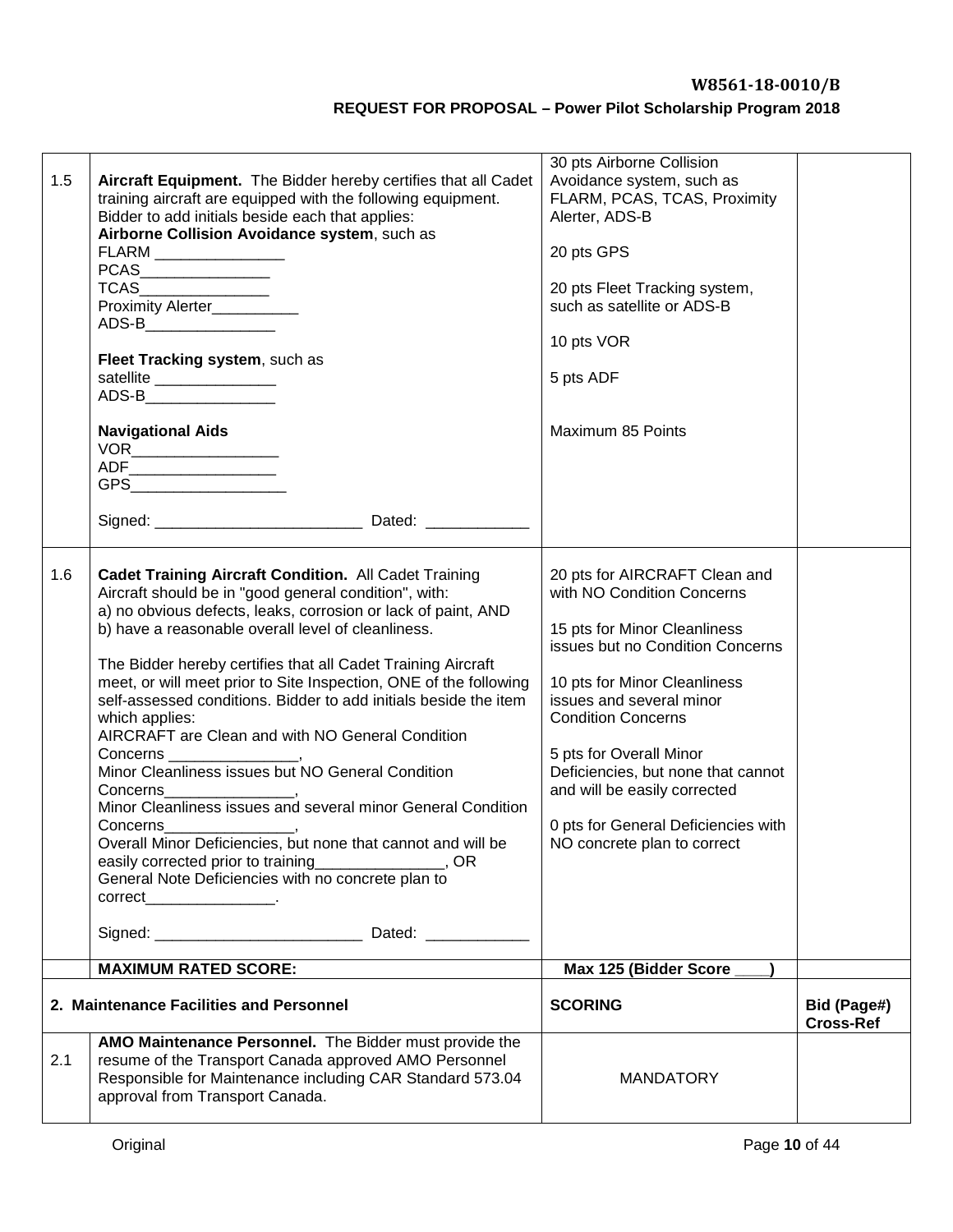| 2.2 | <b>AMO Personnel Responsible for Maintenance. The resume</b><br>provided by the Bidder demonstrating "proof of additional<br>training" will be scored as follows:                                                           | 5 pts SMS,<br>5 pts Human Factors,<br>5 pts Flight Safety,<br>5 pts Aircraft Accident<br>Investigation,<br>5 pts Factory or Transport Canada<br>additional Training.                   |                                 |
|-----|-----------------------------------------------------------------------------------------------------------------------------------------------------------------------------------------------------------------------------|----------------------------------------------------------------------------------------------------------------------------------------------------------------------------------------|---------------------------------|
|     |                                                                                                                                                                                                                             | 25 Pts Maximum                                                                                                                                                                         |                                 |
| 2.3 | Procedures to CAR Standard 573.10. The Bidder:<br>A. must certify that the AMO is a Transport Canada approved<br>maintenance facility in full compliance with CAR 573.10<br>Standards:                                      | MANDATORY (A & B)                                                                                                                                                                      |                                 |
|     | <b>AND</b><br>B. Bidder must - for their approved Maintenance Manual -<br>provide a copy of the cover page, table of contents and<br>approval by Transport Canada in accordance with CAR<br>573.10.                         |                                                                                                                                                                                        |                                 |
| 2.4 | Aircraft Maintenance Manuals. The Bidder hereby certifies<br>that the AMO has up-to-date Aircraft Maintenance Manuals on<br>hand (paper or electronic) for the proposed Cadet training<br>aircraft.                         | <b>MANDATORY</b>                                                                                                                                                                       |                                 |
|     |                                                                                                                                                                                                                             |                                                                                                                                                                                        |                                 |
| 2.5 | Licensed Aircraft Maintenance Engineer (AME) Personnel.<br>The Bidder may provide appropriate resumes and must<br>specify which resumes (up to four) will be used for scoring<br>"proof of additional training" as follows: | 5 pts SMS,<br>5 pts Human Factors,<br>5 pts Flight Safety,<br>5 pts Aircraft Accident<br>Investigation,<br>5 pts Factory or Transport Canada<br>additional Training.<br>25 Pts Maximum |                                 |
| 2.6 | Tool Control. Bidders may provide details of their tool control<br>program with specifics of when tool checks will be undertaken.                                                                                           | 10 pts After Each Job<br>10 pts Prior to Lunch<br>10 pts End of Day<br>Maximum 30 points.                                                                                              |                                 |
|     | <b>MAXIMUM RATED SCORE:</b>                                                                                                                                                                                                 | Max 80 (Bidder Score                                                                                                                                                                   |                                 |
|     | 3. Management and Instructors                                                                                                                                                                                               | <b>SCORING</b>                                                                                                                                                                         | Bid (Page#)<br><b>Cross-Ref</b> |
| 3.1 | Flight Training Syllabus. The Bidder must certify that their<br>Flight Training program conforms to CAR Standard 426 and<br>will be completed within seven weeks.                                                           | <b>MANDATORY</b>                                                                                                                                                                       |                                 |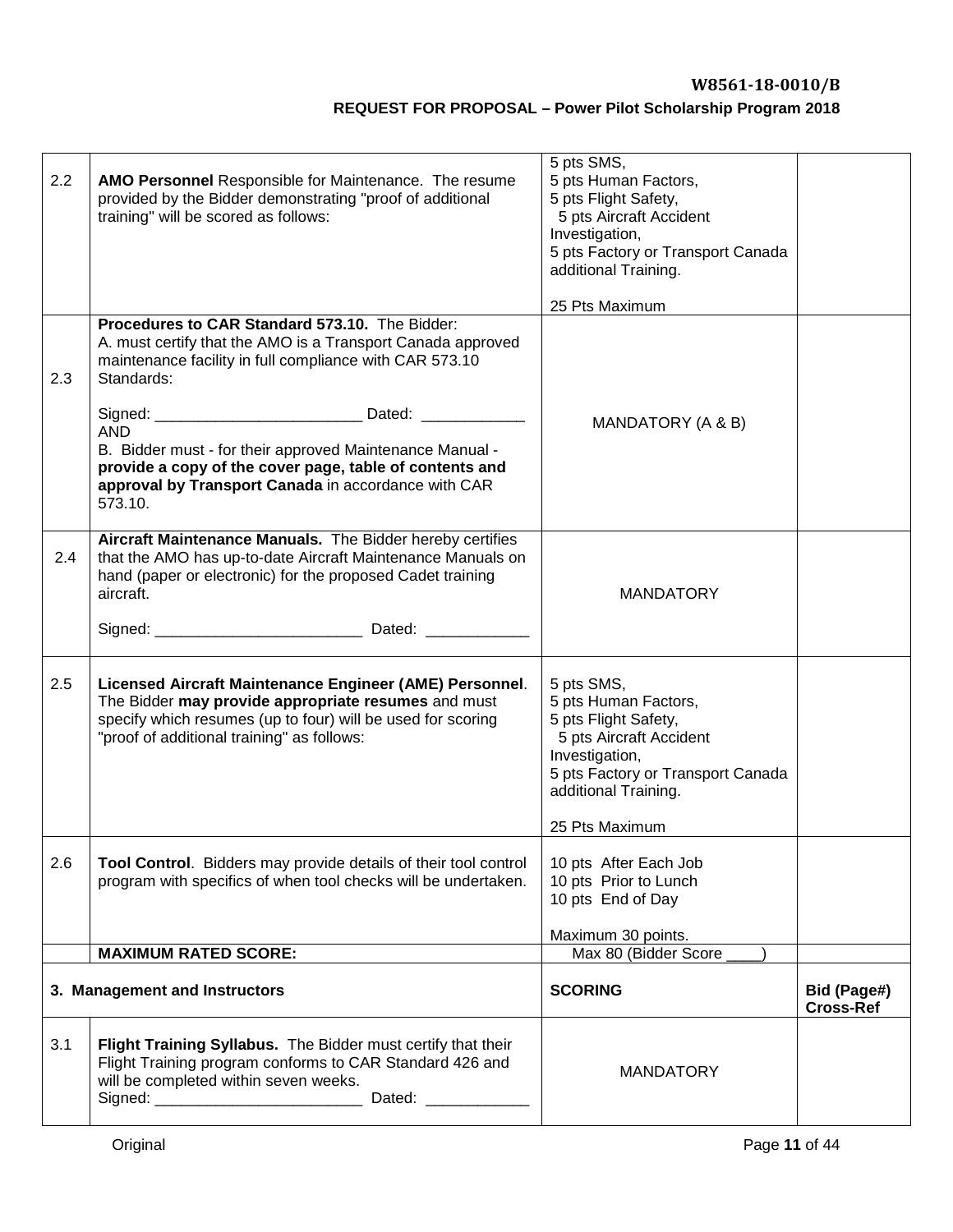| 3.2 | Flight Instruction Staff to CAR Standard 426. The Bidder<br>hereby certifies that all proposed Cadet training Flight<br>Instruction Staff will be qualified in accordance with CAR<br>Standard 426 prior to 1 June 2018,<br><b>AND</b><br>that $#$ instructors will be dedicated to cadet training for the<br>duration of the contract, ensuring a student to instructor ratio<br>no greater than 4:1 for the proposed number of cadets. | <b>MANDATORY</b>                                                                                                   |  |
|-----|------------------------------------------------------------------------------------------------------------------------------------------------------------------------------------------------------------------------------------------------------------------------------------------------------------------------------------------------------------------------------------------------------------------------------------------|--------------------------------------------------------------------------------------------------------------------|--|
|     |                                                                                                                                                                                                                                                                                                                                                                                                                                          |                                                                                                                    |  |
| 3.3 | Flight Training Student to Instructor Ratio. Based upon the<br>number of Instructors certified at above Criteria 3.2, points may<br>be awarded as follows for exceeding the minimum 4:1 Ratio.                                                                                                                                                                                                                                           | 10 pts for Ratio of 3:1<br>15 pts for Ratio of 2:1<br>20 pts for Ratio of 1:1                                      |  |
| 3.4 | Flight Training Unit Training Operator complies with CAR<br>Standard 426.<br>A. The Bidder hereby certifies that their Flight Training Unit<br>complies with CAR 426<br><b>AND</b><br>B. The Bidder must provide a copy of the Flight Training Unit<br>Training Operator Certificate.                                                                                                                                                    | MANDATORY (A & B)                                                                                                  |  |
| 3.5 | <b>Flight Training Unit Manager.</b><br>A. The Bidder hereby certifies the availability of the Flight<br>Training Unit Manager who will be in charge of the Cadet Flight<br>Training and will be responsible for the full-time management<br>of the Cadet Flight Training contract, from May through<br>September 2018.<br><b>AND</b><br>B. The Bidder must provide the resume of the same full time<br>Flight Training Unit Manager.    | MANDATORY (A & B)                                                                                                  |  |
| 3.6 | <b>Flight Training Unit Manager.</b>                                                                                                                                                                                                                                                                                                                                                                                                     | 10 pts CPL-A,<br>20 pts ATPL-A,                                                                                    |  |
|     | Based on resume provided, points will be awarded for:<br>A. Pilot qualification level held or have held                                                                                                                                                                                                                                                                                                                                  | 5 pts Instructor Class 4,<br>10 pts Instructor Class 3,<br>15 pts Instructor Class 2,<br>20 pts Instructor Class 1 |  |
|     | B. Flight Training Certifications or Educational Certifications                                                                                                                                                                                                                                                                                                                                                                          | 10 pts Flight Training<br><b>Certifications or Educational</b>                                                     |  |
|     | C. Transport Canada Training                                                                                                                                                                                                                                                                                                                                                                                                             | Certifications<br>10 pts Safety, Investigation or<br><b>Flight Training</b>                                        |  |
|     | D. Additional Aviation Industry Training                                                                                                                                                                                                                                                                                                                                                                                                 | 10 pts Transport Canada Training<br>or Additional Aviation Industry<br>Training                                    |  |
|     |                                                                                                                                                                                                                                                                                                                                                                                                                                          | Maximum 80 points.                                                                                                 |  |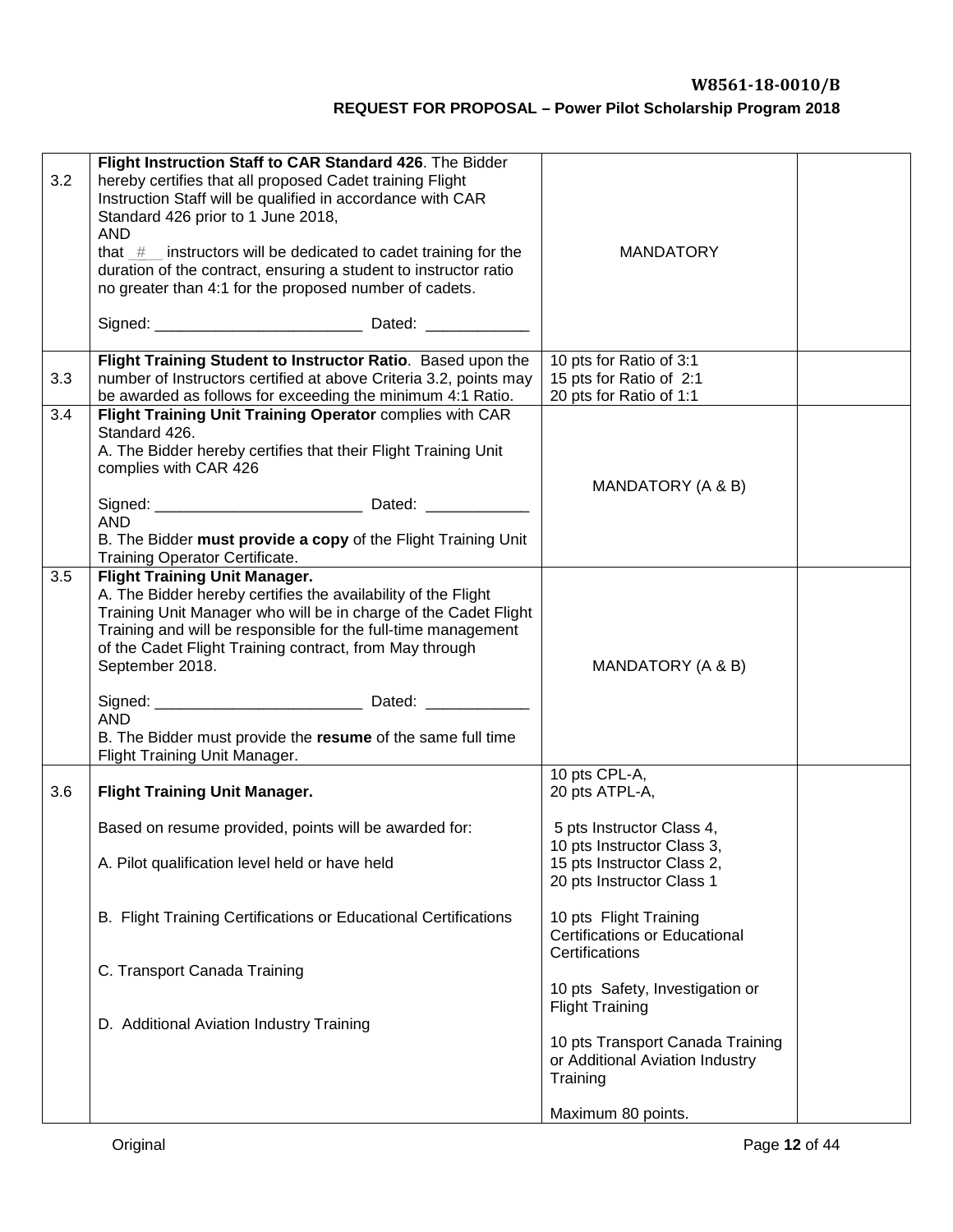| 3.7  | <b>Chief Flying Instructor.</b><br>A. The Bidder hereby certifies the availability the Cadet Flight<br>Training who is qualified in accordance with CAR Standard 426<br>and who will be responsible for the full-time management of<br>the Cadet Flight Training:<br><b>AND</b><br>B. The Bidder must provide resume of this proposed Chief<br>Flying Instructor.                                                                                | MANDATORY (A & B)                                                                                                                                                                                                                                                                                                                                                                                                    |  |
|------|--------------------------------------------------------------------------------------------------------------------------------------------------------------------------------------------------------------------------------------------------------------------------------------------------------------------------------------------------------------------------------------------------------------------------------------------------|----------------------------------------------------------------------------------------------------------------------------------------------------------------------------------------------------------------------------------------------------------------------------------------------------------------------------------------------------------------------------------------------------------------------|--|
| 3.8  | <b>Chief Flying Instructor.</b><br>Based on resume provided, points will be awarded for:<br>A. Pilot qualification level held or have held: ATPL-A, and<br>Instructor Class 3 or 2 or 1<br>B. Flight Training Certifications or Educational Certifications<br>C. Transport Canada Training (Safety, Investigation, Flight<br>Training)<br>D. Additional Aviation Industry Training<br>E. Previous Air Cadet Contract Experience, minimum 2 years | 20 pts ATPL-A,<br>10 pts Instructor Class 3,<br>15 pts Instructor Class 2,<br>20 pts Instructor Class 1<br>10 pts Flight Training<br><b>Certifications or Educational</b><br>Certifications<br>10 pts Safety, Investigation or<br><b>Flight Training</b><br>10 pts Transport Canada Training<br>or Additional Aviation Industry<br>Training<br>10 pts previous Air Cadet Training<br>Experience<br>Maximum 80 Points |  |
| 3.9  | Pilot Training Records to CAR Standard 425.33.<br>The Bidder hereby certifies that effective Pilot Training<br>Records are kept to the CAR Standard 425.33.                                                                                                                                                                                                                                                                                      | <b>MANDATORY</b>                                                                                                                                                                                                                                                                                                                                                                                                     |  |
| 3.10 | Aircraft Dispatch to CAR Standard 426.<br>The Bidder hereby certifies that the Adequate Aircraft dispatch<br>procedure is in accordance with CAR Standard 426                                                                                                                                                                                                                                                                                    | <b>MANDATORY</b>                                                                                                                                                                                                                                                                                                                                                                                                     |  |
| 3.11 | Division of Personnel Responsibilities. The Bidder must<br>provide a list of names of the personnel performing the duties<br>of full-time Manager, Chief Flying Instructor, and Chief Ground<br>School Instructor during the cadet contract as well as<br>percentage of time spent on the above duties by the identified<br>individuals.                                                                                                         | 5 pts 100 % time as Manager<br>duties,<br>5 pts 100 % time as Chief Flying<br>Instructor duties,<br>5 pts 100 % time as Chief Ground<br>School Instructor duties.                                                                                                                                                                                                                                                    |  |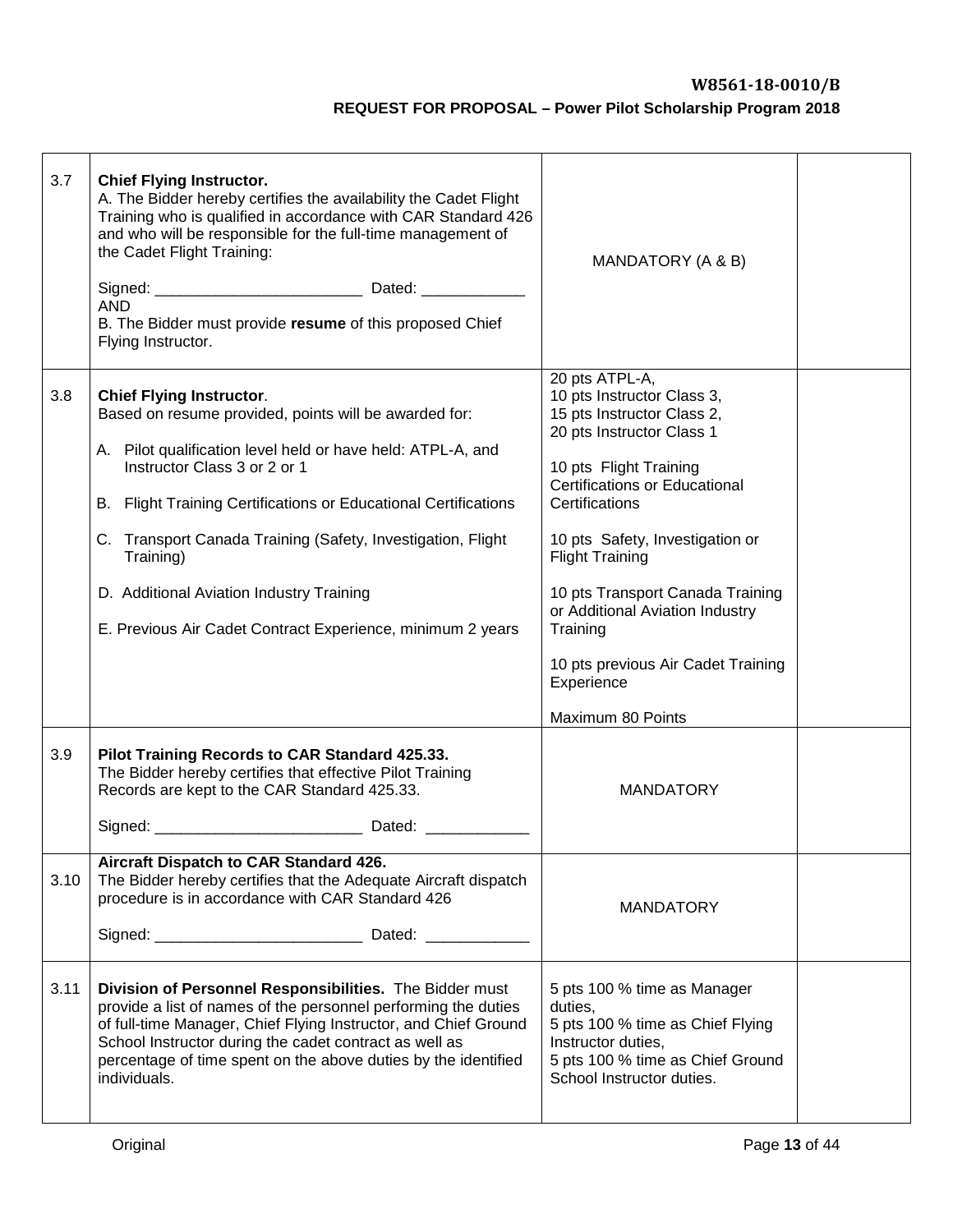| 3.12 | Bidder Resources. The Bidder must submit a list of all staff<br>with the following qualifications:<br>A. Transport Canada Authorized Persons;<br>B. Aviation Language Examiners;<br>C. Pilot Examiners; and<br>D. Industry Canada Aeronautical Radio Licence Examiners.                                                                                                                                                                                                                              | 5 pts for each of the following:<br>A. Transport Canada Authorized<br>Persons - maximum 2 persons,<br>B. Aviation Language Examiners -<br>1 person only,<br>C. Pilot Examiners - maximum 3<br>persons,                                                                                    |                                 |
|------|------------------------------------------------------------------------------------------------------------------------------------------------------------------------------------------------------------------------------------------------------------------------------------------------------------------------------------------------------------------------------------------------------------------------------------------------------------------------------------------------------|-------------------------------------------------------------------------------------------------------------------------------------------------------------------------------------------------------------------------------------------------------------------------------------------|---------------------------------|
|      | Points will be awarded as follows:                                                                                                                                                                                                                                                                                                                                                                                                                                                                   | D. Industry Canada Aeronautical<br>Radio Licence examiners -<br>maximum 2 persons.<br>Total Maximum Score 40 Points                                                                                                                                                                       |                                 |
|      | <b>MAXIMUM RATED SCORE</b>                                                                                                                                                                                                                                                                                                                                                                                                                                                                           | Max 235 (Bidder Score                                                                                                                                                                                                                                                                     |                                 |
|      | 4. Flight Safety                                                                                                                                                                                                                                                                                                                                                                                                                                                                                     | <b>SCORING</b>                                                                                                                                                                                                                                                                            | Bid (Page#)<br><b>Cross-Ref</b> |
| 4.1  | Flight Safety Program (Safety Management System). The<br>Bidder must provide a Table of Contents of their Safety<br>Management System (SMS) manual or link to their website<br>where it is found.                                                                                                                                                                                                                                                                                                    | <b>MANDATORY</b>                                                                                                                                                                                                                                                                          |                                 |
| 4.2  | Flight Safety Officer. The Bidder hereby certifies that a<br>Company Safety Officer is on staff at all times:<br><b>AND</b><br>b) Bidder must provide the resume of the Flight Safety<br>Officer.                                                                                                                                                                                                                                                                                                    | MANDATORY (A & B)                                                                                                                                                                                                                                                                         |                                 |
| 4.3  | Flight Safety Officer. Based upon the resume provided of the<br>Bidder's Company Safety Officer that is on staff at all times,<br>points may be awarded:<br>A. if employed Full Time versus Part Time, and<br>B. for relevant training such as<br>Aircraft Accident Investigation,<br>$\bullet$<br>Risk Management,<br>$\bullet$<br>Safety Management Systems,<br>$\bullet$<br>Human Factors,<br>$\bullet$<br>Threat and Error Management, or<br>$\bullet$<br>CAF Flight Safety Course.<br>$\bullet$ | 15 pts Full Time or 10 pts Part<br>Time.<br>RELEVANT TRAINING<br>5 pts each:<br>Aircraft Accident Investigation,<br>Risk Management,<br>Safety Management Systems,<br>Human Factors,<br>Threat and Error Management,<br>CAF Flight Safety Course.<br><b>Total Maximum Score 45 Points</b> |                                 |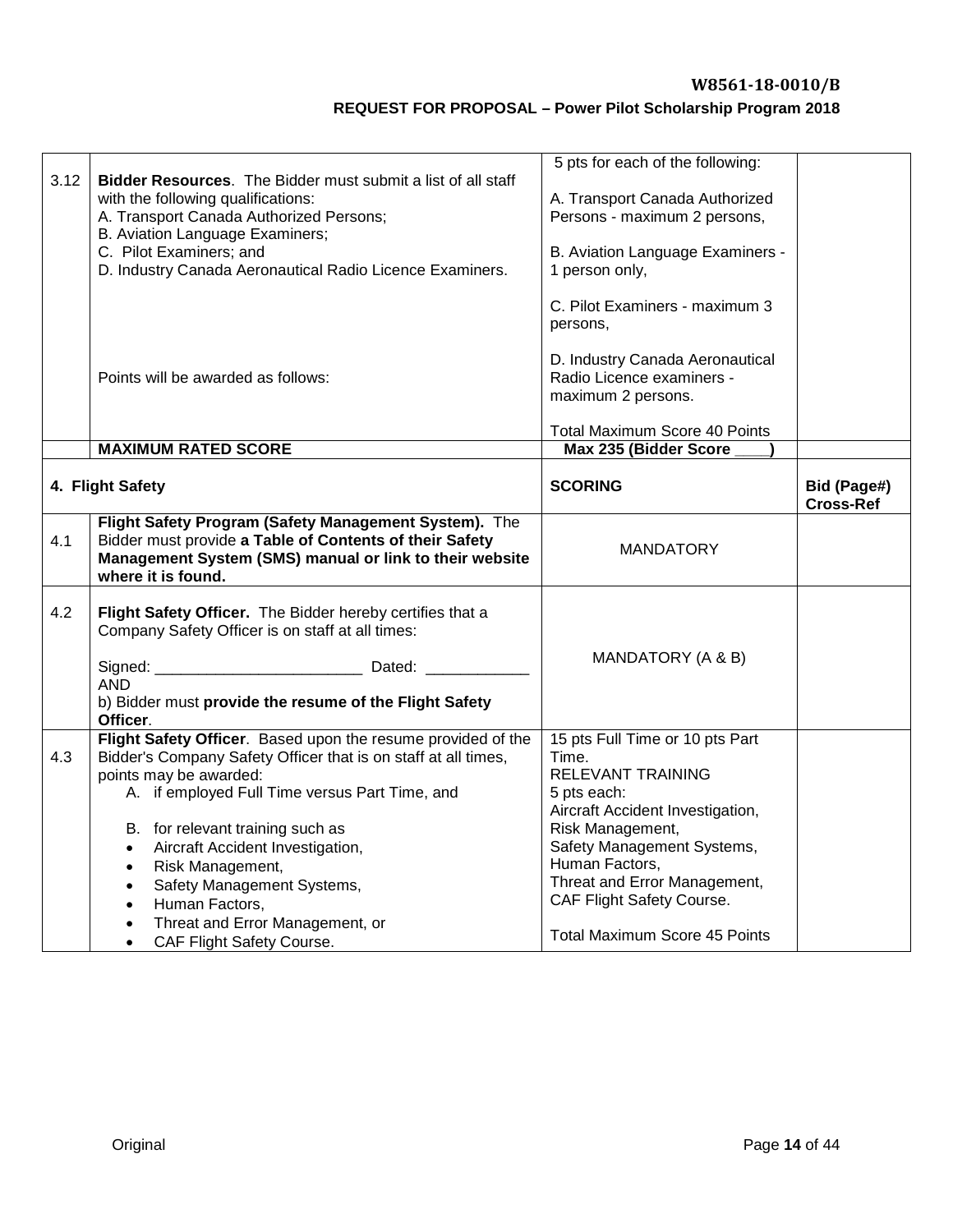| 4.4 | Crash Response Plan. Bidder hereby certifies that their<br>written company Crash Response Plan is fully integrated with<br>the Airport Plan.                                                                                                                                                                                                               | <b>MANDATORY</b>                                                                                                                      |                                 |
|-----|------------------------------------------------------------------------------------------------------------------------------------------------------------------------------------------------------------------------------------------------------------------------------------------------------------------------------------------------------------|---------------------------------------------------------------------------------------------------------------------------------------|---------------------------------|
| 4.5 | <b>Crash Fire Rescue (CFR)/Emergency Medical Services</b><br>(EMS) Plan.                                                                                                                                                                                                                                                                                   | 20 pts CFR on Airport Property                                                                                                        |                                 |
|     | Points may be awarded for response time details provided as<br>follows:                                                                                                                                                                                                                                                                                    | 15 pts CFR within 5 minutes of<br><b>Airport Property</b>                                                                             |                                 |
| 4.6 | Canada Labour Code. Bidder hereby certifies that there are<br>adequate First Aid supplies and First Aid trained and certified<br>personnel in accordance with the Canada Labour Code                                                                                                                                                                       | <b>MANDATORY</b>                                                                                                                      |                                 |
|     |                                                                                                                                                                                                                                                                                                                                                            |                                                                                                                                       |                                 |
| 4.7 | Flight Safety Program (SMS). Bidder must provide a brief<br>paragraph describing how their SMS program is integrated with<br>the CAF Flight Safety Program. The Bidder's Safety<br>Management System (SMS) may be awarded points if SMS<br>meets or integrates with A-GA-135-001/AA-001 Flight Safety<br>for the Canadian Armed Forces (available online). | 30 pts for SMS clearly meeting or<br>integrating with the Canadian<br>Armed Forces (CAF) Flight Safety<br>Program                     |                                 |
| 4.8 | Flight Safety Bulletin Board. Bidder's PDF picture of their<br>Flight Safety Bulletin Board, demonstrating that it is maintained<br>current with Flight Safety material, may be awarded points as<br>follows:                                                                                                                                              | 5 Pts for exclusive posting of<br>safety related material, in a<br>prominent location, and listing of<br>SMS/Flight Safety Personnel. |                                 |
| 4.9 | First Aid. Points may be awarded if the Bidder demonstrates<br>that there is rapid access (less than five minutes) to Automated<br>External Defibrillator on site via PDF photo or floor plan.                                                                                                                                                             | 10 pts accessible AED on site                                                                                                         |                                 |
|     | <b>MAXIMUM RATED SCORE</b>                                                                                                                                                                                                                                                                                                                                 | Max 110 (Bidder Score                                                                                                                 |                                 |
|     | <b>5. FLYING FACILITIES</b>                                                                                                                                                                                                                                                                                                                                | <b>SCORING</b>                                                                                                                        | Bid (Page#)<br><b>Cross-Ref</b> |
| 5.1 | The Bidder must certify that the Flight Training Unit location<br>has Internet and Computer availability for the Cadets for such<br>things as Weather and Flight Planning.                                                                                                                                                                                 | <b>MANDATORY</b>                                                                                                                      |                                 |
|     |                                                                                                                                                                                                                                                                                                                                                            |                                                                                                                                       |                                 |
| 5.2 | Computer, Internet, WiFi Access. Points may be awarded to<br>Bidders who commit that, in addition to internet and computer<br>availability, WiFi access will also be provided to the Cadets<br>throughout their training.                                                                                                                                  | 10 pts for WiFi                                                                                                                       |                                 |
| 5.3 | Flight Training Area Description. The bidder must provide a<br>map or diagram of the Flight Training Area to be used for<br>Cadet training                                                                                                                                                                                                                 | <b>MANDATORY</b>                                                                                                                      |                                 |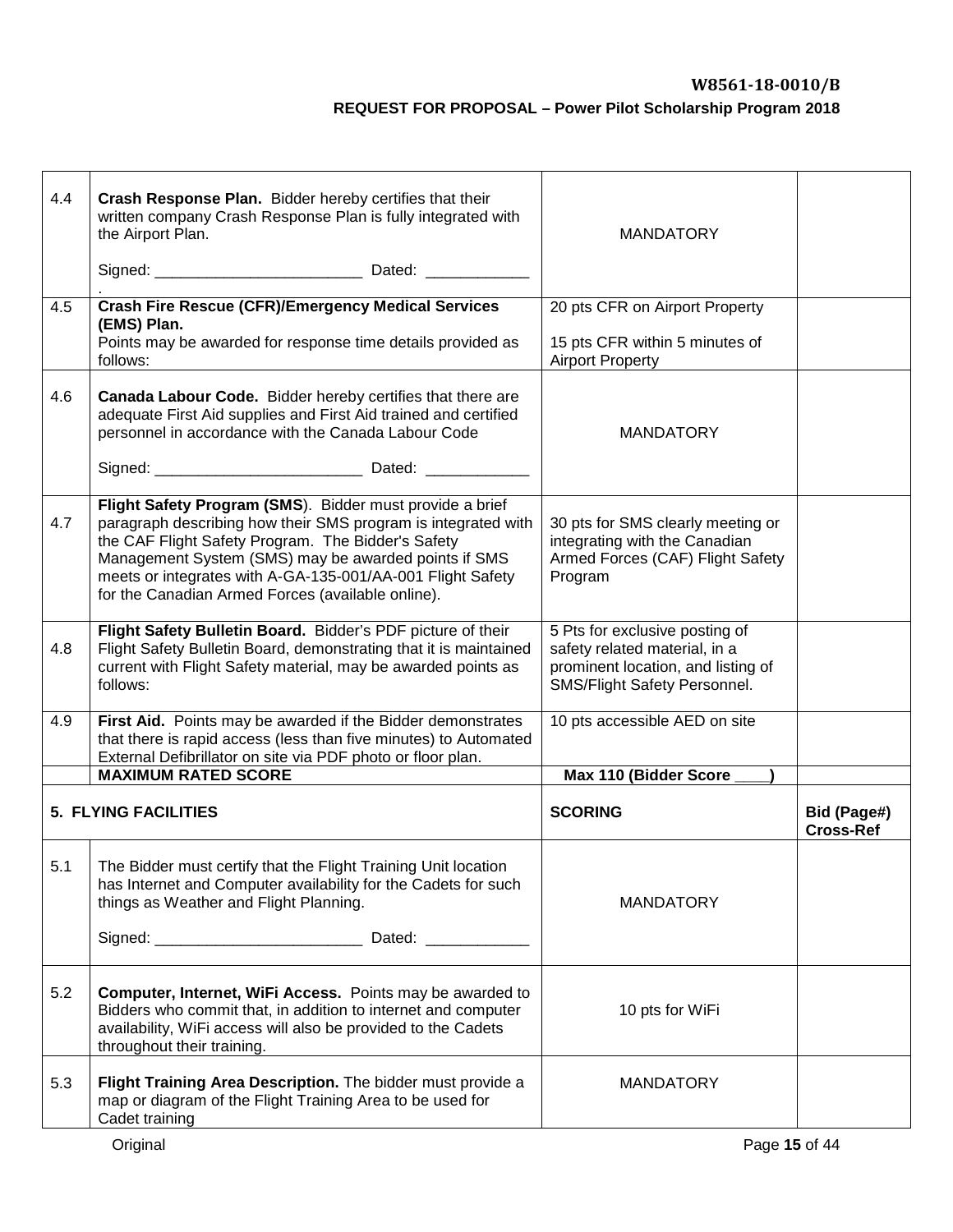| 5.4<br>5.5 | Flight Training Area Locations. The Bidder's Flight Training<br>Area map or diagram may be awarded 5 points for each<br>following characteristics:<br>Entry and exit points are clearly defined<br>$\bullet$<br>Size: Large enough for participating traffic<br>$\bullet$<br>Coordination with other flight training units or users<br>$\bullet$<br>Dedicated communication frequency<br>$\bullet$<br>Publication on either VFR/VTC charts or Canada Flight<br>$\bullet$<br>Supplement.<br>Multiple Runways. Bidder's Flight Training Area description<br>should specify if their location offers multiple runways for<br>differing wind conditions. | 5 pts entry/exit points<br>5 pts for size<br>5 pts for Coordination<br>5 pts for dedicated Comms<br>5 pts for publication<br><b>Total Maximum Score 25 Points</b><br>20 pts for Multiple runways |  |
|------------|------------------------------------------------------------------------------------------------------------------------------------------------------------------------------------------------------------------------------------------------------------------------------------------------------------------------------------------------------------------------------------------------------------------------------------------------------------------------------------------------------------------------------------------------------------------------------------------------------------------------------------------------------|--------------------------------------------------------------------------------------------------------------------------------------------------------------------------------------------------|--|
| 5.6        | Ramp. The Bidder's Flight Training Area description should<br>include PDF photographs or a detailed description of their<br>ramp and points may be awarded if the ramp:<br>a) is kept clean and clear of hazardous Foreign Object<br>Debris (FOD) debris and that an effective FOD<br>program is in place with available receptacles for<br>disposal of FOD, AND<br>has aircraft parking that has clearly delineated parking<br>b)<br>tie-downs with chocks, AND<br>is in good repair with no loose asphalt or concrete.<br>C)                                                                                                                       | 5 pts for FOD program<br>5 pts for parking area and chocks<br>5 pts in good repair with no loose<br>asphalt or concrete                                                                          |  |
| 5.7        | Air Traffic Control. Bidder's must show if their location has<br>on-site air traffic control and services -- defined as an Air<br>Traffic Control Tower, a Flight Information Centre, a Flight<br>Service Station OR a Community Aerodrome Radio Station.                                                                                                                                                                                                                                                                                                                                                                                            | 10 pts for Yes                                                                                                                                                                                   |  |
| 5.8        | Air Traffic Density. The Bidder's location provides low<br>density air traffic -- defined as:<br>A. commute to practice area is 0.2 hours of flying time or<br>less from the primary training location, OR<br>B. training plan formally identifies effective means to use<br>transit time.                                                                                                                                                                                                                                                                                                                                                           | 10 pts for Yes to A OR B                                                                                                                                                                         |  |
| 5.9        | Airport Access. Points may be awarded for providing a list of<br>airports which:<br>A. have controlled, uncontrolled, grass OR gravel - AND<br>B. are within 20 minutes flying time of the primary location.                                                                                                                                                                                                                                                                                                                                                                                                                                         | 10 pts for Yes to both A & B                                                                                                                                                                     |  |
| 5.10       | Meteorological Reports. A bidder who demonstrates via<br>page reference in the "Canada Flight Supplement" that:<br>A. Meteorological Reports (METAR) are available for either the<br>Flight Training location OR within 20 NM of the Flight Training<br>location will be awarded points (Yes or No)                                                                                                                                                                                                                                                                                                                                                  | A. 10 pts for Yes                                                                                                                                                                                |  |
|            | B. On Site Observation OR Automated Weather Observation<br>Station (AWOS) OR Limited Weather Information Station<br>(LWIS)                                                                                                                                                                                                                                                                                                                                                                                                                                                                                                                           | B. 5 pts for On Site Observation,<br>AWOS, LWIS, OR 24 hr METAR<br>on site<br>B. 5 pts for Weather Radar                                                                                         |  |
|            | C. Weather Radar is available for the airport<br><b>MAXIMUM RATED SCORE</b>                                                                                                                                                                                                                                                                                                                                                                                                                                                                                                                                                                          | Maximum 20 points<br>Max 140 (Bidder Score                                                                                                                                                       |  |
|            |                                                                                                                                                                                                                                                                                                                                                                                                                                                                                                                                                                                                                                                      |                                                                                                                                                                                                  |  |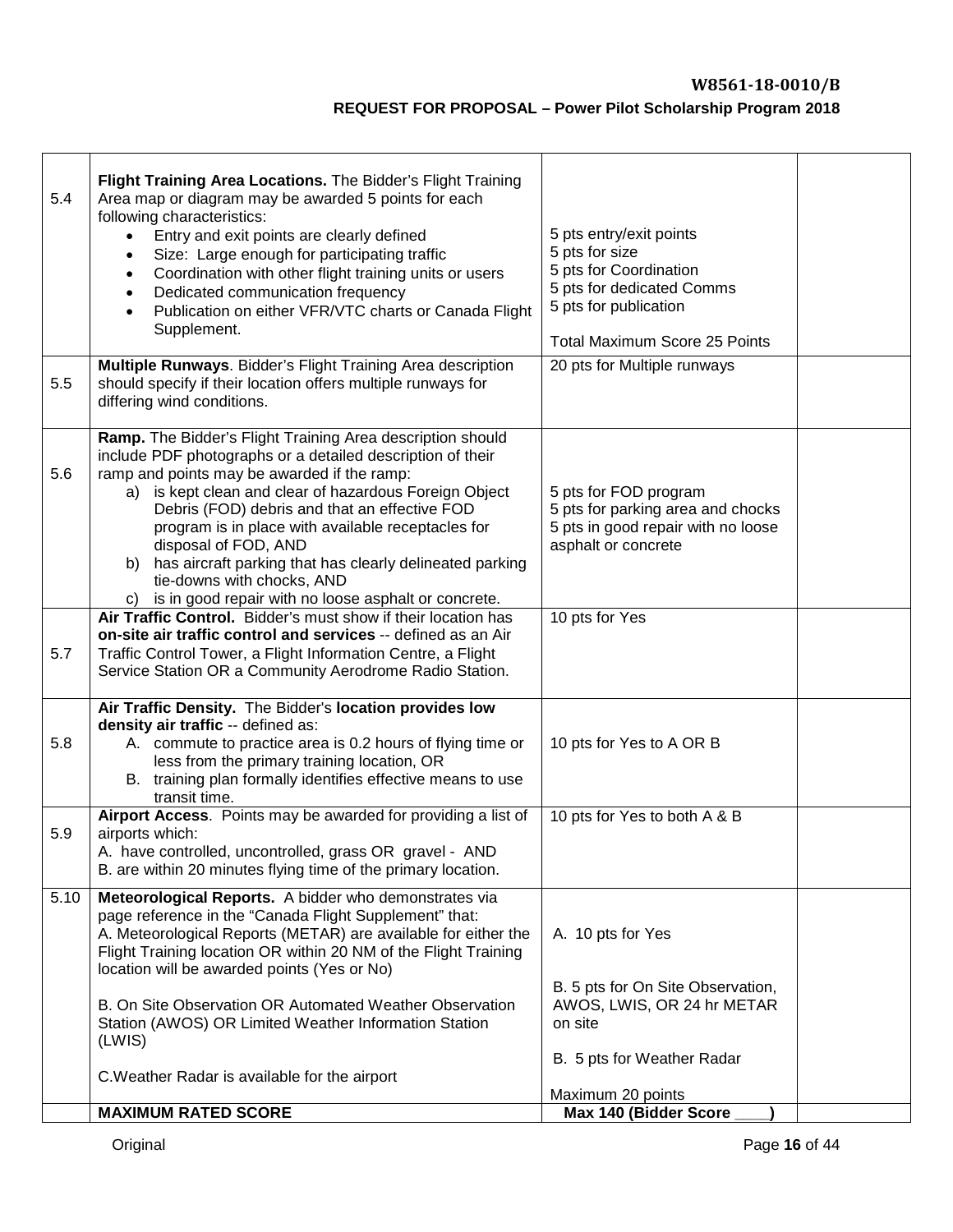|     | <b>6. GROUND SCHOOL</b>                                                                                                                                                                                                                                                                                                                                                                                                                                                                                                                                                                                                            | <b>SCORING</b>                                                                                                                                                                                                                                                                                                                                                                                                                                                                                                                                               | Bid (Page#)<br><b>Cross-Ref</b> |
|-----|------------------------------------------------------------------------------------------------------------------------------------------------------------------------------------------------------------------------------------------------------------------------------------------------------------------------------------------------------------------------------------------------------------------------------------------------------------------------------------------------------------------------------------------------------------------------------------------------------------------------------------|--------------------------------------------------------------------------------------------------------------------------------------------------------------------------------------------------------------------------------------------------------------------------------------------------------------------------------------------------------------------------------------------------------------------------------------------------------------------------------------------------------------------------------------------------------------|---------------------------------|
| 6.1 | Ground School Instructors. The bidder must provide a<br>resume for the proposed Chief Ground School Instructor<br>showing sufficient experience according to CAR 426.                                                                                                                                                                                                                                                                                                                                                                                                                                                              | <b>MANDATORY</b>                                                                                                                                                                                                                                                                                                                                                                                                                                                                                                                                             |                                 |
| 6.2 | Ground School Instructors' Resumes. Based on the<br>resume provided to meet criteria 6.2 and those of additional<br>Ground School Instructors, a maximum of 95 points will be<br>awarded for the following:<br>1. Pilot qualification level held: CPL-A, ATPL-A, Instructor<br>Class 4, Instructor Class 3, Instructor Class 2, Instructor Class<br>1;<br>2. Flight Training Certifications or Educational Certifications;<br>3. Transport Canada Training: Safety, Investigation, Flight<br>Training; and<br>4. Additional Aviation Industry Training;<br>5. Previous Air Cadet Flying Training Experience:<br>1 yr, 3yr, 5+ yrs. | 10 pts CPL-A,<br>20 pts ATPL-A,<br>5 pts Instructor Class 4,<br>10 pts Instructor Class 3,<br>15 pts Instructor Class 2,<br>20 pts Instructor Class 1<br>10 pts Flight Training<br><b>Certifications or Educational</b><br>Certifications<br>10 pts Transport Canada Safety,<br>Investigation or Flight Training<br>10 pts Additional Aviation Industry<br>Training<br>Previous Air Cadet Training<br>Experience:<br>1 or 2 full session $=$ 5 pts;<br>3 or 4 full sessions = 10 pts;<br>$5+$ full sessions = 15 pts<br><b>Total Maximum Score 95 Points</b> |                                 |
| 6.4 | Training Aids. Bidder who provides their list of additional<br>training aids for Cadets may be awarded up to 20 points for the<br>following:<br>computer based training<br>$\bullet$<br>approved flight simulators<br>cockpit posters<br>models<br>digital projector<br>whiteboard<br>television                                                                                                                                                                                                                                                                                                                                   | 5 pts each for:<br>computer based training,<br>approved flight simulators,<br>cockpit posters,<br>models,<br>digital projector,<br>whiteboard,<br>television.<br><b>Total Maximum Score 20 Points</b>                                                                                                                                                                                                                                                                                                                                                        |                                 |
|     | <b>MAXIMUM RATED SCORE</b>                                                                                                                                                                                                                                                                                                                                                                                                                                                                                                                                                                                                         | Max 115 (Bidder Score                                                                                                                                                                                                                                                                                                                                                                                                                                                                                                                                        |                                 |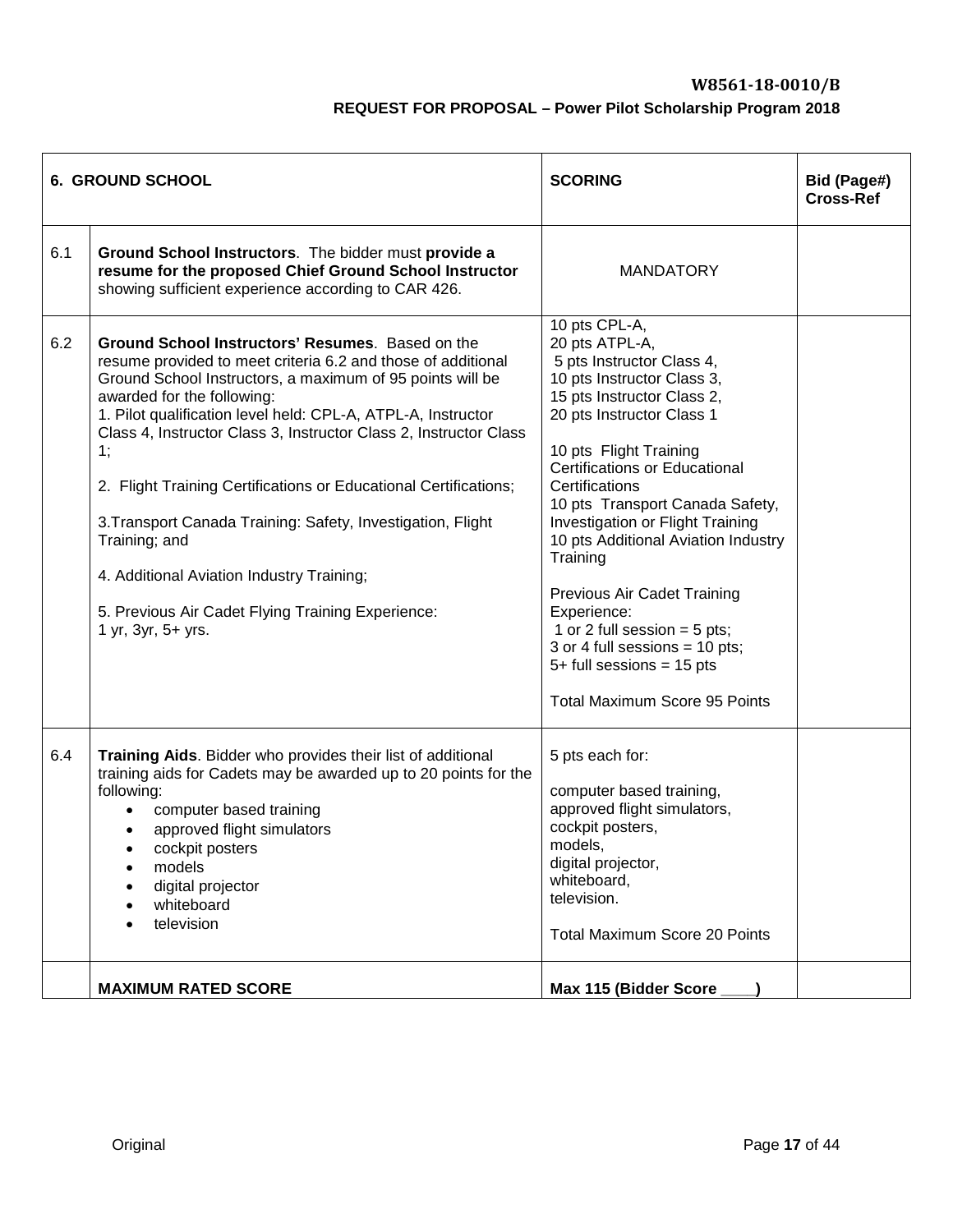|     | <b>7. CLASSROOM FACILITIES</b>                                                                                                                                                                                                                                                                                                                                                                                                                                                                                                                                                                                                      | <b>SCORING</b>                                                                                                                                    | Bid (Page#)<br><b>Cross-Ref</b> |
|-----|-------------------------------------------------------------------------------------------------------------------------------------------------------------------------------------------------------------------------------------------------------------------------------------------------------------------------------------------------------------------------------------------------------------------------------------------------------------------------------------------------------------------------------------------------------------------------------------------------------------------------------------|---------------------------------------------------------------------------------------------------------------------------------------------------|---------------------------------|
| 7.1 | The Bidder must clearly demonstrate through use of PDF<br>photos or floor plans, that their Ground School instructional<br>facility provides:<br>A. Classrooms that include:<br>a) chairs,<br>b) desks or tables that provide a minimum of 0.372<br>square meters or 4 square feet per student of working surface<br>good lighting,<br>c) good ventilation, and<br>d) safe accessibility;<br><b>AND</b><br>B. Washrooms with<br>a) safe accessibility, and<br>b) are inside the same building as the classroom.                                                                                                                     | <b>MANDATORY</b>                                                                                                                                  |                                 |
| 7.2 | Canteen Access. In addition to mandatory classroom and<br>washroom requirements, points will be awarded for a Canteen<br>that is located within the following distances of the training<br>facility site:                                                                                                                                                                                                                                                                                                                                                                                                                           | 10 pts Canteen inside building<br>5 pts Canteen within 100m of<br>building<br><b>Total Maximum Score 10 Points</b>                                |                                 |
|     | <b>MAXIMUM RATED SCORE</b>                                                                                                                                                                                                                                                                                                                                                                                                                                                                                                                                                                                                          | Max 10 (Bidder Score                                                                                                                              |                                 |
|     | 8. TRAINING SCHEDULE AND SYLLABUS                                                                                                                                                                                                                                                                                                                                                                                                                                                                                                                                                                                                   | <b>SCORING</b>                                                                                                                                    | Bid (Page#)<br><b>Cross-Ref</b> |
| 8.1 | Cadet Training Schedule. The Bidder must submit<br>A. a draft Training Schedule AND<br>B. a draft Flying Syllabus<br>that meet the following constraints:<br>a. one free day in each week for each Air Cadet;<br>b. maximum of twelve-hour (12) duty days and ending no later<br>than 9PM (21:00 hours); and<br>c. minimum of 12 hours of Crew Rest<br>d. a minimum of 45 hours of ground school per Cadet is<br>suitable for delivery within 7 weeks during July and August<br>2018;<br>e. a minimum of 45 flying hours per Cadet;<br>f. flying hours that do not exceed 3.0 hrs in a Level 2 or higher<br>Flying Training Device. | <b>MANDATORY</b>                                                                                                                                  |                                 |
| 8.2 | Training Schedule. The Bidder will be awarded points for<br>committing to a schedule that exceeds the following minimum<br>constraints under the mandatory requirements:<br>more than 45 hours of Ground School per Student<br>$\bullet$<br>more than 45 Flying Hours per Student<br>$\bullet$<br>less than 3.0 hours in a Level 2 or higher Flight<br>$\bullet$<br><b>Training Device</b>                                                                                                                                                                                                                                          | 5 Pts for extra Ground School<br>5 pts for extra Flying Hours<br>5 Pts for less Flight Training<br>Device<br><b>Total Maximum Score 15 Points</b> |                                 |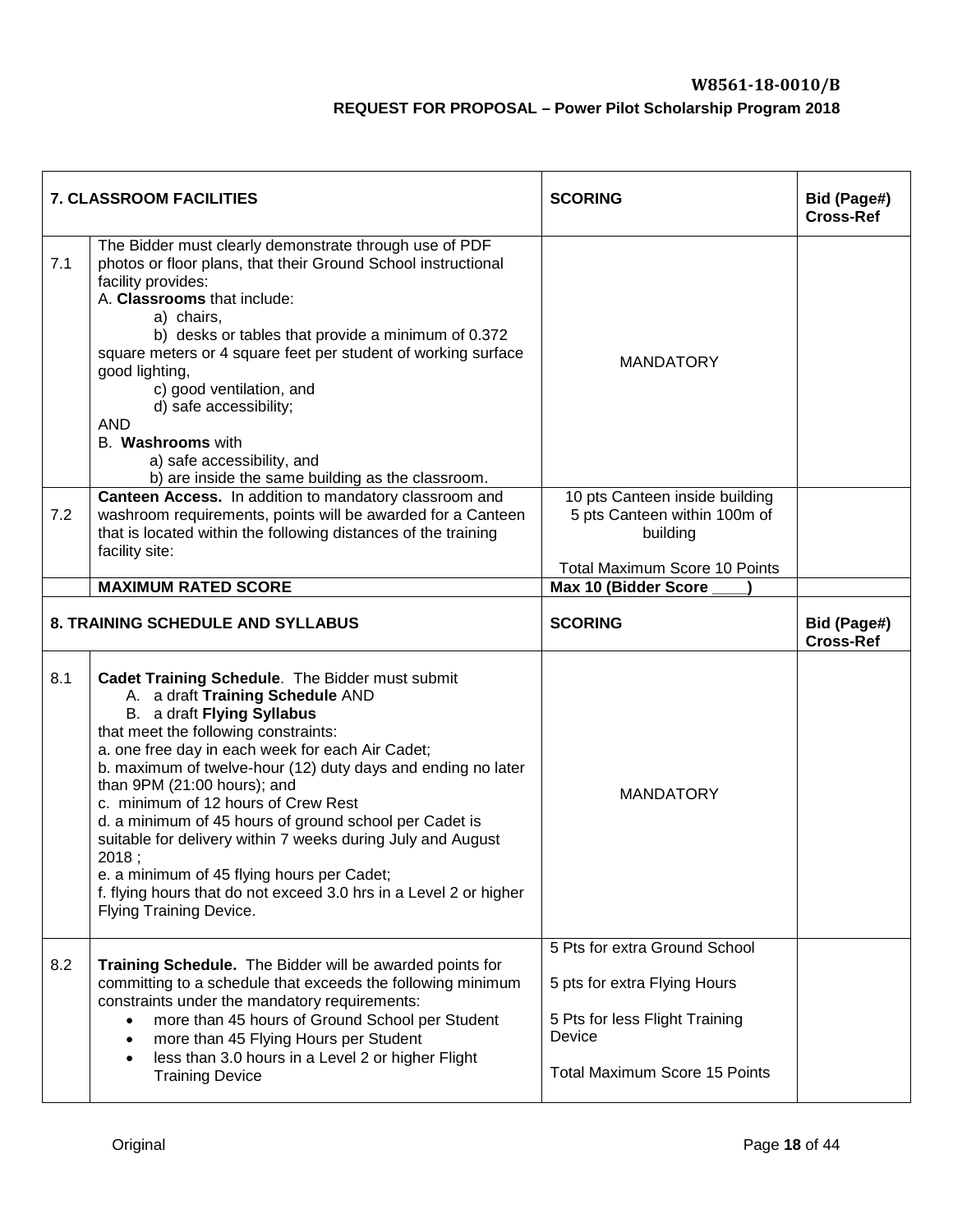| 8.3 |            | Training Quality. Additional points will be awarded for the<br>following inclusions within the Cadet's Training Schedule,<br>Flying Syllabus, or Ground School Syllabus:                                                                                                                                                                                                                                                                                                         | <b>Instructor Meetings:</b><br>1.<br>5 pts Weekly                     |  |  |  |  |  |
|-----|------------|----------------------------------------------------------------------------------------------------------------------------------------------------------------------------------------------------------------------------------------------------------------------------------------------------------------------------------------------------------------------------------------------------------------------------------------------------------------------------------|-----------------------------------------------------------------------|--|--|--|--|--|
|     |            | 1. Regular instructor meetings held to discuss safety,<br>lessons learned, student difficulties and corrective<br>actions planned.                                                                                                                                                                                                                                                                                                                                               | 10 pts Bi-Weekly Meetings<br>20 pts Daily Meeting                     |  |  |  |  |  |
|     |            | 2. 'Emergency of the Day' Training with staff and<br>students                                                                                                                                                                                                                                                                                                                                                                                                                    | 2. 10 pts if Emergency of Day<br>training included                    |  |  |  |  |  |
|     |            | 3. Evidence of Weekly or daily Flight Safety Meetings                                                                                                                                                                                                                                                                                                                                                                                                                            | 3. 10 pts daily Safety meetings<br>5 pts weekly Safety meetings       |  |  |  |  |  |
|     |            | 4. Threat and Error Management (TEM) within their<br><b>Flying School Operations</b>                                                                                                                                                                                                                                                                                                                                                                                             | 4.5 pts if TEM included                                               |  |  |  |  |  |
|     |            | 5. Ground School Training Plan                                                                                                                                                                                                                                                                                                                                                                                                                                                   | 5. 10 pts if Plan included                                            |  |  |  |  |  |
|     |            | 6. Ground School Progress Tests.                                                                                                                                                                                                                                                                                                                                                                                                                                                 | 6. 5 pts if Progress Tests included                                   |  |  |  |  |  |
|     |            | 7. Instructor Supervised Review periods or tutoring to<br>cadets                                                                                                                                                                                                                                                                                                                                                                                                                 | 7.5 pts if Instructor Supervised<br>Reviews included                  |  |  |  |  |  |
|     |            | 8. Outline of the bidders intended Self-Study Program for<br>cadets                                                                                                                                                                                                                                                                                                                                                                                                              | 8. 10 pts if Self-Study included<br>9. 5 pts for "From the Ground Up" |  |  |  |  |  |
|     |            | 9. Reference to the text, "From the Ground Up" within the<br>Self-Study Guide and Lessons.                                                                                                                                                                                                                                                                                                                                                                                       | text references within study guide<br>and lessons.                    |  |  |  |  |  |
|     |            | <b>MAXIMUM RATED SCORE</b>                                                                                                                                                                                                                                                                                                                                                                                                                                                       | Maximum 80 points<br>Max 95 (Bidder Score __                          |  |  |  |  |  |
| 9.0 |            | <b>Accommodations &amp; Meals.</b> Provision of accommodations<br>and meals are not the Bidder's responsibility under this requirement.<br>However, since reasonable accommodations are mandatory for the<br>Cadets near each local Flying School, Bidders must provide the<br>name of one establishment that meets the following criteria:<br>A. Located within 30 minutes of driving time at 7:00 AM from the<br>training location (according to Google Map) and under typical |                                                                       |  |  |  |  |  |
|     | <b>AND</b> | summer road and weather conditions;                                                                                                                                                                                                                                                                                                                                                                                                                                              |                                                                       |  |  |  |  |  |
| В.  |            | Any DND Owned or Operated Facility that would be willing                                                                                                                                                                                                                                                                                                                                                                                                                         |                                                                       |  |  |  |  |  |
|     | Officers;  | to provide both sleeping accommodations and meals for the<br>number of Students proposed plus up to four (4) Training                                                                                                                                                                                                                                                                                                                                                            |                                                                       |  |  |  |  |  |
|     | <b>OR</b>  |                                                                                                                                                                                                                                                                                                                                                                                                                                                                                  |                                                                       |  |  |  |  |  |
|     |            | C. Any Government Owned or Operated Facility that would be<br>willing to provide both sleeping accommodations and meals                                                                                                                                                                                                                                                                                                                                                          |                                                                       |  |  |  |  |  |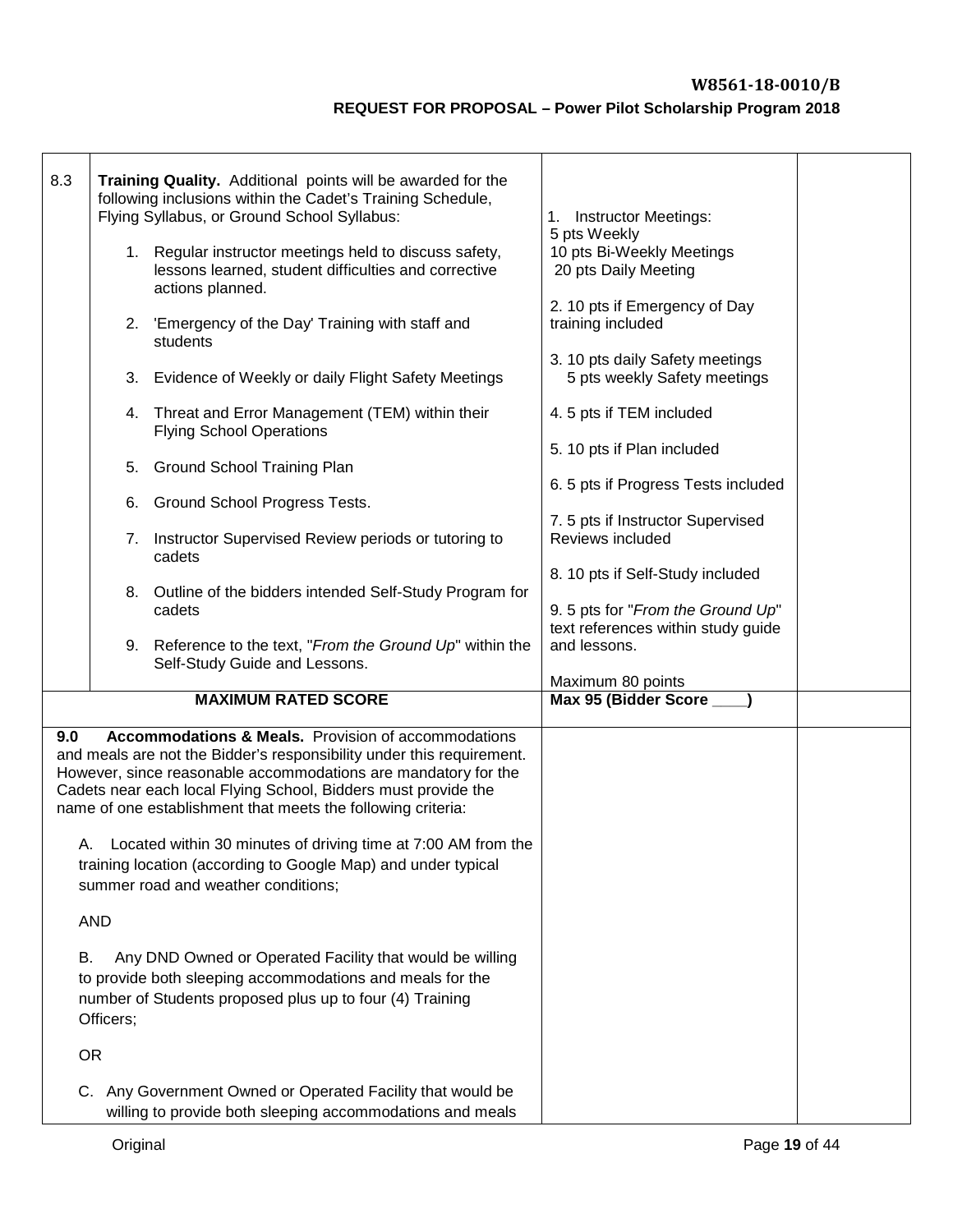| for the number of Students proposed plus up to four (4)<br>Training Officers;                                                                                                                                                                                                                                                                                                                                              |                  |  |
|----------------------------------------------------------------------------------------------------------------------------------------------------------------------------------------------------------------------------------------------------------------------------------------------------------------------------------------------------------------------------------------------------------------------------|------------------|--|
| <b>OR</b>                                                                                                                                                                                                                                                                                                                                                                                                                  |                  |  |
| <b>Commercial Accommodations and Meals:</b><br>D.                                                                                                                                                                                                                                                                                                                                                                          |                  |  |
| i. Where the nightly room rate per person does not exceed the<br>Canadian City Rate Limits as published by PSPC, OR<br>ii. Where the nightly room rate does not appear in the list above,<br>the nightly room rate shall not exceed \$100.00 room rate per<br>person per night, AND<br>iii. Commercial meals where the daily meal cost per person per<br>day does not exceed \$64.05." https://www.njc-<br>cnm.gc.ca/s3/en |                  |  |
| <b>OR</b>                                                                                                                                                                                                                                                                                                                                                                                                                  |                  |  |
| D. Any used by DND Air Cadets in the past 5 years.                                                                                                                                                                                                                                                                                                                                                                         |                  |  |
| Bidders must provide the establishment name and address of one<br>accommodation that meets the above criteria.                                                                                                                                                                                                                                                                                                             |                  |  |
| Name of Business: Name of Business:                                                                                                                                                                                                                                                                                                                                                                                        | <b>MANDATORY</b> |  |
| <b>TOTAL POTENTIAL SCORE for RATED CRITERIA</b>                                                                                                                                                                                                                                                                                                                                                                            |                  |  |
| ALL CERTIFICATIONS ARE SIGNED                                                                                                                                                                                                                                                                                                                                                                                              | (YES or NO)      |  |
| ALL MANDATORY TECHNCIAL CRITERIA ARE MET                                                                                                                                                                                                                                                                                                                                                                                   | (YES or NO)      |  |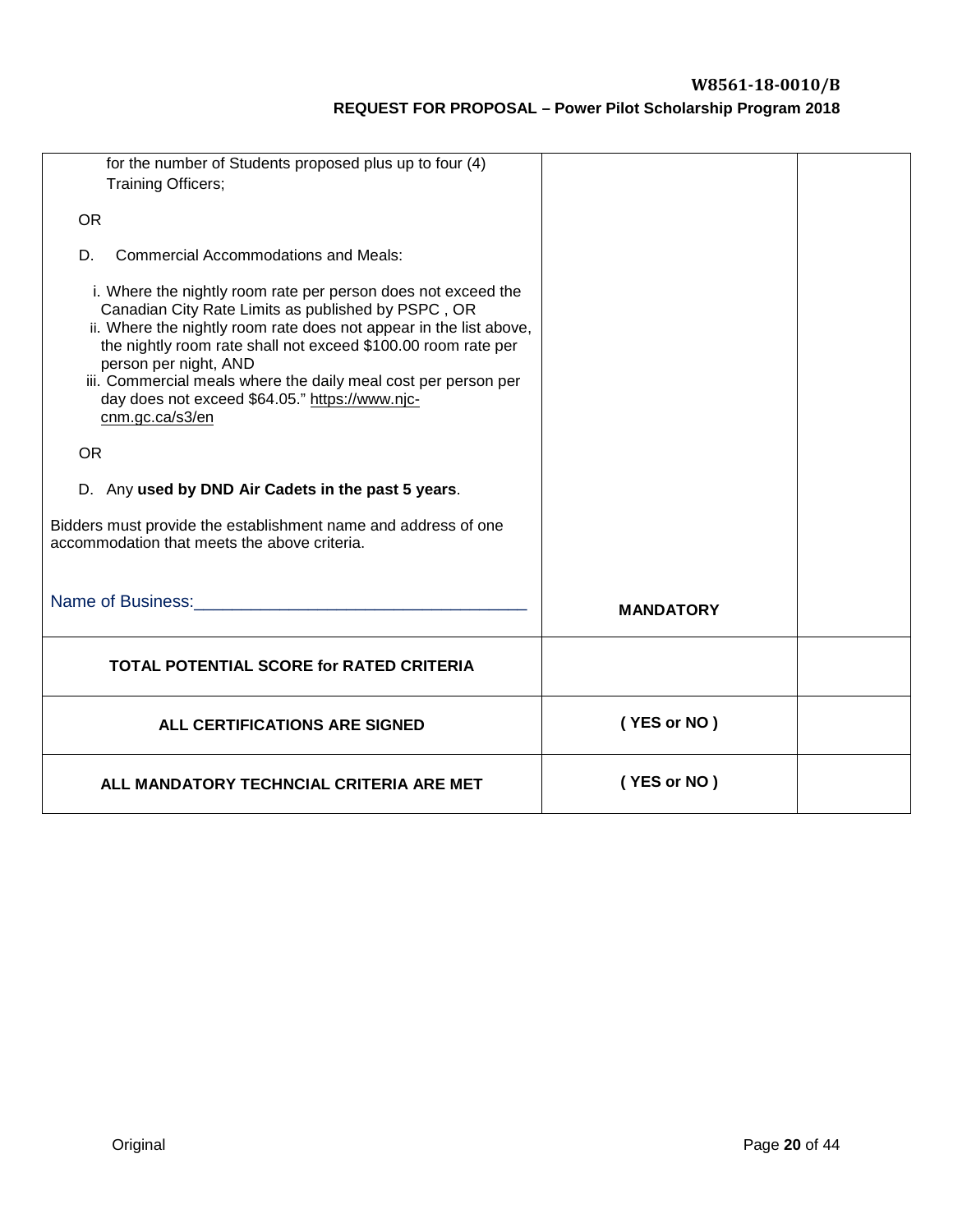# <span id="page-19-0"></span>**Section II: Financial Bid**

1. Bidders must submit **a Firm Ceiling Price per Cadet** as their financial bid. The total amount of Applicable Taxes must be shown separately.

2. Bidders must submit an unconditional bid that does not exceed their posted commercial student rates, Taxes excluded:

2.1 Bidder Firm Ceiling Price per Student is **\$** \_\_\_\_\_\_\_\_\_\_\_\_\_\_\_\_\_\_\_\_\_\_\_\_\_\_\_\_\_\_\_\_(CAD, taxes excluded) all-inclusive for all related services.

2.2 Bidder is both willing and able to train  $\frac{1}{2}$  # (minimum of six (6)) Air Cadet Students

2.3 Note: For the minimum of six (6) Air Cadet Students, a Bidder requires two (2) exclusive cadet aircraft, one (1) maintenance aircraft and three (3) flight instructors.

**Section III:** (included within Section I)

# **Section IV: Additional Information**

Bidders must submit the following:

- (a) As required by and using Page One of this RFP, the Legal Business Name, and the Name and Signature of the Authorized Representative;
- (b) As required at Part 6 Article 5.3, the Contractor's Representative contact information; and
- (c) As required at Part 5 Article 5.1.1, the list of all current Members on the Board of Directors including their position.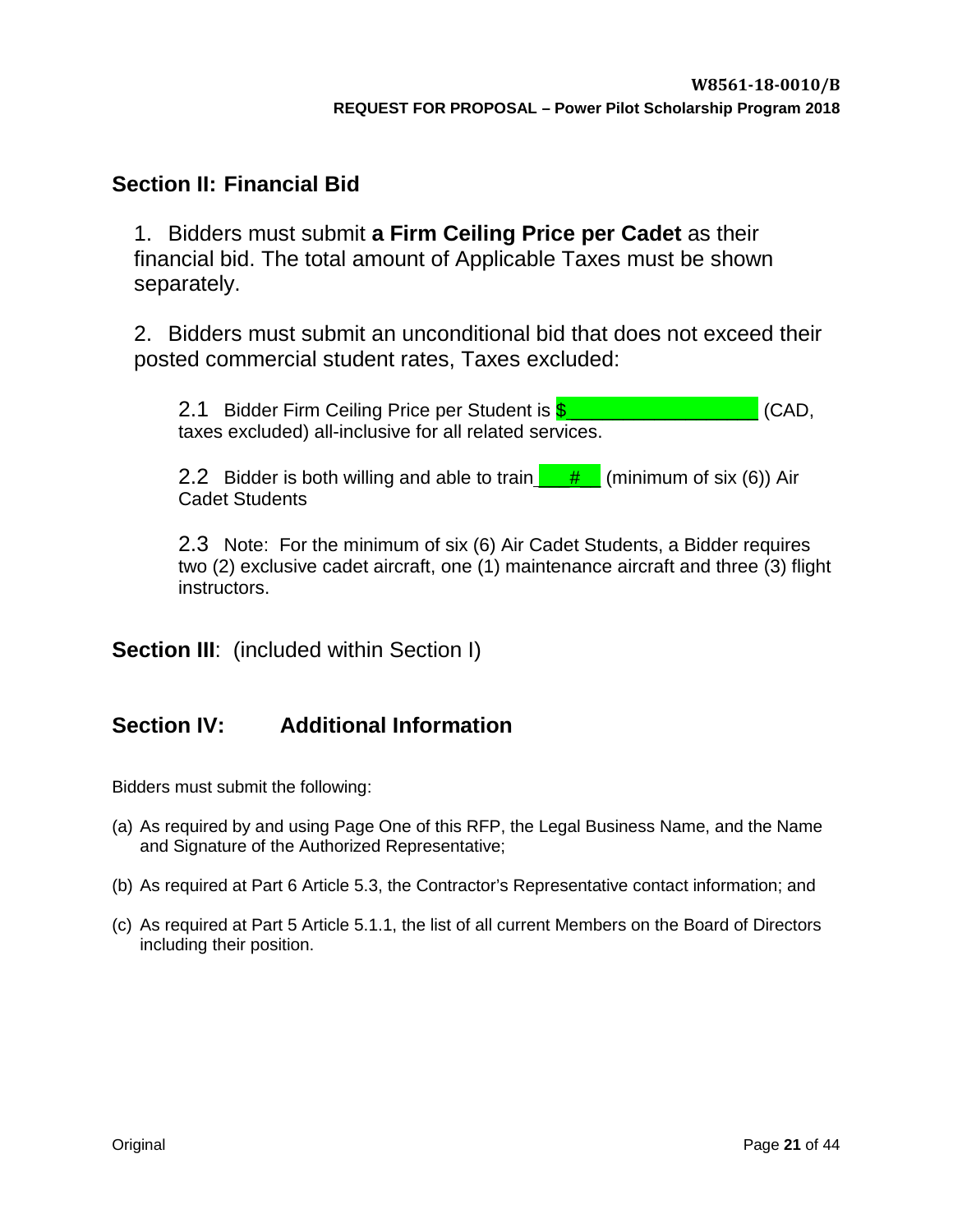# <span id="page-20-0"></span>**PART 4 - EVALUATION PROCEDURES AND BASIS OF SELECTION**

#### <span id="page-20-1"></span>**4.1 Evaluation Procedures**

- (a) Bids will be assessed in accordance with the entire requirement of the bid solicitation including the technical and financial evaluation criteria.
- (b) An evaluation team composed of representatives of Canada will evaluate the bids.
- (c) Canada reserves the right for a DND representative to survey a Flight Training Unit at any time to validate any or all of a Bidder's Certifications or Technical Bid submissions.

#### <span id="page-20-2"></span>**4.2 Basis of Selection**

4.2.1 Responsive Bids will be ranked in order of lowest cost per point to highest cost per point. Costs per point will be calculated as follows:

*Bidder Firm Student Rate (tax excluded) divided by Bidder Total Number of Rated Technical Points*

#### *For example, a bid price of \$10,500 and a score of 800 points results in \$ 13.13 per point.*

4.2.2 Bidders should provide their self-assessment of the Rated Criteria within their bid submission.

4.3 To the extent possible, Air Cadet Students will be allocated to various regions across Canada according to historical Cadet flight training distributions and relative provincial population densities. The final numbers of students attending each Flying School depends upon the male/female ratio and the available sleeping accommodations, and this determination is at the sole discretion of the RCA Ops O of the specific region.

|          | <b>TOTAL Cadet</b>        |  |  |  |  |  |
|----------|---------------------------|--|--|--|--|--|
|          | <b>Allocation</b><br>GOAL |  |  |  |  |  |
| PROVINCE |                           |  |  |  |  |  |
|          | (Range) % by              |  |  |  |  |  |
|          | Province                  |  |  |  |  |  |
| ВC       | 12 to 15 %                |  |  |  |  |  |
| AB       | 7 to 12 %                 |  |  |  |  |  |
| SК       | 3 to 6 %                  |  |  |  |  |  |
| MВ       | 4 to 7 %                  |  |  |  |  |  |
| ΟN       | 30 to 38 %                |  |  |  |  |  |
| QC       | 22 to 25 %                |  |  |  |  |  |
| ΝB       | 2 to 5 %                  |  |  |  |  |  |
| ΝS       | 0 to 3 %                  |  |  |  |  |  |
| PEI      | 0 to 3 %                  |  |  |  |  |  |
| ΝL       | 2 to 7 %                  |  |  |  |  |  |

4.4 Approximately 18 Bidders (in total) submitting the lowest cost per point Bids may be awarded a contract -- subject to discretionary Site Visits for Bid validation.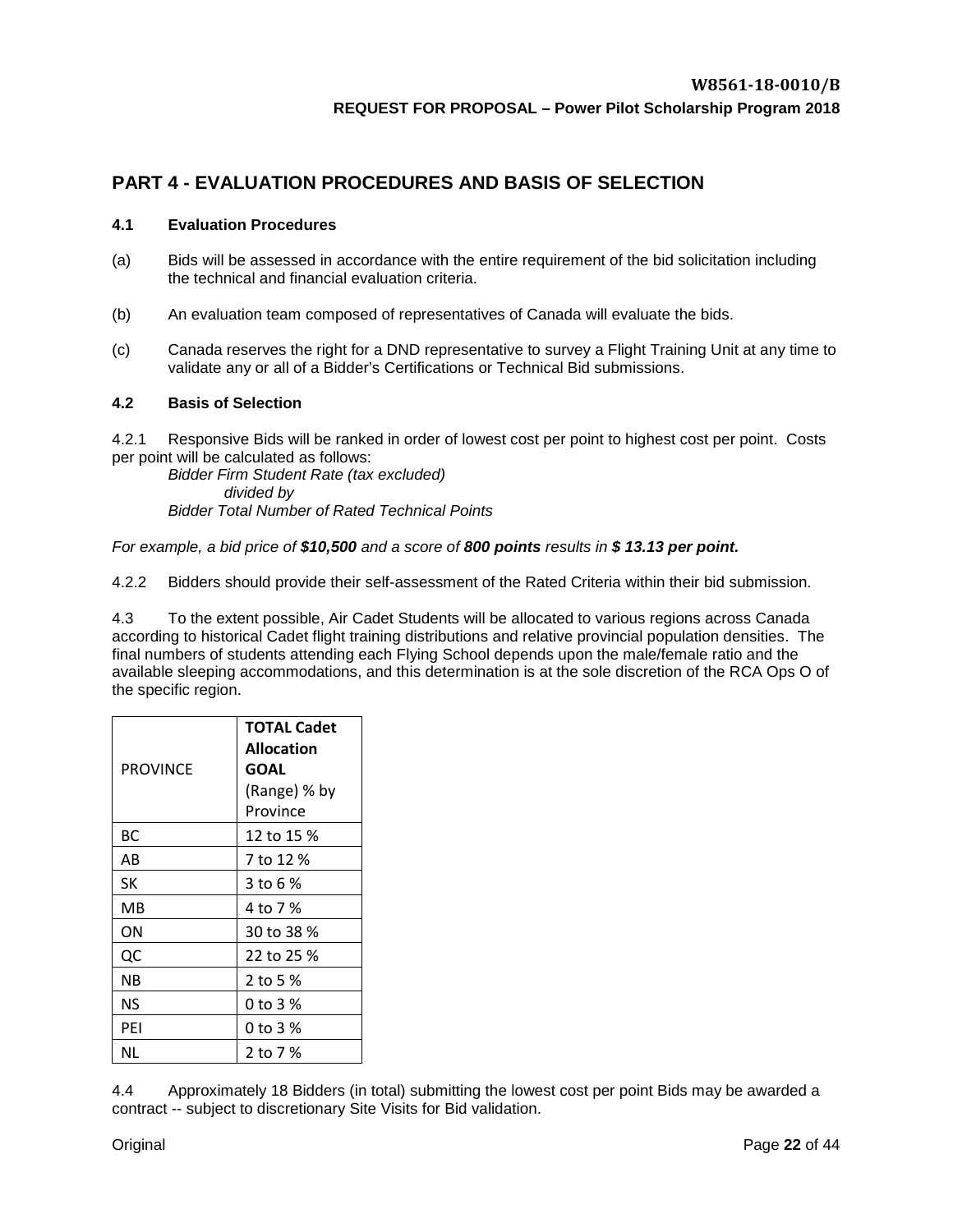## <span id="page-21-0"></span>**PART 5 – CERTIFICATIONS AND ADDITIONAL INFORMATION**

Bidders must provide the required certifications and additional information to be awarded a contract.

The certifications provided by Bidders to Canada are subject to verification by Canada at all times. Unless specified otherwise, Canada will declare a bid non-responsive, or will declare a contractor in default if any certification made by the Bidder is found to be untrue whether made knowingly or unknowingly, during the bid evaluation period or during the contract period.

The Contracting Authority will have the right to ask for additional information to verify the Bidder's certifications. Failure to comply and to cooperate with any request or requirement imposed by the Contracting Authority will render the bid non-responsive or constitute a default under the Contract.

#### <span id="page-21-1"></span>**5.1 Certifications Required with the Bid**

Bidders must submit the following duly completed certifications as part of their bid.

#### **5.1.1 Integrity Provisions - Declaration of Convicted Offences**

In accordance with the *[Ineligibility and Suspension Policy](http://www.tpsgc-pwgsc.gc.ca/ci-if/politique-policy-eng.html) (*[http://www.tpsgc-pwgsc.gc.ca/ci-if/politique](http://www.tpsgc-pwgsc.gc.ca/ci-if/politique-policy-eng.html)[policy-eng.html\)](http://www.tpsgc-pwgsc.gc.ca/ci-if/politique-policy-eng.html), the Bidder must provide with its bid the required documentation, as applicable, to be given further consideration in the procurement process.

## <span id="page-21-2"></span>**5.2 Certifications Precedent to Contract Award and Additional Information**

The certifications and additional information listed below should be submitted with the bid, but may be submitted afterwards. If any of these required certifications or additional information is not completed and submitted as requested, the Contracting Authority will inform the Bidder of a time frame within which to provide the information. Failure to provide the certifications or the additional information listed below within the time frame provided will render the bid non-responsive.

#### **5.2.1 Integrity Provisions – Required Documentation**

In accordance with the *[Ineligibility and Suspension Policy](http://www.tpsgc-pwgsc.gc.ca/ci-if/politique-policy-eng.html) (*[http://www.tpsgc-pwgsc.gc.ca/ci-if/politique](http://www.tpsgc-pwgsc.gc.ca/ci-if/politique-policy-eng.html)[policy-eng.html\)](http://www.tpsgc-pwgsc.gc.ca/ci-if/politique-policy-eng.html), the Bidder must provide the required documentation, as applicable, to be given further consideration in the procurement process.

## **5.2.2 Federal Contractors Program for Employment Equity - Bid Certification**

By submitting a bid, the Bidder certifies that the Bidder, and any of the Bidder's members if the Bidder is a Joint Venture, is not named on the Federal Contractors Program (FCP) for employment equity "FCP Limited Eligibility to Bid" list available at the bottom of the page of the [Employment and Social Development Canada \(ESDC\) -](http://www.labour.gc.ca/eng/standards_equity/eq/emp/fcp/index.shtml) Labour's website (http://www.esdc.gc.ca/en/jobs/workplace/human\_rights/employment\_equity/federal\_contractor\_p rogram.page?&\_ga=1.229006812.1158694905.1413548969).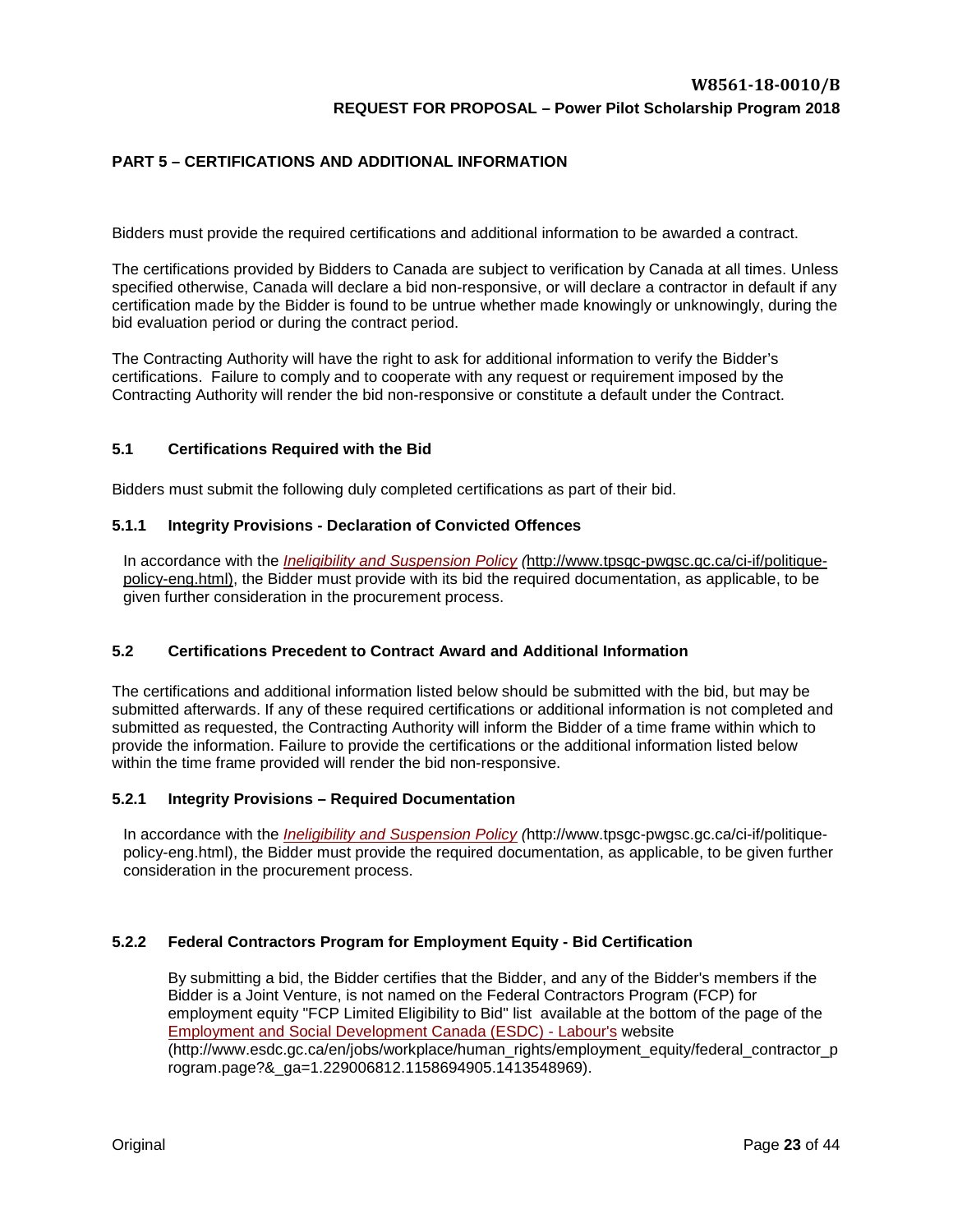Canada will have the right to declare a bid non-responsive if the Bidder, or any member of the Bidder if the Bidder is a Joint Venture, appears on the "FCP Limited Eligibility to Bid" list at the time of contract award.

*For requirements \$1,000,000 and above, options excluded and Applicable Taxes included:* 

Canada will also have the right to terminate the Contract for default if a Contractor, or any member of the Contractor if the Contractor is a Joint Venture, appears on the ["FCP Limited](http://www.esdc.gc.ca/en/jobs/workplace/human_rights/employment_equity/federal_contractor_program.page?&_ga=1.229006812.1158694905.1413548969)  [Eligibility to Bid"](http://www.esdc.gc.ca/en/jobs/workplace/human_rights/employment_equity/federal_contractor_program.page?&_ga=1.229006812.1158694905.1413548969) list during the period of the Contract.

The Bidder must provide the Contracting Authority with a completed annex [Federal Contractors](#page-41-0)  [Program for Employment Equity -](#page-41-0) Certification, before contract award. If the Bidder is a Joint Venture, the Bidder must provide the Contracting Authority with a completed annex Federal Contractors Program for Employment Equity - Certification, for each member of the Joint Venture.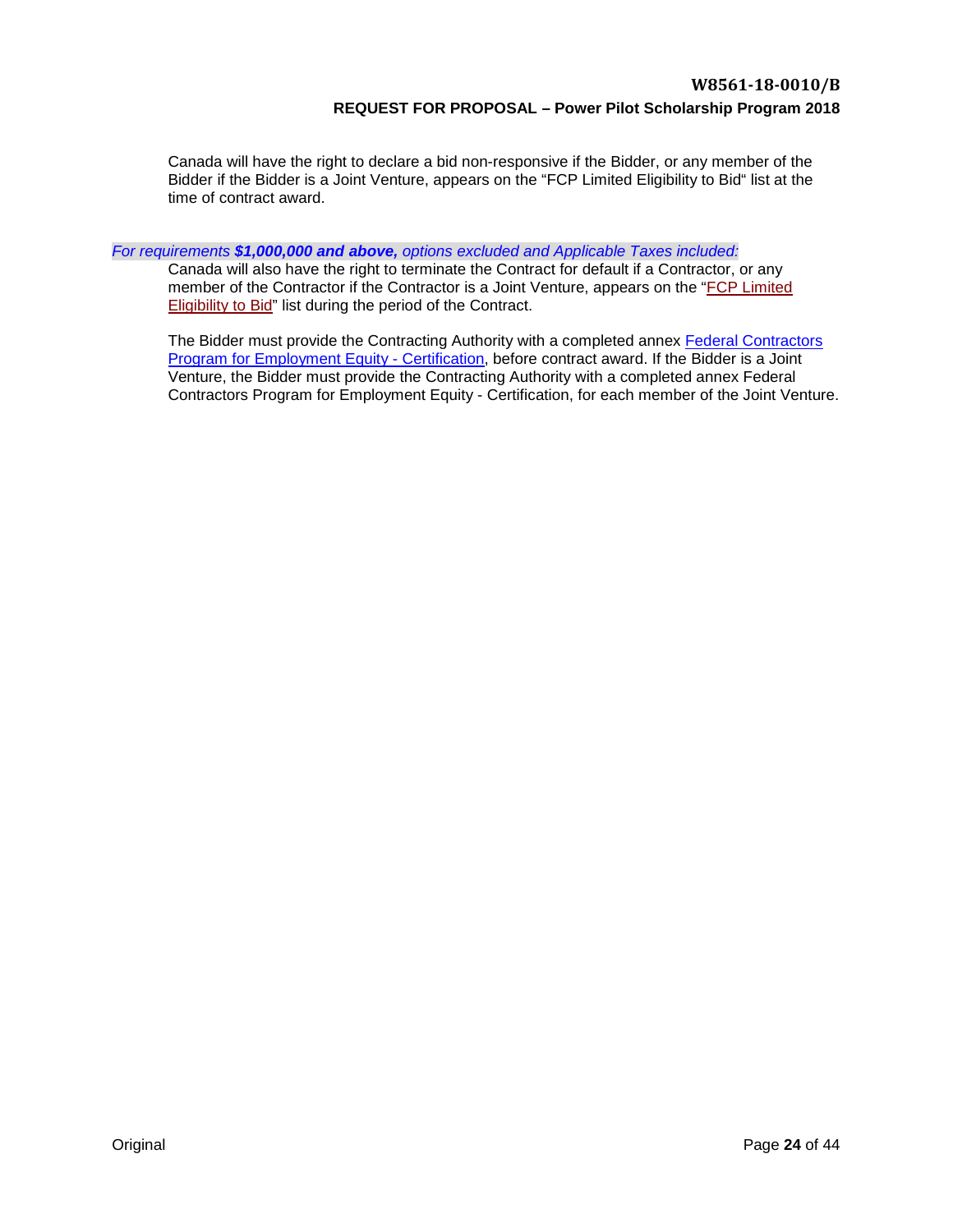<span id="page-23-0"></span>**PART 6 - RESULTING CONTRACT CLAUSES** 

# **TABLE OF CONTENTS**

< TO BE INSERTED AT CONTRACT AWARD >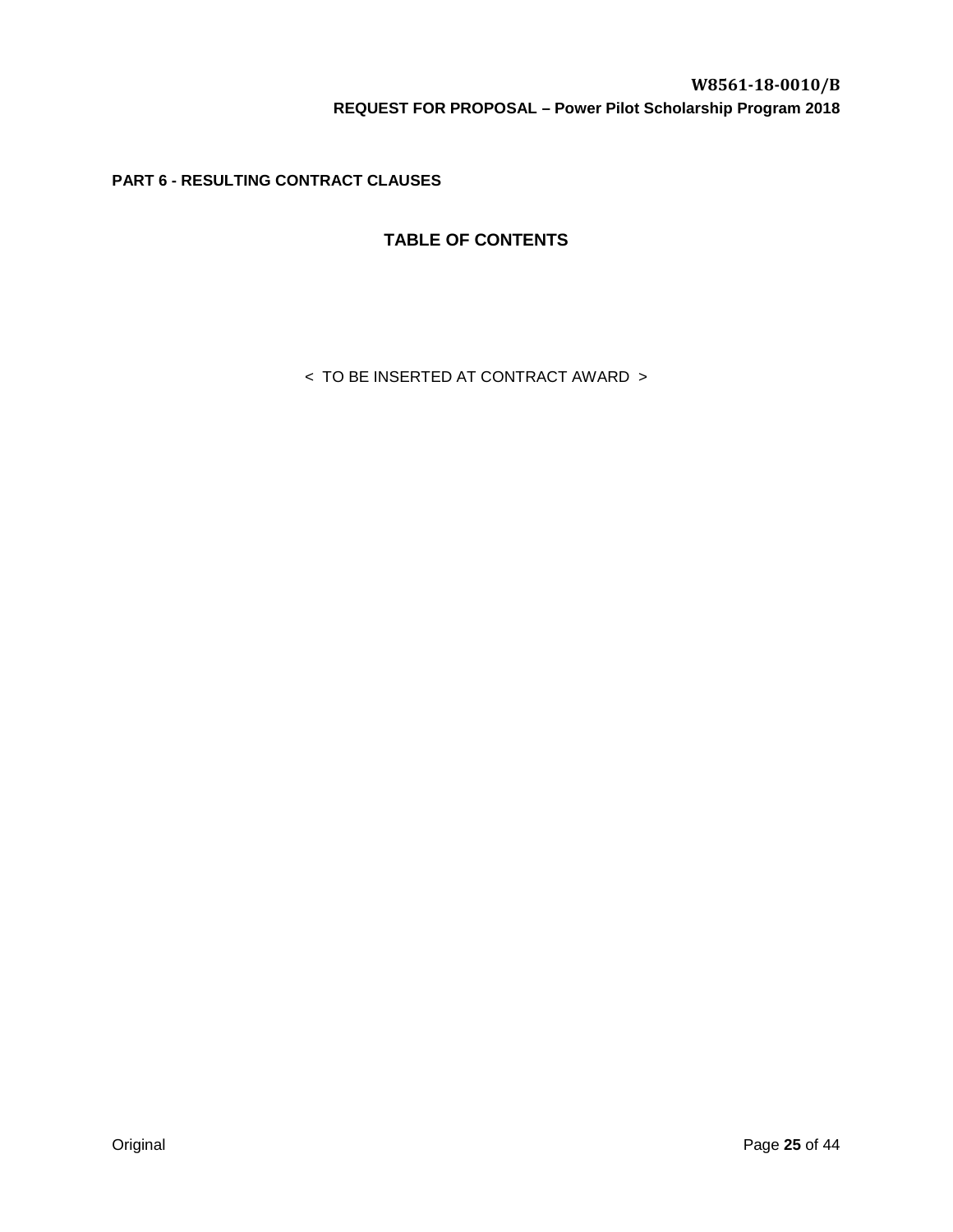# PART 6 – Resulting Contract Clauses

# <span id="page-24-0"></span>**1. Security Requirements**

There is no security requirement applicable to this Contract.

# <span id="page-24-1"></span>**2. Statement of Requirement**

The Department of National Defence's National Cadet & Junior Canadian Rangers' Support Group have selected their top performing Royal Canadian Air Cadets (herein referred to as "Air Cadets") to undertake a Private Pilot Licence course in accordance with Canadian Aviation Regulations (hereafter referred to as "CARs"). Details are found at Annex A, Statement of Requirements (SOR).

# <span id="page-24-2"></span>**3. Standard Clauses and Conditions**

3.1 All clauses and conditions identified in the Contract by number, date and title are set out in the [Standard Acquisition Clauses and Conditions Manual](http://collaboration-vcds.forces.mil.ca/sites/Natl_DCDTS_JCR/D2/Downloads/Standard%20Acquisition%20Clauses%20and%20Conditions%20Manual) (SACC Manual) (https://buyandsell.gc.ca/policy-and-guidelines/standard-acquisition-clauses-and-conditionsmanual) issued by Public Works and Government Services Canada.

# **3.2 General Conditions**

*SACC Manual* clause 2010B (*2016-04-04*), General Conditions - Professional Services (Medium Complexity) applies to and forms part of the Contract.

# **3.3 Supplemental General Conditions**

*SACC Manual* clause 4009 02 (2013-06-27) "Subcontracts", *SACC Manual* clause A1009C (2008-05-12) "Work Site Access", *SACC Manual* clause C0100C (2010-01-11) "Discretionary Audit - Commercial Goods and/or Services", and *SACC* Manual clause A3025C (2013-03-21) "Proactive Disclosure of Contracts with Former Public Servants" SACC Manual clause B4064C (2008-05-12) "Flight Safety"

The above clauses apply to and form part of the Contract.

# <span id="page-24-3"></span>**4. Term of Contract**

# <span id="page-24-4"></span>**4.1 Period of the Contract**

The period of the Contract is from date of Contract to **20 September 2018** inclusive.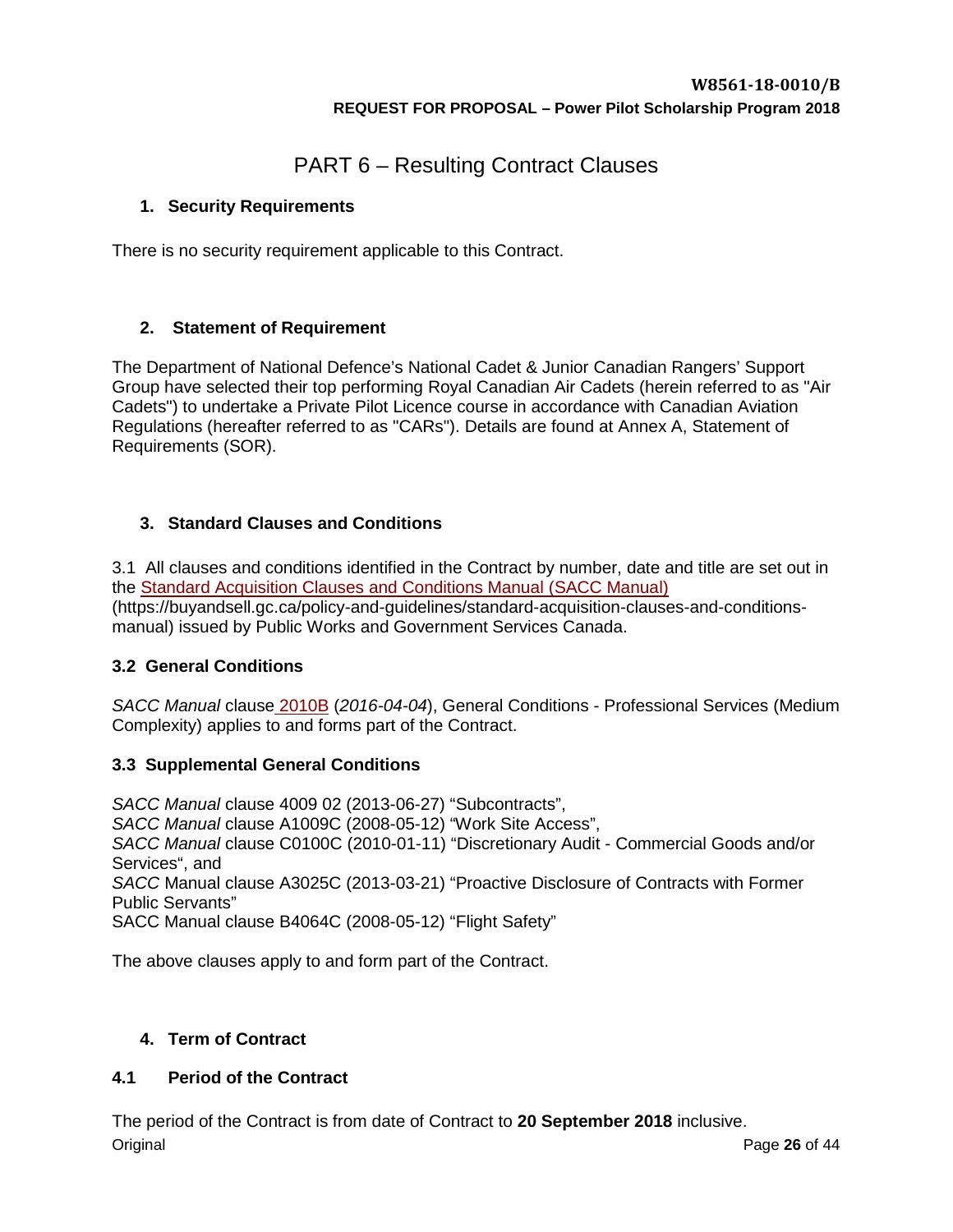## <span id="page-25-0"></span>**4.2 Delivery Point**

Delivery of the requirement will be made to the Contractor's location as specified at Page One of the Contract.

## <span id="page-25-1"></span>**5. Authorities**

## <span id="page-25-2"></span>**5.1 Contracting Authority**

The Contracting Authority for the Contract is:

| Name:      | <b>Heather Mitchell</b>                                                                                      |
|------------|--------------------------------------------------------------------------------------------------------------|
| Title:     | Procurement & Contracts Manager                                                                              |
|            | Organization: Director of Services Contracts 3-2                                                             |
|            | Supporting: National Cadet and Junior Canadian Rangers Support Group                                         |
| Address:   | National Defence Headquarters<br>101 Colonel By Drive<br>Ottawa, Ontario<br>K <sub>1</sub> A 0 <sub>K2</sub> |
| Telephone: | 613-996-6113                                                                                                 |
| E-mail:    | Heather.Mitchell@forces.gc.ca                                                                                |

The Contracting Authority is responsible for the management of the Contract and any changes to the Contract must be authorized in writing by the Contracting Authority. The Contractor must not perform work in excess of or outside the scope of the Contract based on verbal or written requests or instructions from anybody other than the Contracting Authority.

## <span id="page-25-3"></span>**5.2 Project Authority**

The Project Authority for the Contract is:

Name: TBA at Contract Award Title: J35 Flying Operations and Plans Organization: National Cadet and Junior Canadian Rangers Support Group

Address: National Defence Headquarters 101 Colonel By Drive Ottawa, Ontario **K1A 0K2** 

Tel: Fax: E-mail address: TBA at Contract Award

The Project Authority is the representative of the department or agency for whom the Work is being carried out under the Contract and is responsible for all matters concerning the technical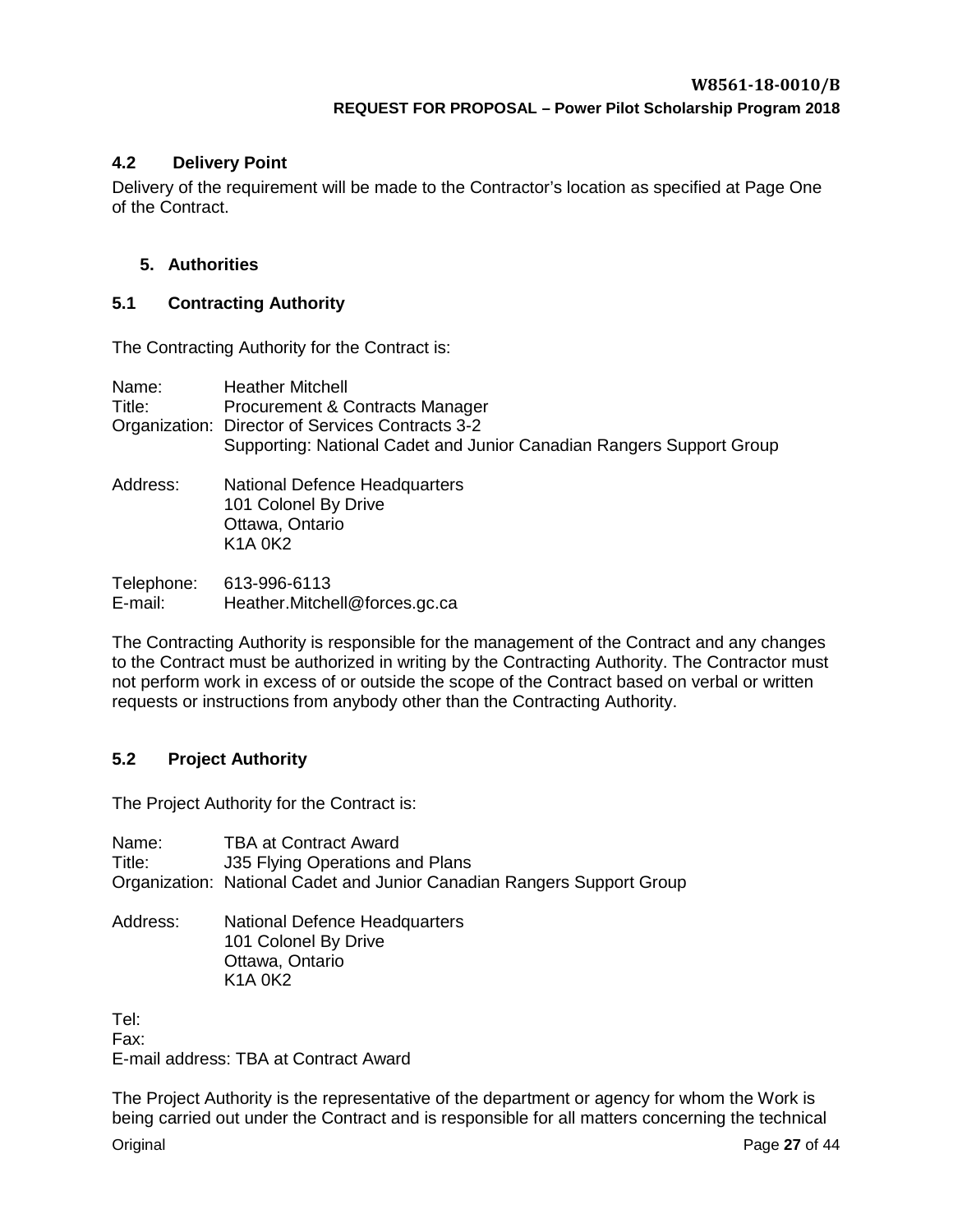content of the Work under the Contract. Technical matters may be discussed with the Project Authority, however the Project Authority has no authority to authorize changes to the scope of the Work. Changes to the scope of the Work can only be made through a contract amendment issued by the Contracting Authority.

## <span id="page-26-0"></span>**5.3 Contractor's Representative**

(TBA at Contract Award )

Name: Title: Organization: Address:

Tel: xxx- xxx-xxxx Cell: xxx-xxx-xxxx E-mail address:

5.4 All required notices or communications will be deemed sufficiently given or sent if mailed by prepaid registered post to the recipient Party at the above address. The Contractor is responsible to ensure all contractual obligations, including those within the Statement of Requirements and all referenced SACC Clauses, are included within their sub-contract with each Flying School.

## <span id="page-26-1"></span>**6. Payment**

## <span id="page-26-2"></span>**6.1 Basis of Payment**

6.1.1 For the Work described in the Statement of Requirement in Annex A:

- a. In consideration of the Contractor satisfactorily completing its obligations under the Contract, the Contractor will be paid a firm ceiling price of  $\frac{C}{2}$  (TBA at Contract award ), as detailed at Annex B Basis of Payment. Customs duties are *excluded* and Applicable Taxes are extra.
- b. For the firm price portion of the Work only, Canada will not pay the Contractor for any design changes, modifications or interpretations of the Work unless they have been approved, in writing, by the Contracting Authority before their incorporation into the Work.

## <span id="page-26-3"></span>**6.2 Milestone Payments**

6.2.1 *SACC Manual* clause H3010C (2016-01-28) "Milestone Payments – Not subject to holdback", applies to and forms part of the Contract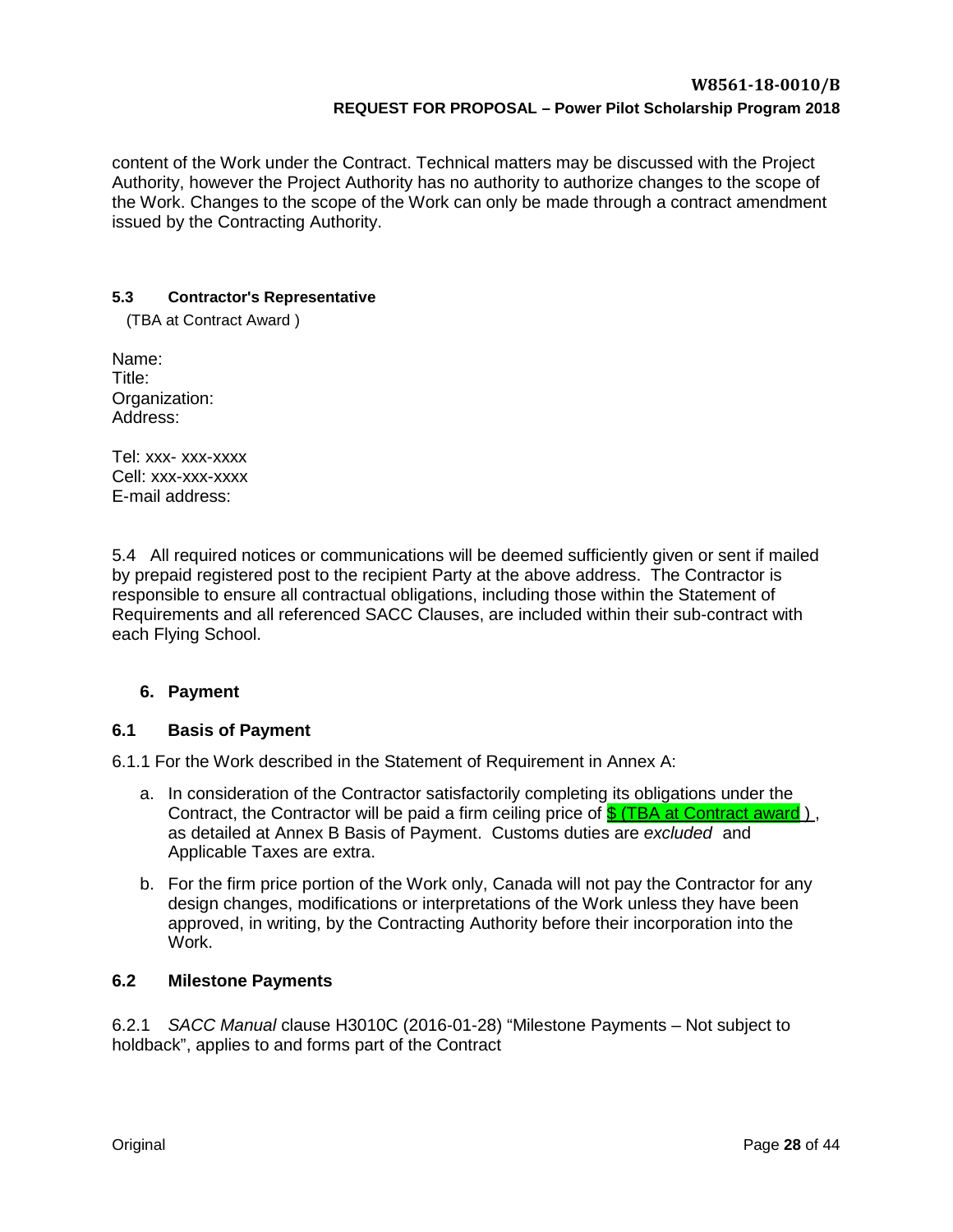## <span id="page-27-0"></span>**6.3 Electronic Payment of Invoices – Contract**

The Contractor accepts the use of any of the following Electronic Payment Instrument(s):

- a. Visa or MasterCard Acquisition Card;
- b. Direct Deposit; or
- c. Electronic Data Interchange (EDI).

## <span id="page-27-1"></span>**6.4 Invoicing Instructions**

6.4.1 The Contractor must submit their invoice for payment using Contractor format and in accordance with SACC 2010B Article 10 (2013-03-21).

6.4.2 The Contractor, or Contractor representative, must email a certified, high quality pdf invoice with its substantiation to both the Project and Contracting Authorities identified under the section entitled "Authorities" of the Contract for appropriate certification and payment processing.

## <span id="page-27-2"></span>**7 Certifications and Additional Information**

## <span id="page-27-3"></span>**7.1 Compliance**

Unless specified otherwise, the continuous compliance with the certifications provided by the Contractor in its bid or precedent to contract award, and the ongoing cooperation in providing additional information are conditions of the Contract and failure to comply will constitute the Contractor in default. Certifications are subject to verification by Canada during the entire period of the Contract.

## <span id="page-27-4"></span>**7.2 Aviation Liability Insurance**

- *1.* Not later than 1 June 2018, each Flying School must obtain and provide written confirmation of Aviation Liability Insurance for Bodily Injury (including passenger Bodily Injury) and Property Damage, and maintain it in force throughout the duration of the Contract, in an amount usual for a contract of this nature, but for not less than \$2,000,000 per accident or occurrence and in the annual aggregate. *(Note, industry standard practice is to apply insurance at a rate of \$1,000,000 per aircraft occupant.)*
- 2. The Aviation Liability policy must include the following:
	- a. Additional Insured: Canada is added as an additional insured, but only with respect to liability arising out of the Contractor's performance of the Contract. The interest of Canada should read as follows: Canada, as represented by Department of National Defence.
	- b. Notice of Cancellation: The Insurer will endeavour to provide the Contracting Authority thirty (30) days written notice of policy cancellation.
	- c. Cross Liability/Separation of Insureds: Without increasing the limit of liability, the policy must protect all insured parties to the full extent of coverage provided.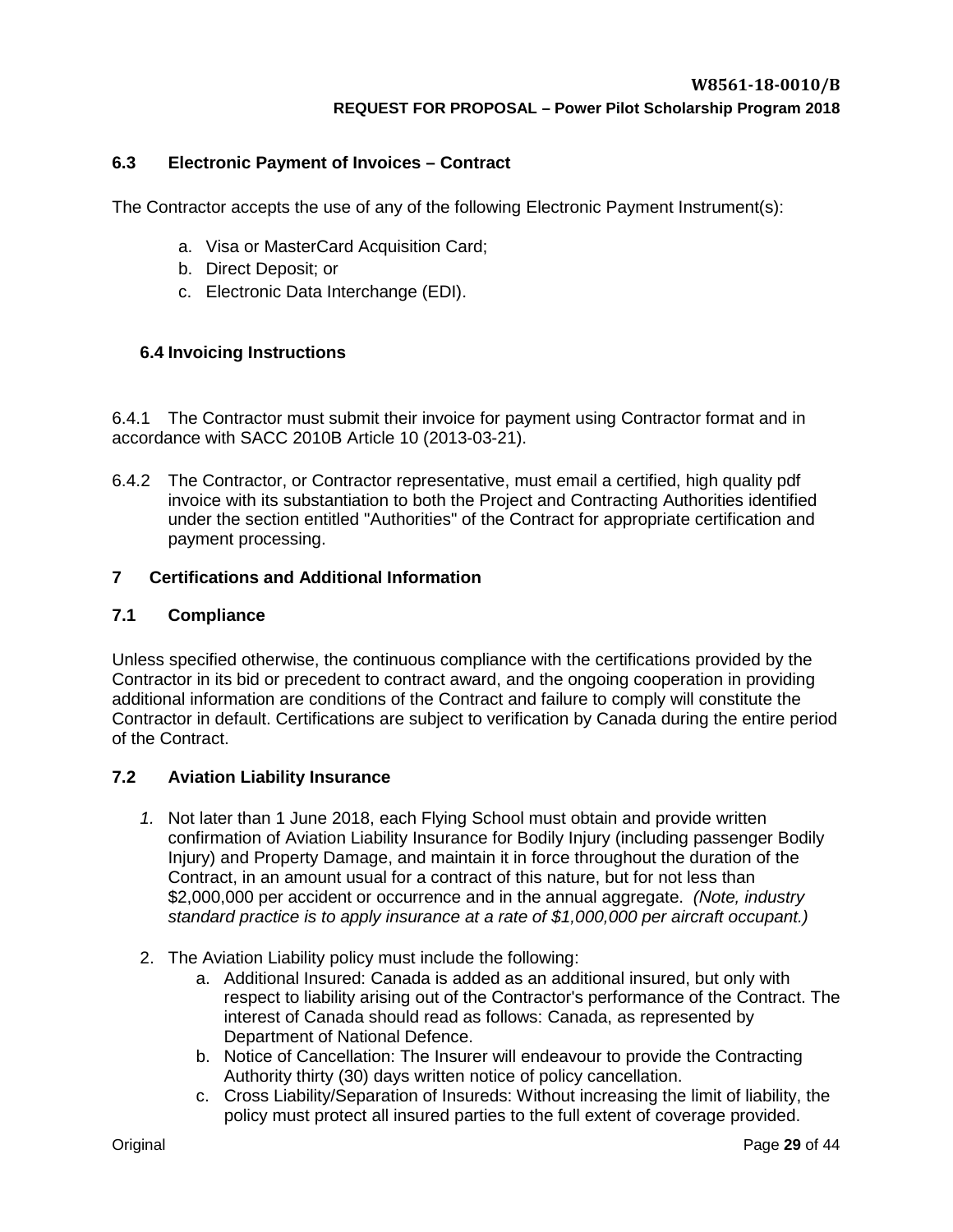Further, the policy must apply to each Insured in the same manner and to the same extent as if a separate policy had been issued to each.

- d. Contractual Liability: The policy must, on a blanket basis or by specific reference to the Contract, extend to assumed liabilities with respect to contractual provisions.
- e. Employees and, where applicable, Volunteers must be included as Additional Insured.
- f. Aviation Passenger Liability and inclusive Medical Payments: If sub-limits are applicable to Contractor's policy conforming to international carriage agreements or otherwise, such sub-limits must in any event be, not less than, \$300,000 per person. The per accident limit should be no less than \$300,000 multiplied by the number of passengers.
- g. If the policy is written on a claims-made basis, coverage must be in place for a period of at least 12 months after the completion or termination of the Contract.
- h. Employers Liability (unless we have confirmation that all employees are covered by Worker's compensation WSIB or similar program).
- i. Litigation Rights: Pursuant to subsection 5(d) of the *[Department of Justice Act](http://laws-lois.justice.gc.ca/eng/acts/J-2/)*, S.C. 1993, c. J-2, s. 1, if a suit is instituted for or against Canada which the Insurer would, but for this clause, have the right to pursue or defend on behalf of Canada as an Additional Named Insured under the insurance policy, the Insurer must promptly contact the Attorney General of Canada to agree on the legal strategies by sending a letter, by registered mail or by courier, with an acknowledgement of receipt.

## **For the province of Quebec, send to:**

*Director Business Law Directorate, Quebec Regional Office (Ottawa), Department of Justice, 284 Wellington Street, Room SAT-6042, Ottawa, Ontario, K1A 0H8*

## **For other provinces and territories, send to:**

*Senior General Counsel, Civil Litigation Section, Department of Justice 234 Wellington Street, East Tower Ottawa, Ontario K1A 0H8*

A copy of the letter must be sent to the Contracting Authority. Canada reserves the right to co-defend any action brought against Canada. All expenses incurred by Canada to co-defend such actions will be at Canada's expense. If Canada decides to co-defend any action brought against it, and Canada does not agree to a proposed settlement agreed to by the Contractor's insurer and the plaintiff(s) that would result in the settlement or dismissal of the action against Canada, then Canada will be responsible to the Contractor's insurer for any difference between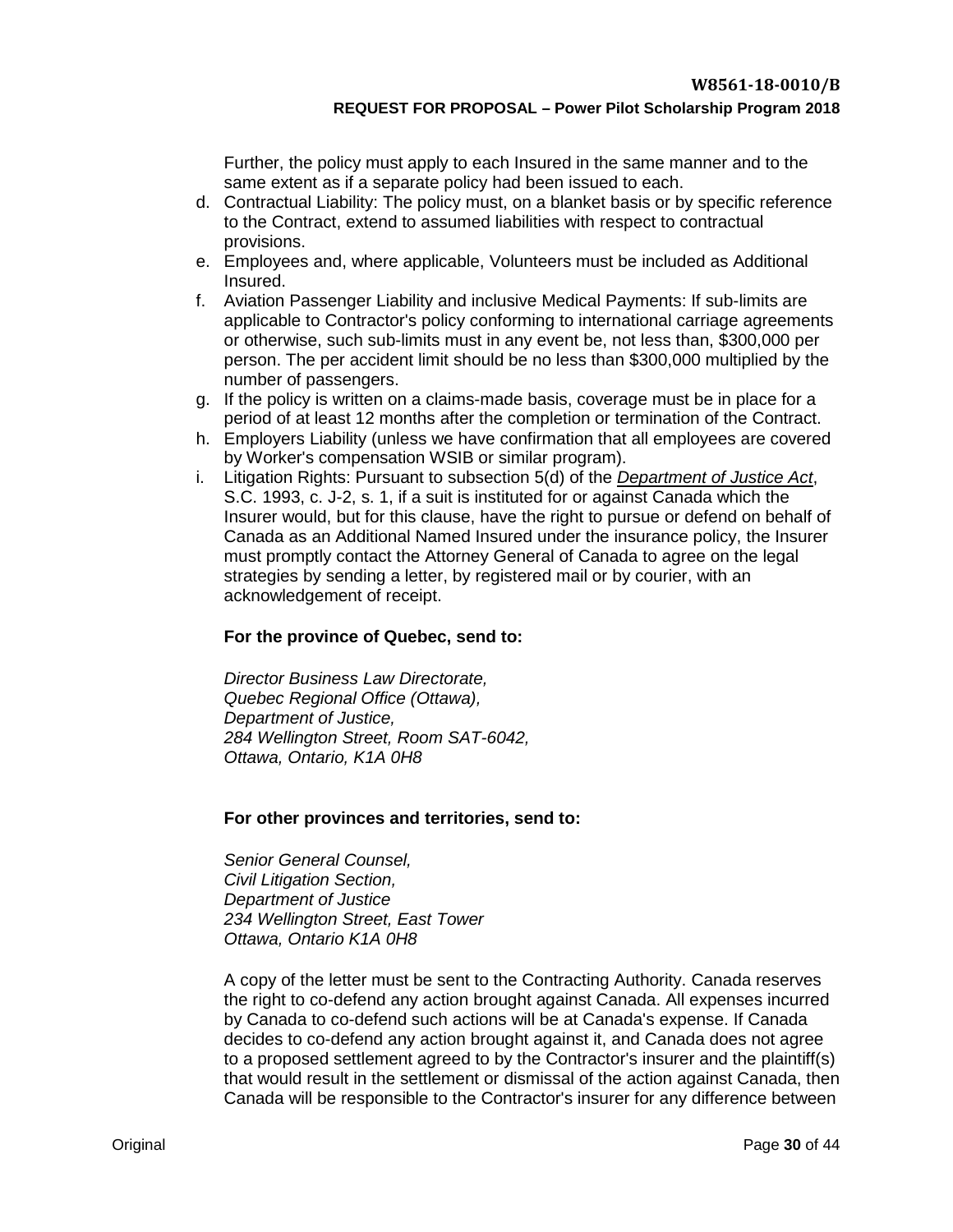the proposed settlement amount and the amount finally awarded or paid to the plaintiffs (inclusive of costs and interest) on behalf of Canada.

## <span id="page-29-0"></span>**7.3 Proactive Disclosure of Contracts with Former Public Servants**

By providing information on its status, with respect to being a former public servant in receipt of a *[Public Service Superannuation Act](http://laws-lois.justice.gc.ca/eng/acts/P-36/FullText.html)* (PSSA) pension, the Contractor has agreed that this information will be reported on departmental websites as part of the published proactive disclosure reports, in accordance with [Contracting Policy Notice: 2012-2](http://www.tbs-sct.gc.ca/pubs_pol/dcgpubs/contpolnotices/siglist-eng.asp) of the Treasury Board Secretariat of Canada.

## <span id="page-29-1"></span>**7.4 Federal Contractors Program for Employment Equity - Default by the Contractor**

The Contractor understands and agrees that, when an Agreement to Implement Employment Equity (AIEE) exists between the Contractor and Employment and Social Development Canada (ESDC)-Labour, the AIEE must remain valid during the entire period of the Contract. If the AIEE becomes invalid, the name of the Contractor will be added to the ["FCP Limited Eligibility to Bid"](http://www.esdc.gc.ca/en/jobs/workplace/human_rights/employment_equity/federal_contractor_program.page?&_ga=1.229006812.1158694905.1413548969) list. The imposition of such a sanction by ESDC will constitute the Contractor in default as per the terms of the Contract.

## <span id="page-29-2"></span>**8 Termination on Thirty Days Notice**

SACC Manual clause **A0072C** (dated 2008-12-12) applies and forms part of the Contract.

## <span id="page-29-3"></span>**9 Applicable Laws**

The Contract must be interpreted and governed, and the relations between the parties determined, by the laws in force in **Ontario.**

## <span id="page-29-4"></span>**10 Priority of Documents**

If there is a discrepancy between the wording of any documents that appear on the list, the wording of the document that first appears on the list has priority over the wording of any document that subsequently appears on the list.

- (a) the Articles of Agreement;
- (b) the supplemental general conditions listed at Article 3.3;
- (c) the general conditions SACC 2010B (2016-04-04) General Conditions Professional Services (Medium Complexity) at Article 3.2;
- (d) Annex A, Statement of Requirement, complete with: Appendix A, Training Aids and Equipment; Appendix B. Minimum Requirements for Air Cadet`s Pilot Training Records; and Appendix C. Power Pilot Scholarship Statistical Training Report
- (e) Annex B, Basis of Payment;
- (f) the Contractor's Bid including all Certifications, dated DD MMM 2018 (TBA).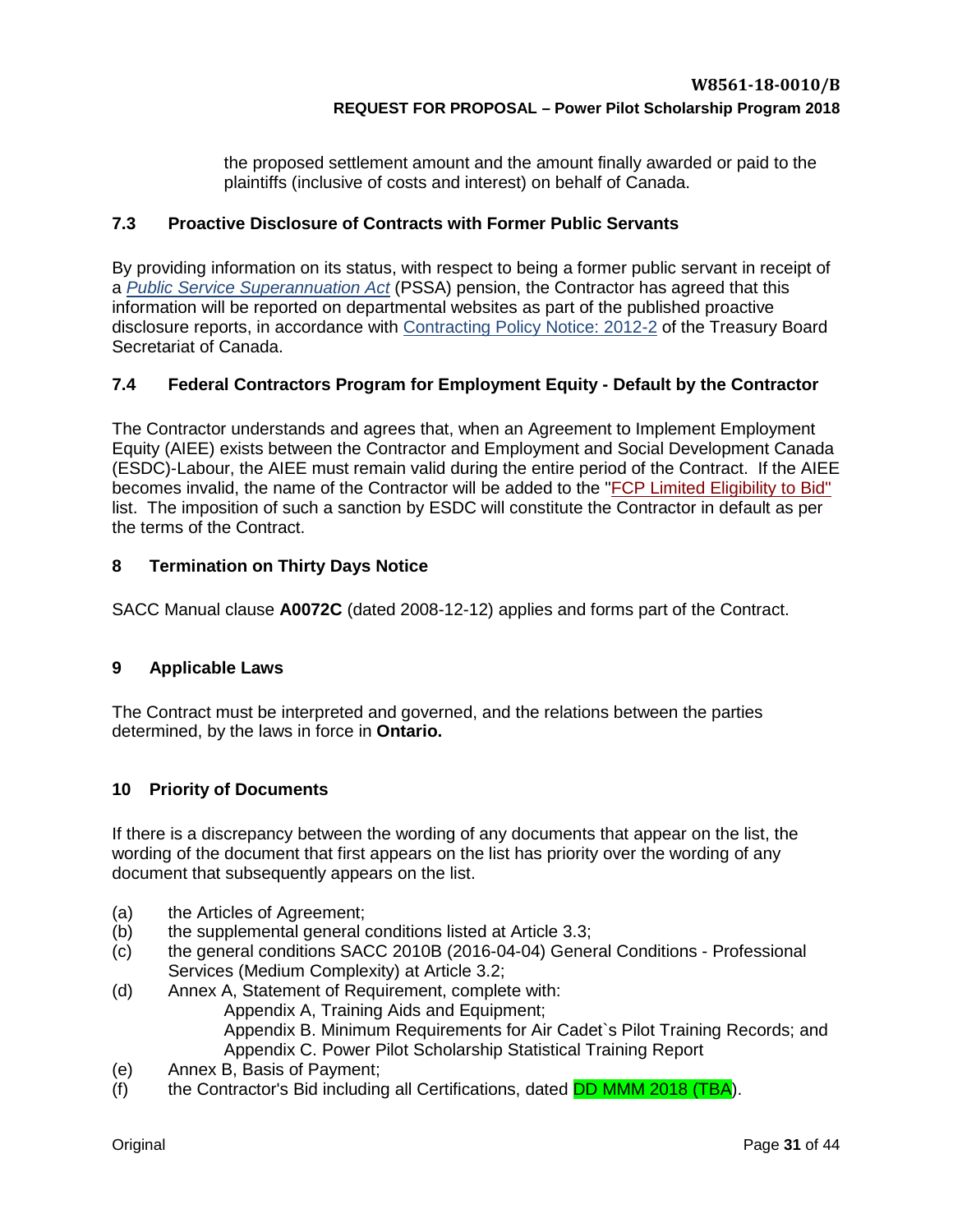# <span id="page-30-0"></span>**ANNEX "A" of CONTRACT - STATEMENT OF REQUIREMENTS**

**for** 

# **National Cadet and Junior Canadian Rangers Support Group**

# **ROYAL CANADIAN AIR CADET**

# **POWER PILOT SCHOLARSHIP**

# **2018**

# **FLIGHT TRAINING PROGRAM**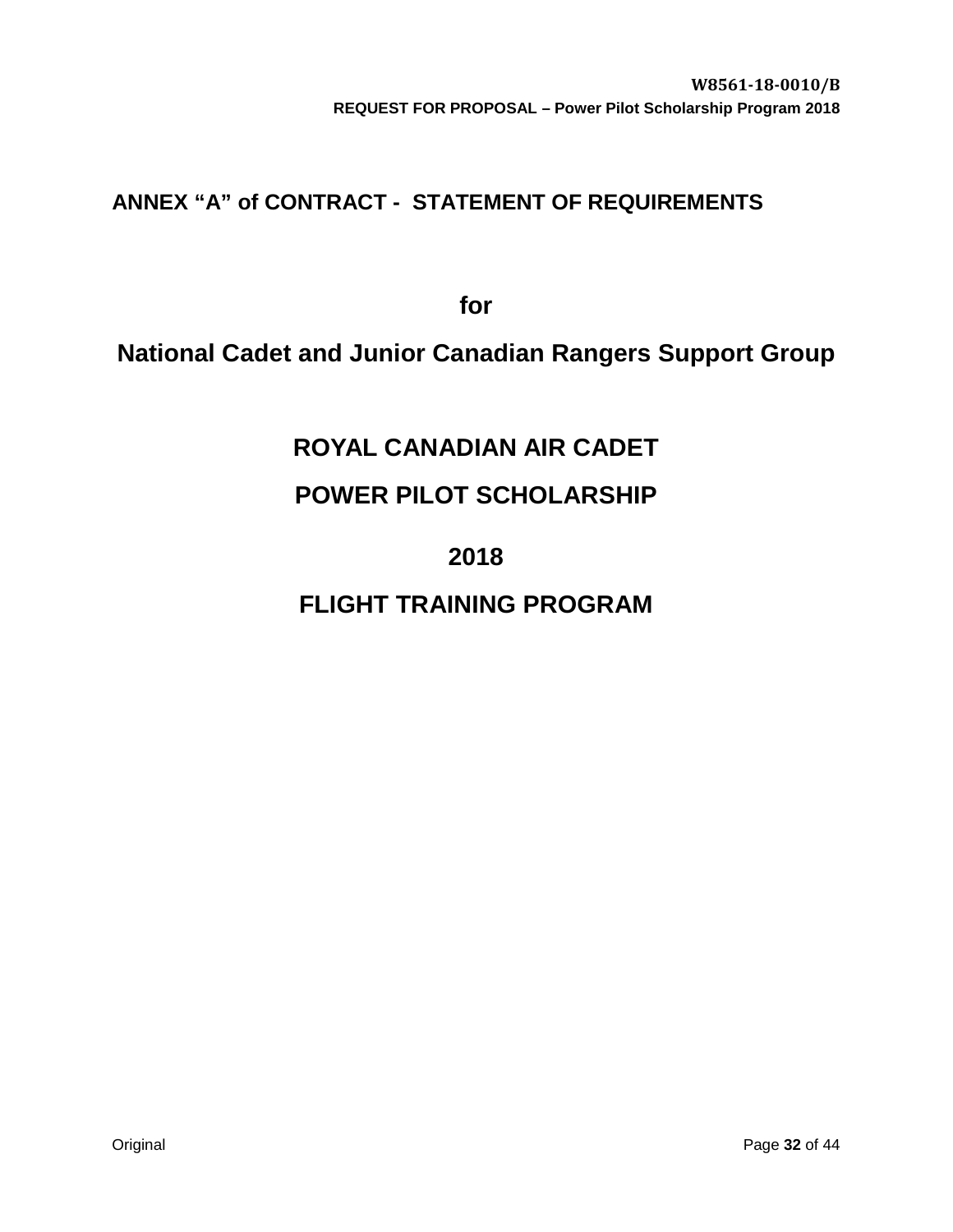#### <span id="page-31-0"></span>**1. General Scope**

1.1 DND has selected some of its top members of the Royal Canadian Air Cadets (hereafter called "Air Cadets") to undertake a "Private Pilot Licence - Aeroplane" course in accordance with Canadian Aviation Regulations (hereafter called "CARs"), consisting of ground school instruction and flight training to Transport Canada Standards.

#### <span id="page-31-1"></span>**2. Background**

2.1 The Commander National Cadet and Junior Canadian Rangers Support Group (Natl CJCR Sp Gp) has a requirement and the authority to deliver the Air Cadet Power Pilot Scholarship (PPS) program. The program has been in effect since 1946 and provides approximately 250 scholarships to obtain a Transport Canada "Private Pilot Licence - Aeroplane".

2.2 Responsibility for this National Program is vested in each Cadet region -- Pacific, Northwest, Central, Eastern and Atlantic -- by Canada's appointed Regional Cadet Air Operations Officer (RC Air Ops O). The RC Air Ops O has operational control of all Air Cadet flying in their respective regions and appoints a Supervisory Officer to each contracted Flying School.

2.3 The Contractor shall provide services to meet the Natl CJCR Sp Gp requirements in the delivery of this training program to Air Cadets.

#### <span id="page-31-2"></span>**3. REQUIREMENTS**

#### <span id="page-31-3"></span>**3.1 GENERAL**

3.1.1 The Contractor must train Air Cadets selected by the Natl CJCR Sp Gp and the Air Cadet League of Canada. The Contractor must ensure the necessary facilities, aircraft and personnel are provided to carry out such training in accordance with CARs. The Contractor must ensure that only fully qualified, trained and certified Flying Schools deliver the training.

3.1.2 The Project Authority will provide one or more Supervisory Officers to supervise the Air Cadets and coordinate with their flight training, including:

- a. concurrent military training;
- b. recreational activities;
- c. general welfare of the Air Cadets; and
- d. mandatory daily study periods prior to the Transport Canada examination.

3.1.3 Flight School selection and cadet allocation may be made on the basis of Canada's availability of rations and quarters costs near each airport location.

#### <span id="page-31-4"></span>**3.2 Aircraft and Avionics Requirements**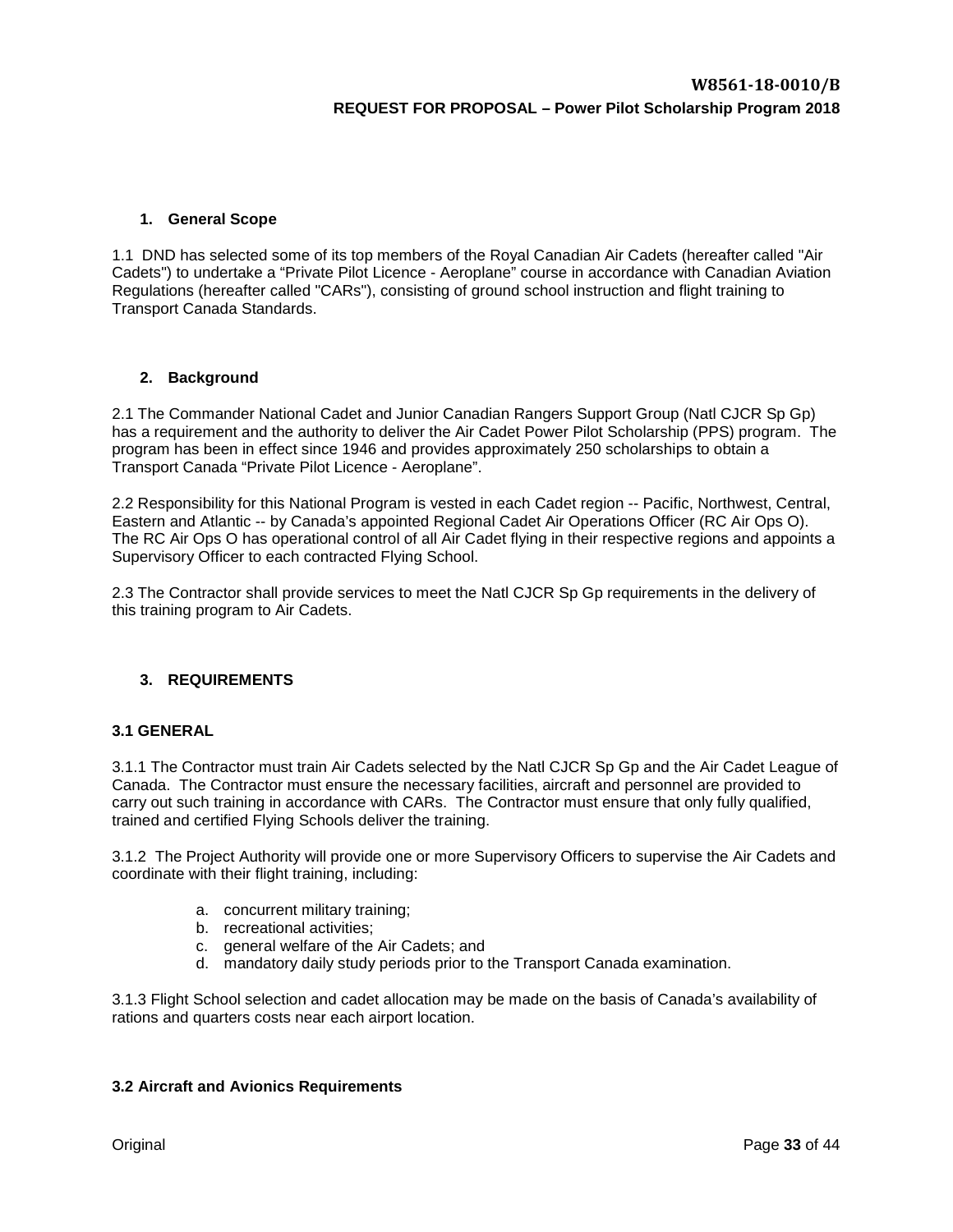3.2.1 The Contractor must provide at their expense, fit and safe-for-flight aircraft with conventional controls and associated equipment, approved by Transport Canada and instructional accommodation and training aids including a staff of flying instructors, such that:

- a. student to aircraft ratio must not exceed four Air Cadets to every airplane plus one spare;
- b. each aircraft employed for Air Cadet training must be equipped with a serviceable transponder with mode C capability -- unless authorized by a Supervisory Officer; and
- c. each aircraft employed for Air Cadet training or testing must be equipped with headsets.

#### <span id="page-32-0"></span>**3.3 Instructor Requirements**

3.3.1 The Contractor must ensure the student to instructor ratio does not exceed four (4) to one (1), exclusive of the Chief Flight Instructor and qualified on-site maintenance personnel, all of which must be adequate to conduct the Air Cadet training course without undue delays.

#### <span id="page-32-1"></span>**3.4 Training Schedule**

3.4.1 The Contractor must ensure that the training schedule allows for:

- a. one free day in each week for each Air Cadet;
- b. maximum twelve-hour (12) duty days, beginning when an Air Cadet reports for duty and ending no later than twenty-one hundred (2100) hours. Periods of rest acquired during the Duty Day must not be considered rest for the purposes of either extending the computed length of the duty day or reducing the length of the Crew Rest period. Crew Rest should be a minimum of 12 hours. Following crew days exceeding 14 hours, a minimum of 14 hours Crew Rest should be attained. DND, through its appointed Supervisory Officers may declare a reduced Crew Rest period provided that at least eight hours of uninterrupted rest is assured; and
- c. the observance of religious duties.

3.4.2 The Contractor must ensure that the Transport Canada Private Pilot examination be written no earlier than the fourth week of the course and the results of any examination section rewrite must available no later than Thursday of the sixth week of the course.

3.4.3 The Contractor must ensure that Air Cadets are not permitted to fly aircraft with passengers on board unless a flight instructor is designated as the Pilot in Command and is occupying the normal instructor's seat of the aircraft. Even though some Air Cadets may be awarded the Private Pilot Licence prior to the course end-date, Air Cadets must not be permitted to fly with passengers or to conduct mutual flying with other licenced pilots while they remain under the care and custody of staff employed by Canada.

## <span id="page-32-2"></span>**3.5 Flying Training Hours**

3.5.1 The Contractor must ensure that the training provided to the Air Cadets complies with the following:

- a. Flying Time must not be less than an average of forty-eight (48) hours for each Air Cadet trained;
- b. Ground School Instruction must not be less than forty-five (45) hours for each Air Cadet;
- c. Flight Training Device must be qualified and certified by Transport Canada at a level 2 or higher and must not be used to complete more than three (3) hours (dual) of Flying Time; and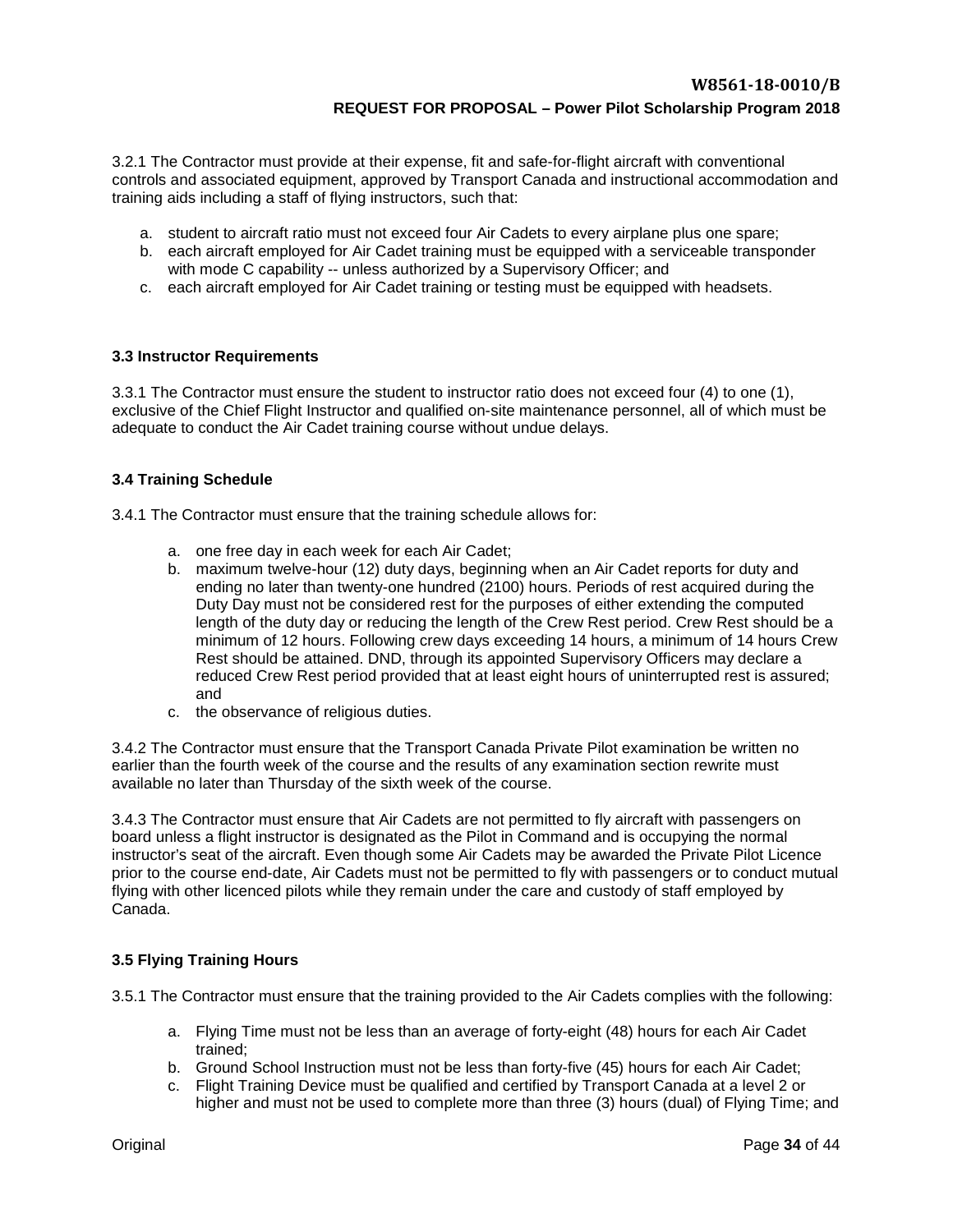d. Extended ground taxi times, in excess of 0.2 hours, must be avoided as much as practicable and commensurate with the training program and safe operation of the aircraft.

## <span id="page-33-0"></span>**3.6 Flight Safety**

3.6.1. The Contractor must comply with and participate in the Department of National Defence (DND)/Canadian Forces (CF) Flight Safety (FS) Program, as stated in A-GA-135-001/AA 001, "Flight Safety for the Canadian Forces".

- 3.6.2. The Contractor must implement the following before the beginning of flying operations:
	- a. A FS Program which mirrors the CF program's goals and objectives and includes the appointment of a FS manager or representative who will administer the program along with Canada's Region Flight Safety Officer, establish investigative process for FS occurrences and reporting mechanism in accordance with the guidelines established in the A-GA-135-001/AA-001, "Flight Safety for the Canadian Forces". The FS Program must be made available for review on request from Directorate of Flight Safety (DFS);
	- b. A process to report and investigate any FS occurrences, incident or accident, in accordance with the guidelines and timelines established in the FS manual above; and
	- c. An Emergency Response Plan that details the actions to be taken by the Contractor in response to accidents or incidents involving a DND aircraft under contract as well as the support provided to DFS investigations into those accidents/incidents, as described in the FS manual above.

3.6.3. The Contractor must, wi*t*h a two-week notice, allow DND /CF designated personnel to have access to all relevant data, documentation and facilities, for the purpose of conducting a FS survey.

3.6.4. The Contractor must ensure that Canada's Directorate of Flight Safety is immediately notified by means of the designated (DND) Supervisory Officer or 1-888-WARN-DFS (1-888-927-6337 of any occurrence so that the requirements of the Aeronautics Act (R.S.C., 1985, c.A-2 Part II – Military Investigations Involving Civilians) may be carried out.

## <span id="page-33-1"></span>**3.7 On Board Recording (OBR) Devices**

3.7.5.1 Usage of OBR is governed by the Canadian Transportation Accident Investigation and Safety Board Act (S.C. 1989, c.3) or CTAISB Act. An OBR is defined by relevant sections of the Act as a recording of voice communication originating from or received on or in the flight deck of an aircraft or a video recording of the activities of the operating personnel of an aircraft. A transcript or substantial summary of designated OBR data is also considered a designated OBR.

3.7.5.2 The CTAISB Act accords privilege to certain information, inclusive of OBR data. Therefore, unless specifically authorized by Canada in writing, the authority to download this information is retained by Airworthiness Investigative Authority (The Director of Flight Safety).

3.7.5.3. Therefore, under the terms of this contract, Canada reserves custody of all data contained in the Contractors OBR. The Contractor must provide the original and any copies of the data and recording medium (if removable) to Canada upon request. Should the recording medium be retained by Canada, the contractor will be reimbursed by Canada for the cost if not returned.

Original Page **35** of 44 3.7.5.4. Should a Contractor not wish to provide OBR data, then the device must be disabled during any flight within the scope of this contract.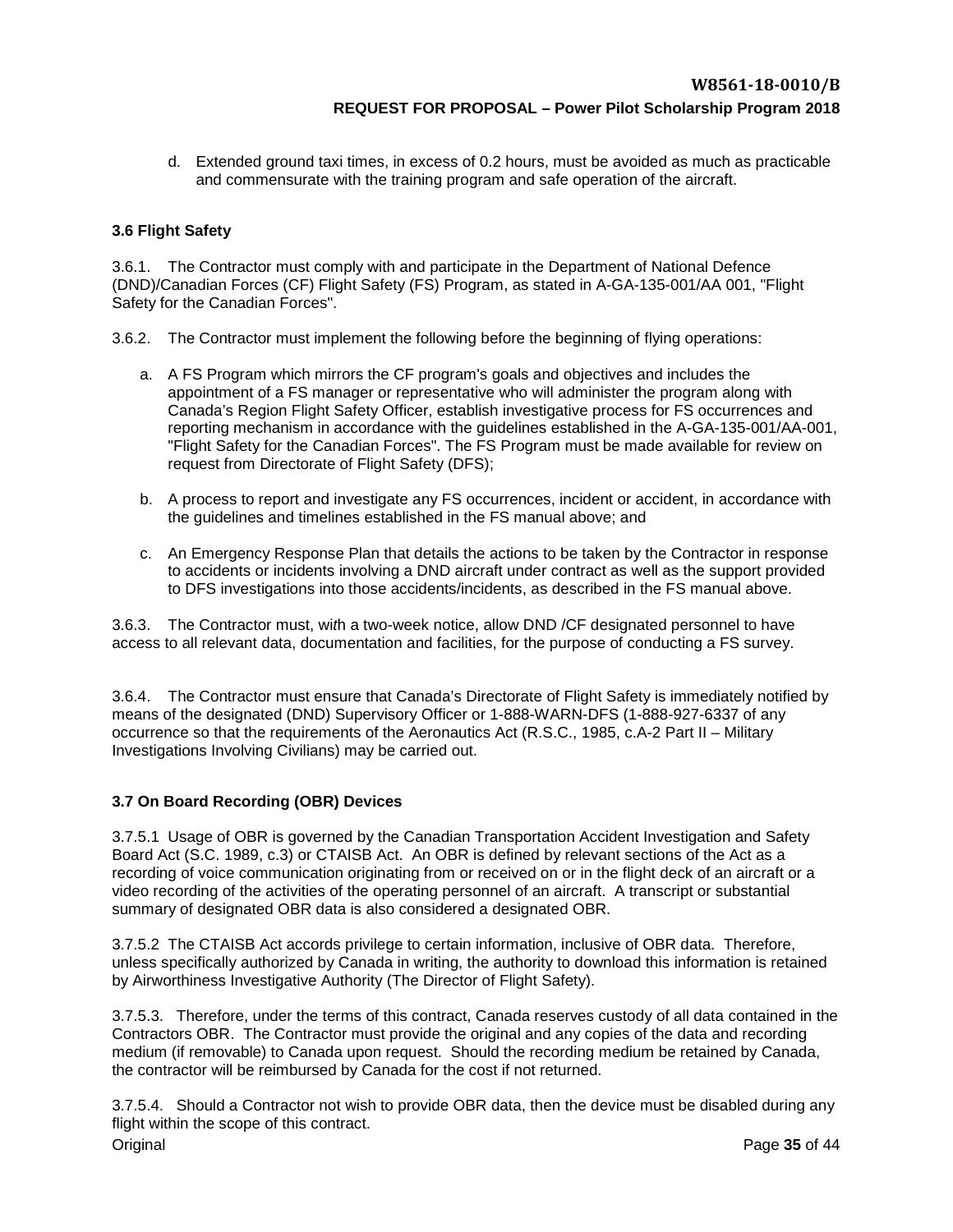#### <span id="page-34-0"></span>**3.8 Cadet Cessation of Training**

3.8.1 The Chief Flight Instructor may order that the training of an Air Cadet cease when, in their opinion, an Air Cadet lacks the necessary skills or aptitude. The following are also cause for "cease training" of an Air Cadet:

a. failure to achieve an overall pass mark on the Transport Canada written examination at the initial writing;

b. failure to achieve a pass mark on any previously failed section at the subsequent writing;

c. failure to solo after fourteen (14) hours of dual instruction, although at the discretion of the Chief Flight Instructor, an additional two (2) hours of dual instruction prior to solo may be provided, in which case a written explanation of the action taken must be appended to the statistical training report;

- d. failure of a flight test that requires a complete re-test;
- e. repeated air sickness or loss of aviation medical category;
- f. misconduct as investigated and determined by the Supervisory Officer; or
- g. loss of cadet status (e.g. enrolment in the Canadian Armed Forces).

3.8.2 The Chief Flight Instructor must provide immediate notification of "cease training" action to the Supervisory Officer and the Contractor. A written explanation of the reason for "cease training" action must be provided to the Supervisory Officer, who will subsequently forward the report to the RCA Ops O, who has the final determination in each case. In no case will a Chief Flight Instructor be required to return any Air Cadet to the same location where they had previously "ceased training".

#### <span id="page-34-1"></span>**3.9 Cadet Training Equipment**

3.9.1 Appendix A details the training equipment to be provided by Canada and by the Contractor respectively. The Air Cadet must not be obliged to rent or purchase any additional training aids or equipment.

#### <span id="page-34-2"></span>**3.10 Testing and Administrative Fees**

3.10.1 The Contractor must provide administrative services relating to the course of studies and facilitates the processing of licence applications, including Language Proficiency Assessments where required and the services of professional Pilot Examiners. For the Transport Canada Aviation written exam and pilot's licence, each Air Cadet is responsible for paying their own application fees and for entering their own personal information on the application.

#### <span id="page-34-3"></span>**3.11 Training Completion**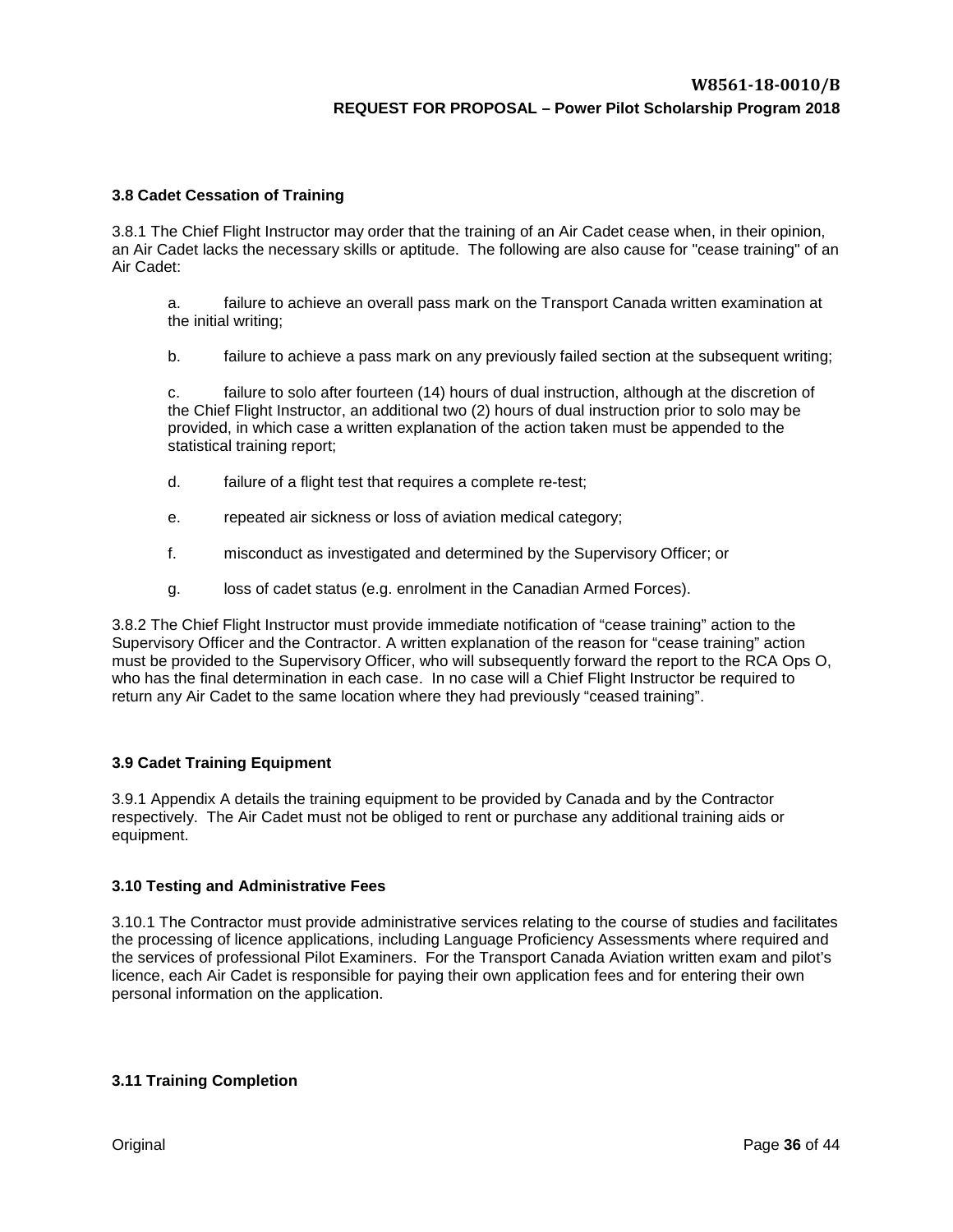3.11.1 The Contractor must ensure that all training courses conducted meet the minimum standards described above and must be completed within a seven (7) week period and before the end of August 2018.

## <span id="page-35-0"></span>**3.12 Statistical Report**

3.12.1 Canada, through the designated Supervisory Officer, must have full access to all Air Cadet training files inclusive of exam marks, flight test results and pilot training records for the purpose of producing training reports and establishing the standing of the cadets for grading and awards. The requirements of each Air Cadet's Pilot Training Record must include, as a minimum, all elements found at Appendix C of the Contract.

3.12.2 The Contractor must ensure that each Statistical Training Report in respect of each Air Cadet, in the form attached hereto as Appendix B, is submitted by each Flying School to the Supervisory Officer appointed by Canada, in either the English or French language, immediately upon completion of the course.

## <span id="page-35-1"></span>**4. CERTIFICATIONS, Insurance and Liability Requirements**

4.1 **Liability Insurance:** The Contractor must ensure that each Flying School continuously carry a combined minimum liability insurance as specified within the Contract and must immediately notify both the Supervisory Officer and the Project Authority of any suspension or cancellation to the flight training unit operator certificate, and advise of any effect on the Air Cadet training or a Flying School's required insurance coverages.

## 4.2 **Police Records Check (PRC) and Vulnerable Sector Screening (VSS)**

4.2.1 The Contractor must ensure that every employee who independently instructs Air Cadets must complete the PRC/VSS screening process. This screening must be completed by the Flying School's employee at their local police service and a copy of the completed certificate from the local police service must be provided to Canada's Supervisory Officer prior to any unsupervised access to any Air Cadet. In the case of any information discovered within the screening, information must be immediately provided to Canada in order to ascertain the individual's suitability for employment with Air Cadets. Any refusal of the Contractor's employee to authorize or provide the screening request or any failure to accurately complete the required information must result in zero involvement with Air Cadet training.

4.2.2. The validity of the PRC/VSS for the purposes of the contract is only for the period of the contract. In a case where the Contractor's employee is either a Cadet Instructor Cadre Officer or a Civilian Instructor under a valid Civilian Instructor Contract within the Canadian Cadet Organization and providing the employee holds a current and valid PRC/VSS, then the PRC/VSS requirement is deemed to have been met once particulars are provided to Canada.

4.2.3. In the case where a new instructor is hired during the period of the contract, Canada must to be informed immediately of the status of their PRC/VSS. The instructor should not be afforded unsupervised access to the cadet until this is done. In case of hardship to the Contractor, the particulars are to be provided to Canada for further investigation and consideration.

4.2.4 PRC/VSS are not required for Contractor staff who perform duties while Air Cadets are under Canada's supervision. PRC/VSS are not required for Contractor staff who perform maintenance, food service or similar activities where there is no unsupervised Air Cadet access.

Original Page **37** of 44 4.2.5. Results from online record checks such as *myBackCheck.comTM* do not meet the intent of this requirement since the VSS component is missing and will therefore not be accepted.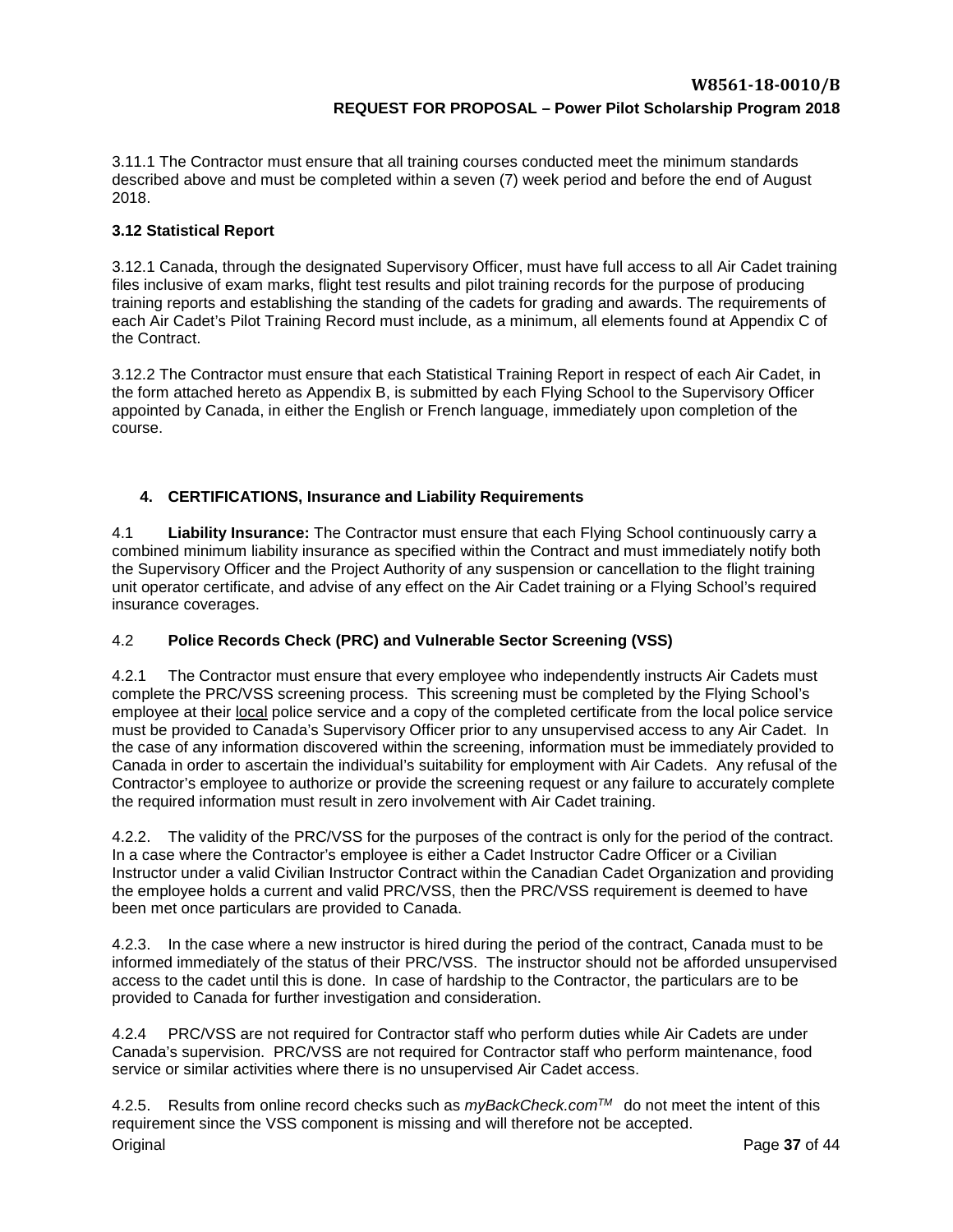## **4.3 Positive Social Relations for Youth Training**

4.3.1 Canada may require that the contractors employees attend positive social relations for youth or equivalent training (to be determined at time of contract award). In this case, the Contractor must ensure that every Flying School employee who may have dealings with any of the Air Cadets attends this adult training package (lecture) provided by a qualified trainer appointed by Canada. Proof of attendance will be verified by the Supervisory Officer and must be provided to Canada.

## <span id="page-36-0"></span>**5. LIST OF DELIVERABLES**

- 5.1 Copy of **Liability Insurance Coverage for the Flying School and Instructor Qualifications** not later than 1 June 2018.
- 5.2 Copy of **VSS** certificate for each individual as applicable under section 4 above.
- 5.3 Copy of **PRC** for each individual as applicable under section 4 above.
- 5.4 Proof of attendance at **Positive Social Relations for Youth Training** for each individual as applicable under section 4 above.
- 5.5 Air Cadet's **Pilot Training Records**, full DND access at any time.
- 5.6 Final **Air Cadets' Statistical Training Reports**, due within 4 weeks of end of training.

#### <span id="page-36-1"></span>**6 Project Authority**

J35 Flying Operations and Plans National Cadet and Junior Canadian Rangers Support Group National Defence Headquarters 101 Colonel By Drive Ottawa ON K1A 0K2

6.1 The Project Authority is responsible for all work delivered and is solely responsible for its acceptance. This obligation requires that the Project Authority must be provided access to all Flying Schools while Air Cadets are in attendance and to all Air Cadet training records at any time.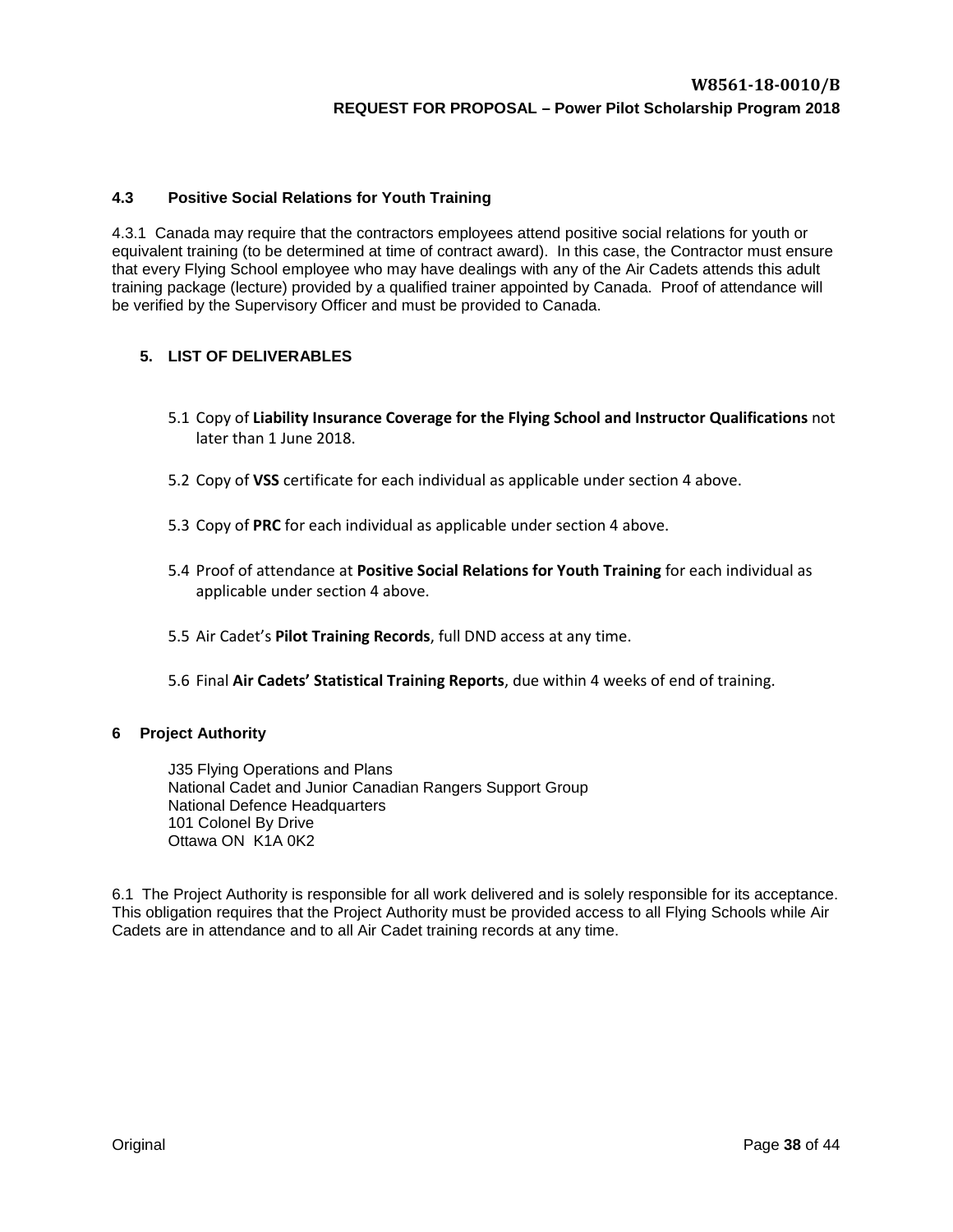# <span id="page-37-0"></span>**Appendix A of ANNEX "A" - TRAINING AIDS AND EQUIPMENT**

1. The following will be provided by Canada (through the respective Regional Cadet Air Operations Officer) to each Air Cadet:

- a. one copy of "From the Ground Up" or "Entre Ciel et Terre" as applicable;
- b. one air navigation computer e.g. E6B;
- c. one pilot log book;
- d. one Douglas Protractor;
- e. one Navigation Scale Ruler (straight edge); and
- f. one current issue of the Canadian Flight Supplement (CFS), GPH 205.
- 2. The Flying School must provide the following publications at no cost to the Air Cadet:
	- a. one Pilot Operating Handbook (POH) for the appropriate aircraft.
	- b. one Transport Canada Aeronautical Information Manual (AIM) (available on computer is acceptable)
	- c. one Transport Canada (TC) Flight Training Manual (FTM)
	- d. one Transport Canada Pilot Training Record (PTR), if required
	- e. one aircraft ground school book
	- f. two aeronautical charts of the applicable flying training area as determined by the Flying School (maps may be provided by the Regions when able).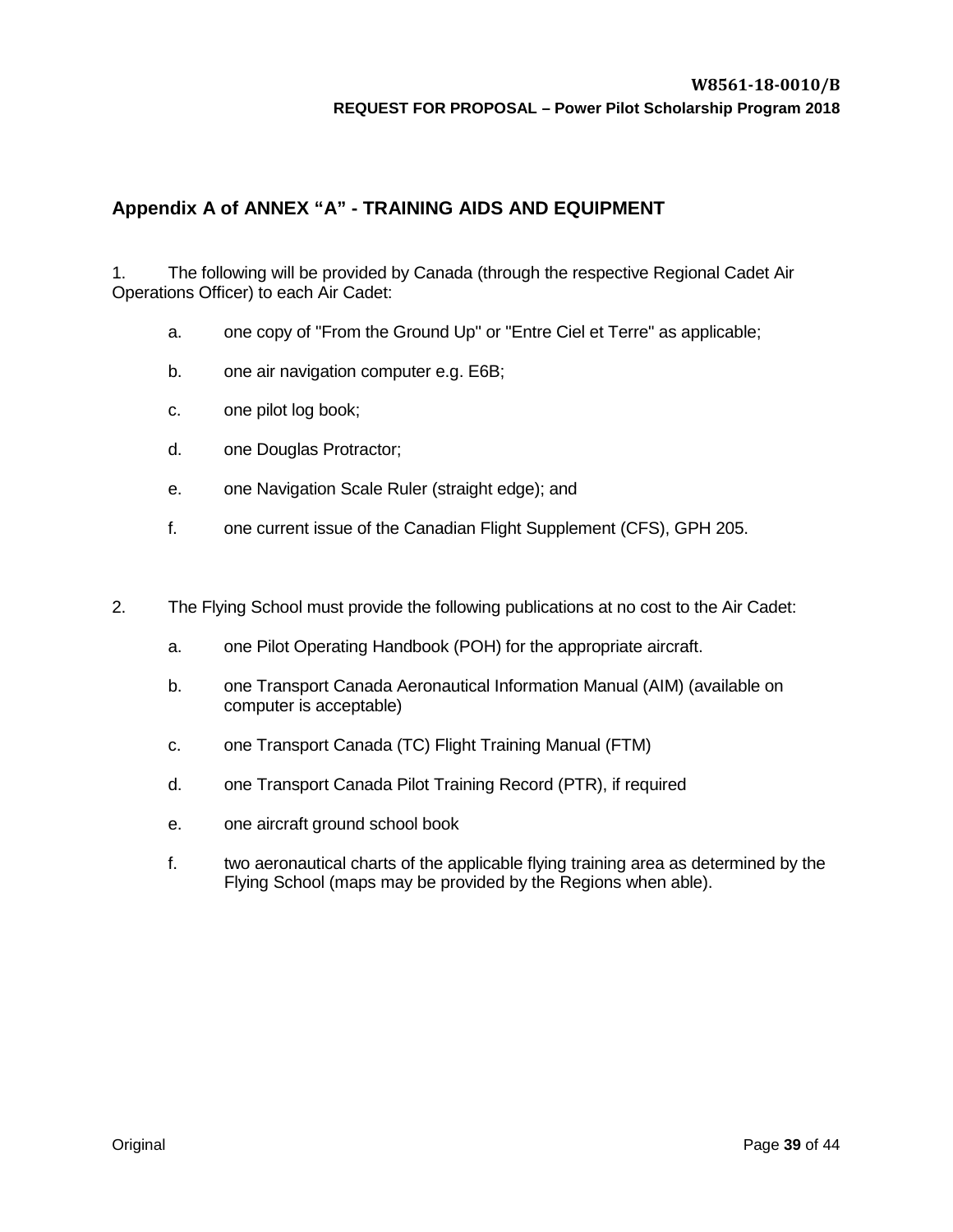# <span id="page-38-0"></span>**Appendix B of ANNEX "A"- AIR CADET PILOT TRAINING RECORD MINIMUM REQUIREMENTS**

1. Pilot Training Records (PTR) are a key tool in assessment of student performance and flight safety. In addition to the requirements as outlined in Canadian Aviation Regulations Standard 425.33, each contracted Flying School must ensure that all information contained in the Pilot Training Record (PTR) is up to date and accurately reflects the progress of each Air Cadet's flight training. Therefore, the Flight Instructor must ensure the following:

a. PTR entries must be completed at the termination of individual training flights, but in all instances must be completed within 24 hours of the termination of the training flight unless special approval is secured from both the Chief Flying Instructor and the Supervisory Officer.

b. Flight Instructors must provide sufficient written summary of the Air Cadet's progress to enable continuity of training by any flight instructor or examiner, assessment of performance by DND staff and assessment of training by flight safety investigation staff where applicable.

c. For solo training flights, the Air Cadet is required to make a similar entry to that identified in the above paragraph.

d. Comments at a minimum must contain the following three elements:

- (1) General description of the flight and overall achievement. As the individual exercises are already listed in the PTR table entry, they do not need to be described unless required for clarity.
- (2) Areas of improvement for the Air Cadet.
- (3) Action plan for correction of Air Cadet performance covering all areas identified above.

e. Any Preparatory Ground School instruction provided should also be reflected in the PTR as applicable.

2. The PTR comments must be regularly reviewed as a component of each Pre-flight briefing. This assures that each Air Cadet knows exactly what is expected for each flight and will aid in better performance.

3. Each PTR must be available for review at any time by Canada's Supervisory Officers as required.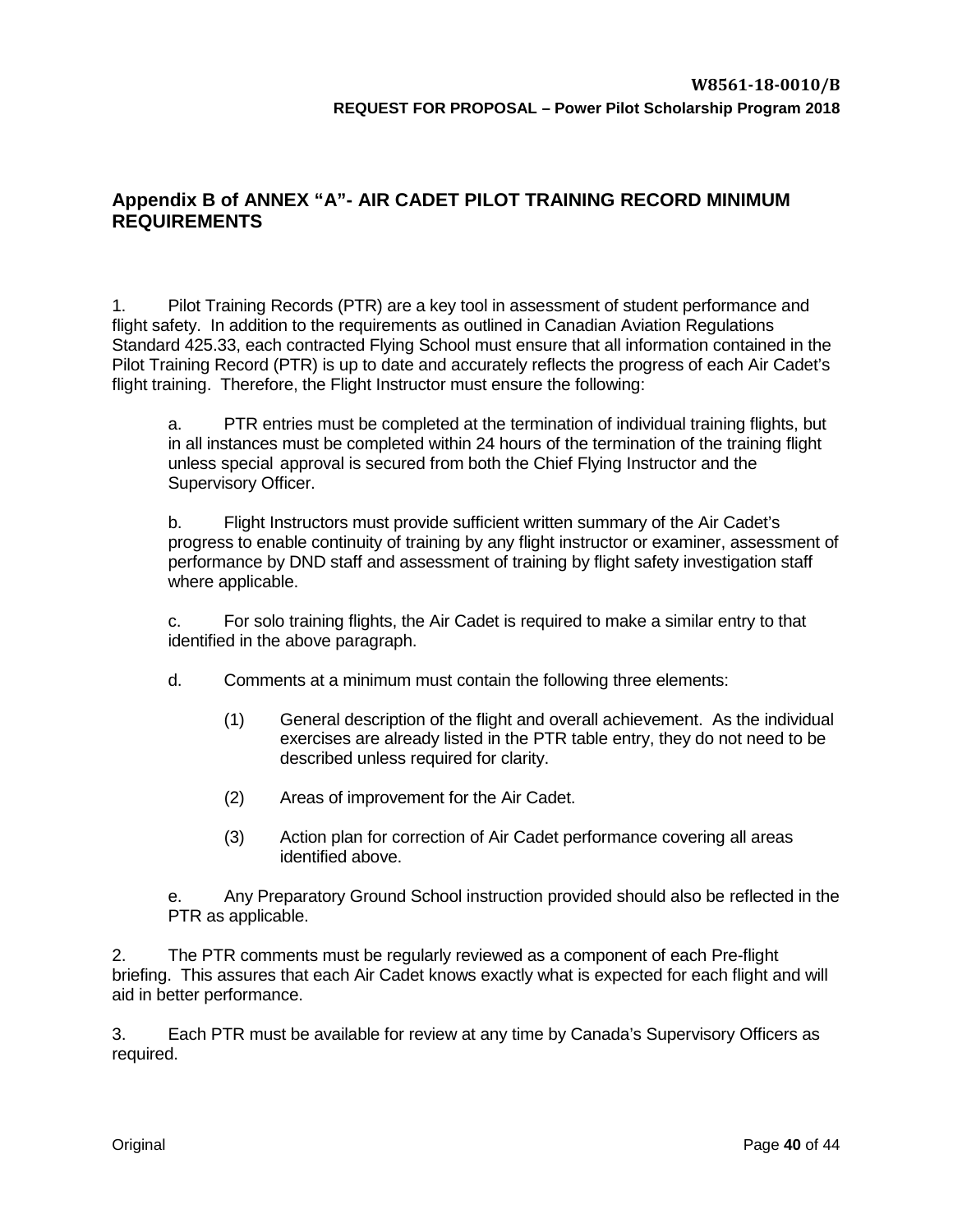# **Appendix C of ANNEX "A" - POWER PILOT SCHOLARSHIP STATISTICAL TRAINING REPORT TREAT AS CONFIDENTIAL – Not For Further Distribution**

## NAME OF SCHOOL:<br>
COURSE DATES:<br>
MUIST CONFORM EXACTLY TO THIS PEROPORT IN *MUST CONFORM EXACTLY TO THIS REPORT IN*  **COURSE DATES: SUPERVISORY OFFICER SIGNATURE:** *STYLE AND CONTENT*

**SIGNATURE of CFI or MANAGER:**

<span id="page-39-0"></span>

| $\overline{\phantom{a}}$ |                                       |              |                                      |                    |      |              |                  |                        |                                         |                                             |                                                 |                                                |                                                |                |
|--------------------------|---------------------------------------|--------------|--------------------------------------|--------------------|------|--------------|------------------|------------------------|-----------------------------------------|---------------------------------------------|-------------------------------------------------|------------------------------------------------|------------------------------------------------|----------------|
| $\overline{1}$           | $\overline{2}$                        | $\mathbf{3}$ | 4                                    | $5\phantom{.0}$    |      |              | 6                | $\overline{7}$         | 8                                       | 9                                           | 10                                              | 11                                             | 12                                             | 13             |
| <b>RANK</b>              | AIR CADET NAME<br><b>AND-INITIALS</b> |              |                                      | <b>FLYING TIME</b> |      | <b>FLIGH</b> |                  | <b>AVG</b>             |                                         |                                             |                                                 | <b>TOTAL</b>                                   |                                                |                |
|                          |                                       | SQN<br>NO.   | <b>SCHOLARSHIP</b><br><b>SPONSOR</b> | <b>DUAL</b>        | SOLO | <b>TOTAL</b> | <b>TEST</b><br>% | TC<br><b>EXAM</b><br>% | OF<br>6<br><b>AND</b><br>$\overline{7}$ | <b>EXAM</b><br><b>SECTION (S)</b><br>FAILED | <b>REWRITE</b><br><b>PASS OR</b><br><b>FAIL</b> | <b>COURSE</b><br><b>PASS OR</b><br><b>FAIL</b> | <b>GROUND</b><br><b>SCHOOL</b><br><b>HOURS</b> | <b>REMARKS</b> |
|                          |                                       |              |                                      |                    |      |              |                  |                        |                                         |                                             |                                                 |                                                |                                                |                |
|                          |                                       |              |                                      |                    |      |              |                  |                        |                                         |                                             |                                                 |                                                |                                                |                |
|                          |                                       |              |                                      |                    |      |              |                  |                        |                                         |                                             |                                                 |                                                |                                                |                |
|                          |                                       |              |                                      |                    |      |              |                  |                        |                                         |                                             |                                                 |                                                |                                                |                |
|                          |                                       |              |                                      |                    |      |              |                  |                        |                                         |                                             |                                                 |                                                |                                                |                |
|                          |                                       |              |                                      |                    |      |              |                  |                        |                                         |                                             |                                                 |                                                |                                                |                |
|                          |                                       |              |                                      |                    |      |              |                  |                        |                                         |                                             |                                                 |                                                |                                                |                |
|                          |                                       |              |                                      |                    |      |              |                  |                        |                                         |                                             |                                                 |                                                |                                                |                |
|                          |                                       |              |                                      |                    |      |              |                  |                        |                                         |                                             |                                                 |                                                |                                                |                |
|                          |                                       |              |                                      |                    |      |              |                  |                        |                                         |                                             |                                                 |                                                |                                                |                |
|                          |                                       |              |                                      |                    |      |              |                  |                        |                                         |                                             |                                                 |                                                |                                                |                |
|                          |                                       |              |                                      |                    |      |              |                  |                        |                                         |                                             |                                                 |                                                |                                                |                |
|                          |                                       |              |                                      |                    |      |              |                  |                        |                                         |                                             |                                                 |                                                |                                                |                |
|                          |                                       |              |                                      |                    |      |              |                  |                        |                                         |                                             |                                                 |                                                |                                                |                |
|                          |                                       |              |                                      |                    |      |              |                  |                        |                                         |                                             |                                                 |                                                |                                                |                |
|                          |                                       |              |                                      |                    |      |              |                  |                        |                                         |                                             |                                                 |                                                |                                                |                |

DISTRIBUTION: One (1) copy to DND Supervisory Officer. NOTE: In the "REMARKS" column, include comments on student's ability, attitude, deportment, and reason(s) for failure (if applicable). **TREAT AS CONFIDENTIAL – Not For Further Distribution**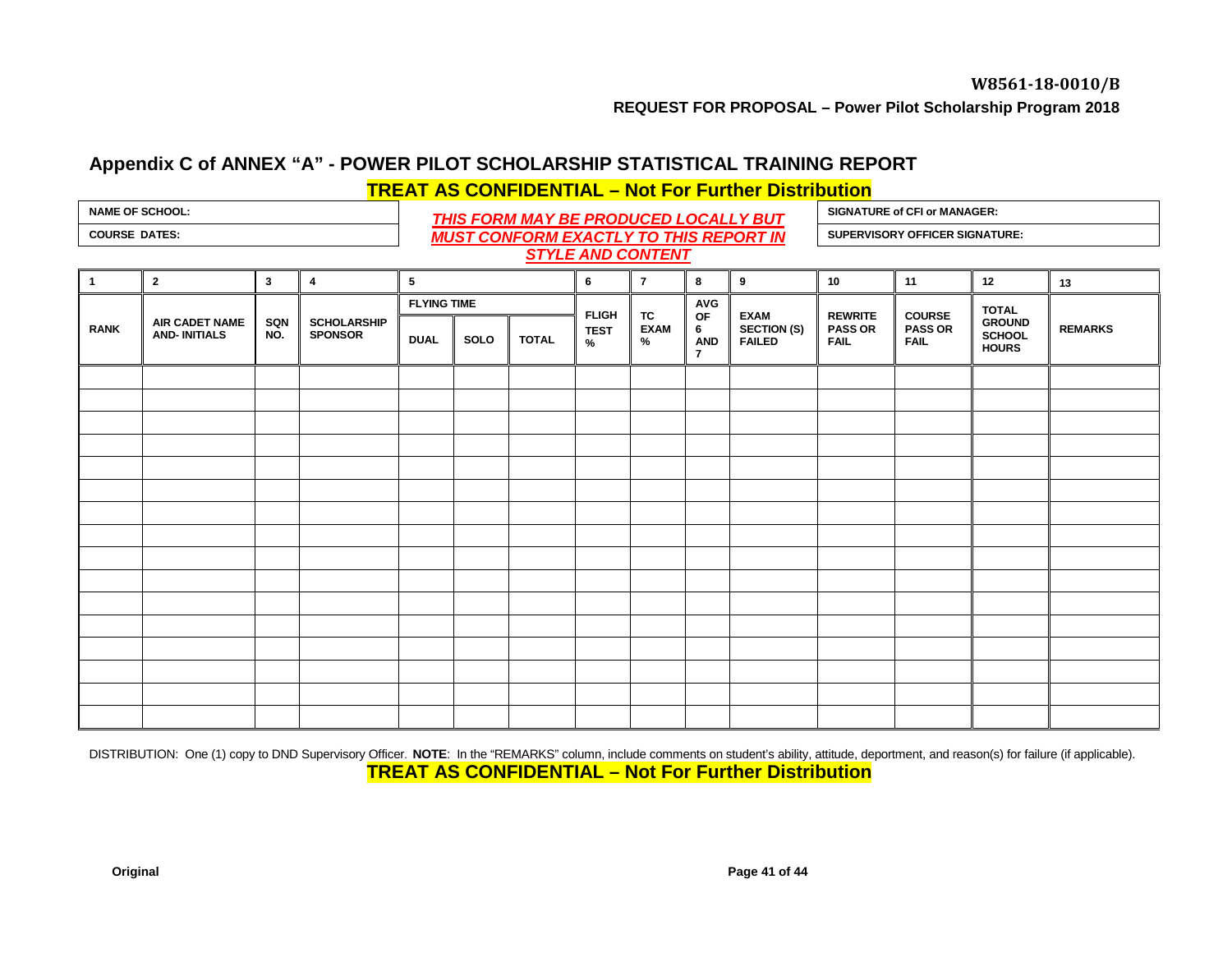# <span id="page-40-0"></span>**ANNEX "B" of CONTRACT - BASIS of PAYMENT**

## **1. Canada's Total Liability**

- 1.1.1 Canada's total liability to the Contractor under this Contract must not exceed the firm ceiling price of **\$** (TBA at contract award) (CAD), taxes excluded) for all services related to the training of **##** (TBA at contract award) Air Cadet Students.
- 1.2 To facilitate payment, proper substantiation of each invoice must be submitted to DND for payment processing.

## **2. Milestone Payment Schedule**

2.1 Milestone # 1 Flying School Insurance. Firm \$3,000.00 (CAD, taxes excluded) per student (~30%)

Substantiation:

- a. Proof of Flying School Insurance Coverage, in compliance with Annex A Statement of Requirements Section 4.0.
- b. Cadet training Flight Instruction Staff are qualified in accordance with CAR Standard 426.

Ceiling Amount:  $$TBA$  (CAD, taxes excluded) due not later than 1 June 2018.

2.2 Milestone # 2 Flying School Employee Reports. Firm \$3,000.00 (CAD, taxes excluded) per student (~30%)

Substantiation, in full compliance with Annex A Statement of Requirements Section 4.0:

- a. Instructor Certified Proofs of Flying School Employee Attendance at "Positive Social Relations for Youth" lecture,
- b. Certified copies of all Flying School Employee Police Records Check (PRC) reports, and
- c. Certified copies of all Flying School Employee Vulnerable Sector Screening (VSS) reports.

Ceiling Amount: \$ TBA (CAD, taxes excluded) due not later than 28 June 2018 or a minimum of 3 calendar days prior to Air Cadet arrival.

2.3 Milestone # 3 Flight Training Services, Final Invoice. Balance of up to  $\frac{1}{2}$  TBA (CAD, taxes excluded) per student.

Substantiation: Air Cadets' Statistical Training Report, complete and identical to Appendix C of Annex A.

Calculated as per paragraph 3 below less all amounts paid at Milestones #1 and # 2 above.

Ceiling Amount:  $$$  TBA (CAD, taxes excluded) due not later than 20 September 2018.

2.4 Reference at Contract article 3.2 to **SACC 2010B 14** (2014-09-25) "Period of Payment" applies.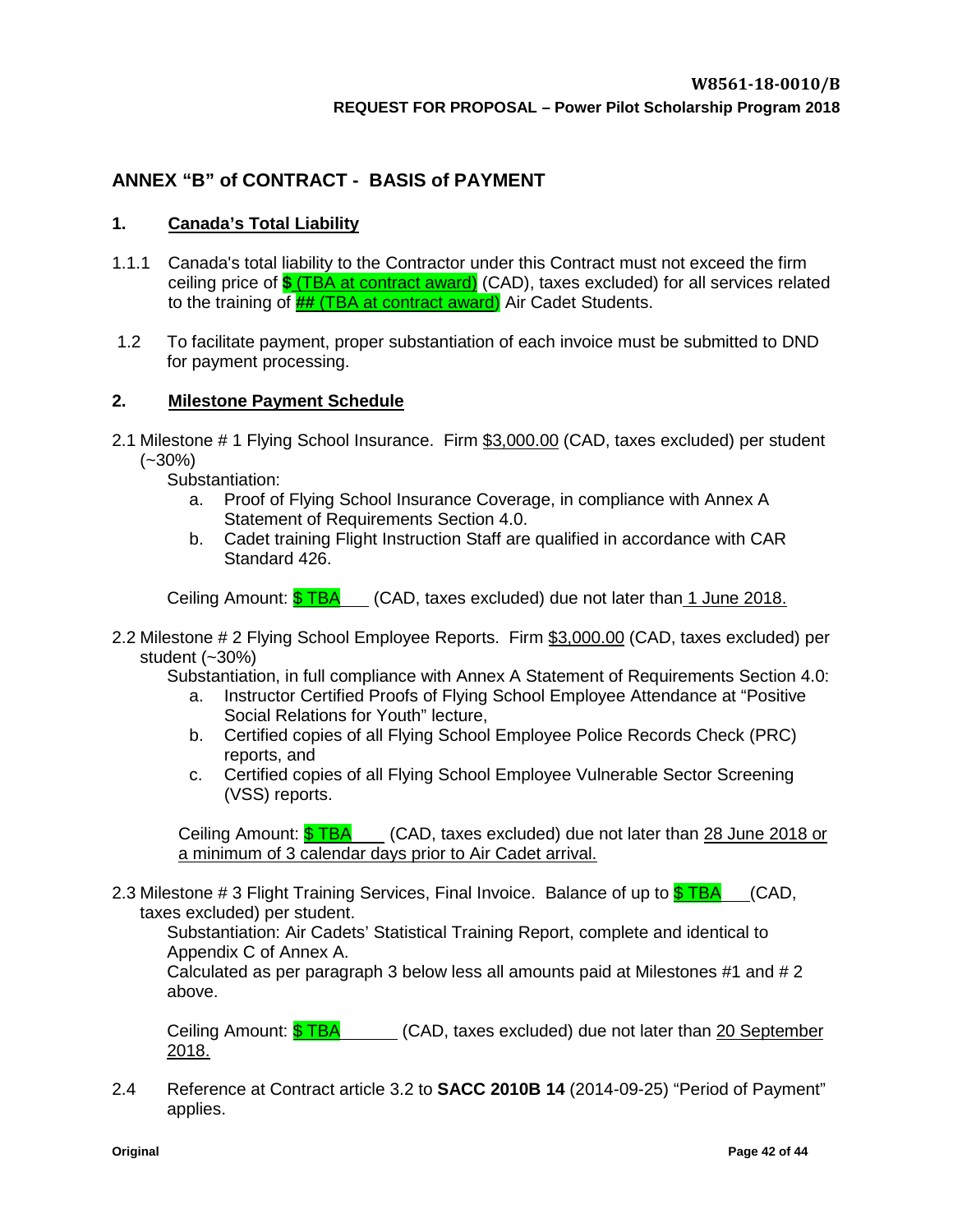## 3. **Flight Training Services Calculation for Milestone # 3**

- 3.1 For each Air Cadet who completes the prescribed Private Pilot course, the Contractor will be paid the firm ceiling price at Milestone # 3 -- provided that:
	- 3.1.1 the average number of flying hours provided is not less than forty-eight (48) hours per Air Cadet, and
	- 3.1.2 each Air Cadet's total flying hours is not less than forty-five (45) hours.
- 3.2 If an Air Cadet has completed the prescribed course but the Flying School provided less than an average of forty-eight (48) flying hours or if an Air Cadet failed to complete the course for any reason, the Flying School will be paid on an hourly rate:
	- 3.2.1 Per **flying hour** (dual or solo) of **\$185.00** (taxes excluded), and
	- 3.2.2 Per **ground school instruction-hour** of **\$45.00** (taxes excluded) up to the maximum of forty-five hours.
- 3.3 **Milestone # 3:** Flight Training Services final invoice will be calculate by the sum of the above training services rendered, less all sums paid under Milestones 1 and 2.

## **4. Cost Exclusions**

- 4.1 All equipment listed in Appendix A of Annex A, Statement of Requirements (SOR).
- 4.2 Any additional training aids or equipment.
- <span id="page-41-0"></span>4.3 Administrative services relating to but not limited to the following:
	- 4.3.1 Flying School selections,
	- 4.3.2 Price justifications,
	- 4.3.3 Course of studies,
	- 4.3.4 Processing of licence applications,
	- 4.3.5 Any professional services of Pilot Examiners,
	- 4.3.6 Flying School insurance, or
	- 4.3.7 Flying School membership fees.